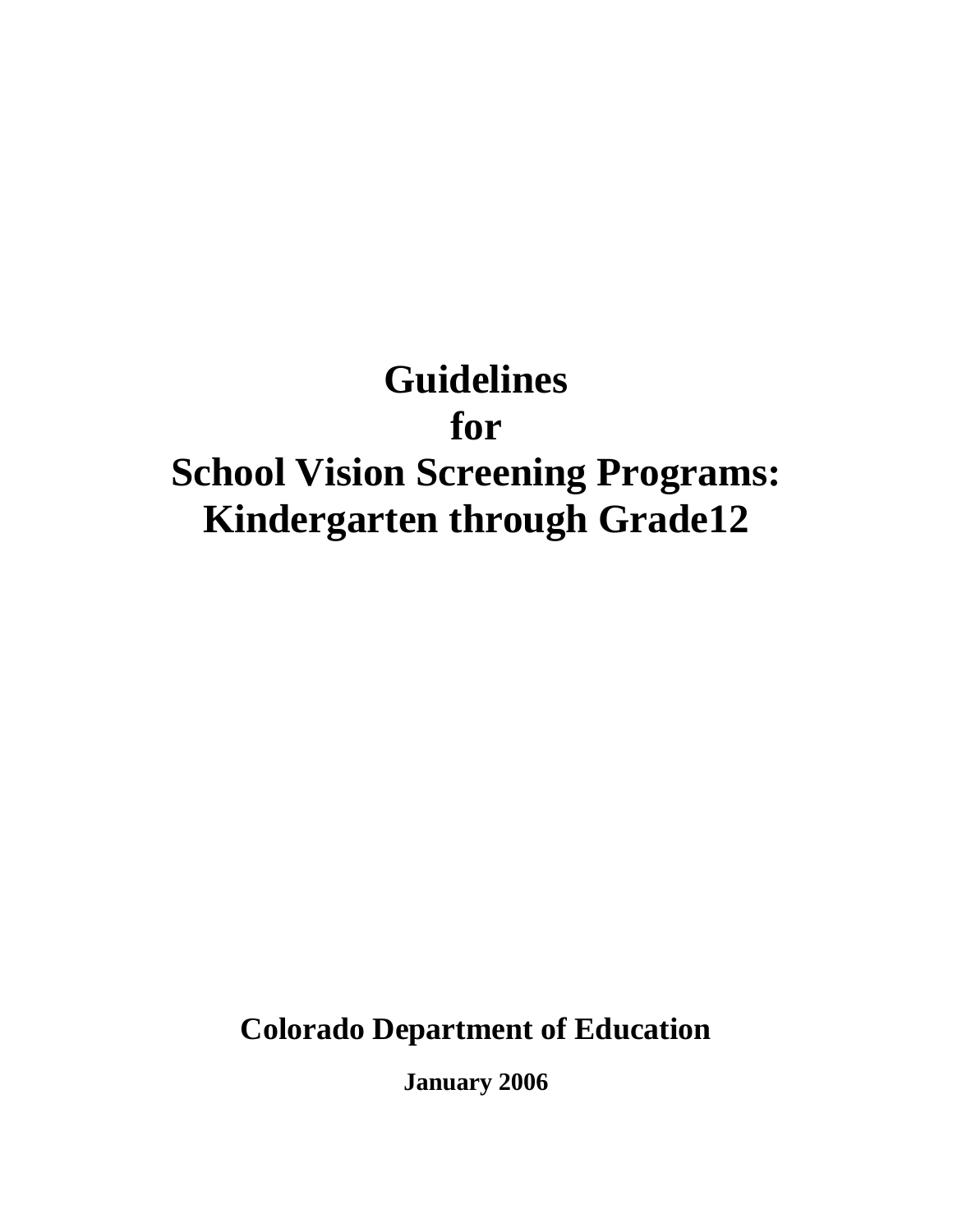#### **Preface**

 The guidelines in this manual have been revised from the *Guidelines for School*  Vision Screening Programs, September 1991, 2<sup>nd</sup> Edition.<sup>1</sup> Recommendations for the updated guidelines are based on C.R.S. 22-1-116 and the National Association of School Nurses, *To See or Not To See: Screening the Vision of Children in School*, by Susan Proctor<sup>2</sup>.

 Standardization of school vision screening programs is lacking according to Susan Proctor (2005). Areas of needed remediation noted are (1) methodology, (2) frequency of screening, (3) visual functions assessed, and (4) criteria for referral. There remain no clinical standards for schools and children in school programs endorsed by, developed by, and disseminated to, all professionals interested and affected, including nurses, which recommend specific criteria to be employed in school screening programs for children of all ages.  $3$ 

 In her book Susan Proctor references several researchers who have commented on the need for more standardization in the screening process.<sup>4</sup> There remains a void in clear and cogent direction for comprehensive school screening parameters for persons from birth through age 22, which is the population range served by contemporary public schools.

 The intent of the revised Colorado Vision Screening Guidelines is to identify the tests and appropriate equipment to use for an optimal screening program as recommended by the latest research.

 These guidelines will continue to be amended and updated as new research and methodology evolve.

<sup>&</sup>lt;sup>1</sup> Colorado Department of Public Health & Environment (1991). Guidelines for school vision screening programs. Denver, CO: author.

 $^2$  Proctor, S.E. (2005). To see or not to see: Screening the vision of children in school. Castle Rock, CO: National Association of School Nurses

<sup>3</sup> Proctor, S.E. (2005). Ibid. p.6

<sup>4</sup> Proctor, S.E. (2005). Ibid. p. 6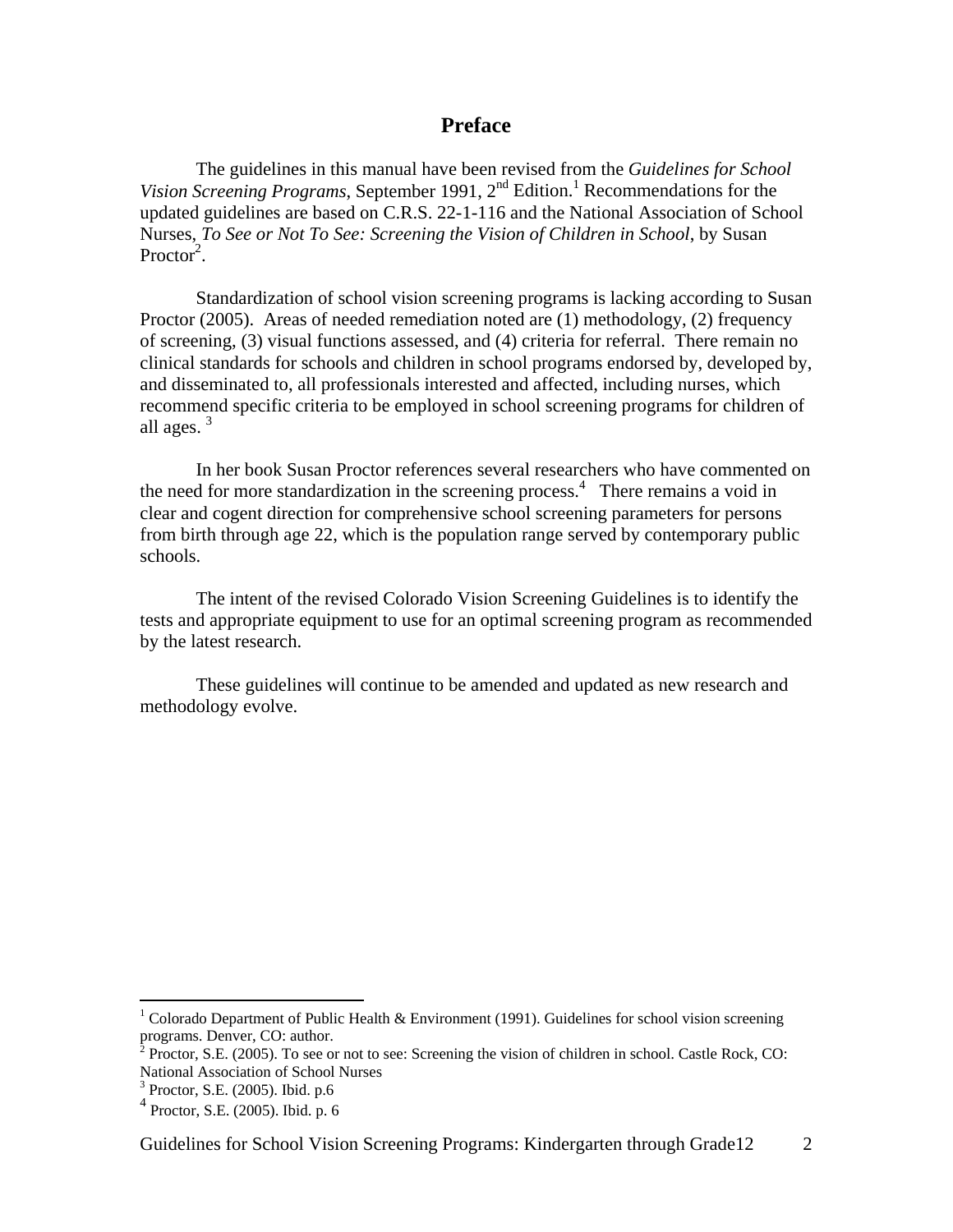## **Acknowledgements**

The following participants are acknowledged for their work updating these Colorado Vision Screening Program Guidelines.

Kathy Keffeler, BSN, RN, MA Retired School Nurse School Nurse Mentor Colorado Department of Education

Cindy Page, BSN, RN, MS School Nurse Colorado Springs School District 11

Dixie Wolf, RN, BSN Retired School Nurse School Nurse Mentor Colorado Department of Education

Cathy Zirkelbach, BSN, RN School Health Nurse Consultant The Children's Hospital Englewood School District

Judith F. Harrigan, RN, MSN Principal Consultant School Health Services Colorado Department of Education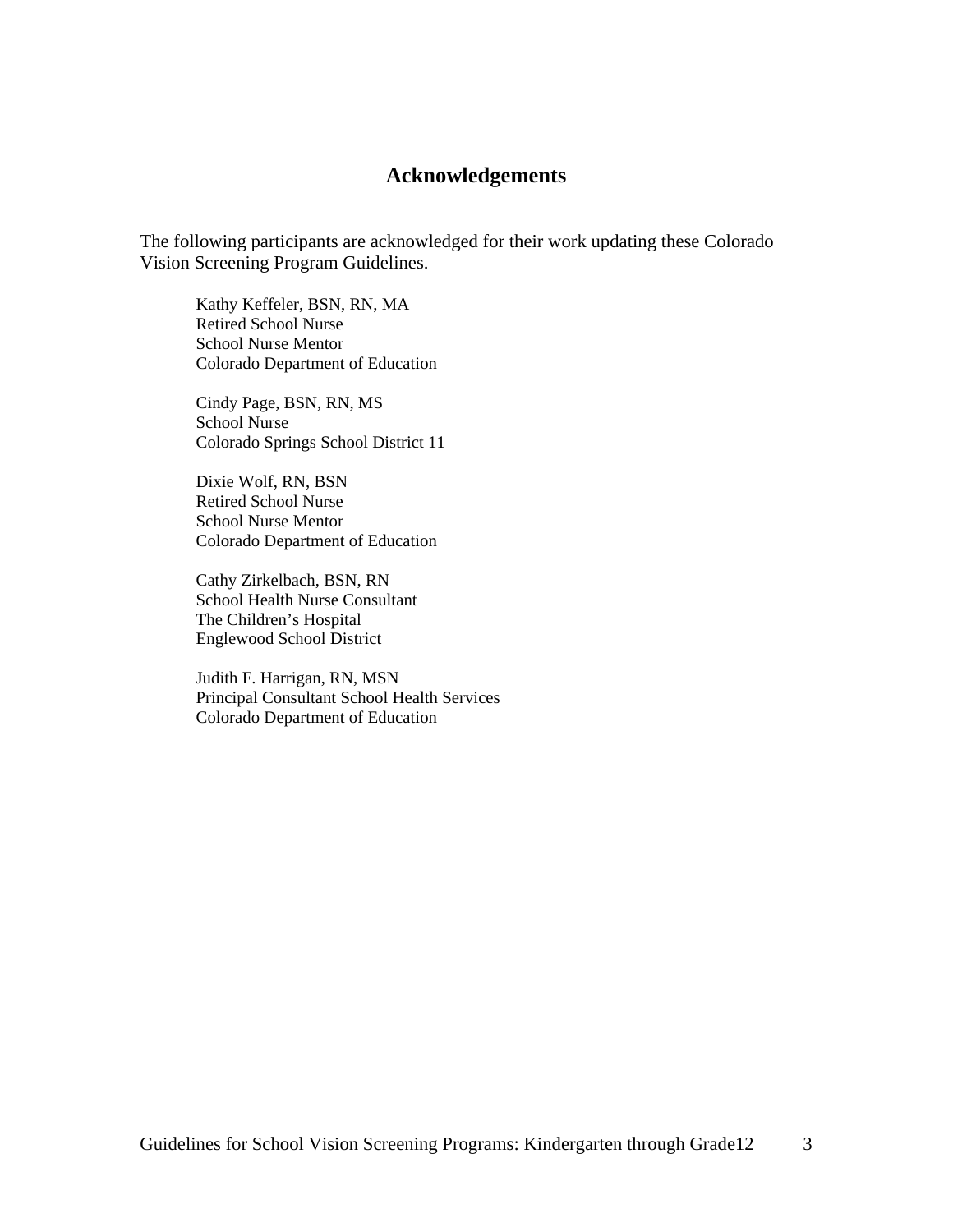# **Table of Contents**

| Page |                                                                  |
|------|------------------------------------------------------------------|
| 5    | <b>Introduction</b>                                              |
| 6    | <b>Helpful Tips</b>                                              |
| 6    | Who is Screened?                                                 |
| 7    | <b>Minimum Vision Screening Recommendations - Table</b>          |
| 8    | <b>Vision Screening Procedures</b>                               |
| 8    | I. History and External Observation                              |
| 11   | <b>ABC</b> Checklist                                             |
| 12   | II. Distance Visual Acuity                                       |
| 14   | Distance Vision Referral Criteria - Table                        |
| 15   | III. Near Vision Tests                                           |
| 15   | Plus Lens Test                                                   |
| 17   | <b>Near Vision Cards</b>                                         |
| 19   | IV. Near Point of Convergence                                    |
| 21   | V. Alternate Cover Test                                          |
| 23   | VI. Stereo/Depth Perception                                      |
| 25   | VII. Color Vision Screening                                      |
| 26   | <b>Screening Worksheet</b>                                       |
| 27   | Vision Testing of Young children and Children with Special Needs |
| 29   | <b>Vision Screening Referral</b>                                 |
| 31   | <b>Vision Screening Follow-Up Process</b>                        |
| 32   | <b>Personnel and Training</b>                                    |
| 33   | <b>Suggestions/Tips for Training Vision Personnel</b>            |
| 34   | <b>Additional Vision Equipment</b>                               |
| 36   | <b>Vision Screening Summary - Table</b>                          |
| 37   | <b>Evaluation of the vision Screening Program</b>                |
| 38   | <b>Glossary</b>                                                  |
| 41   | <b>Web Links</b>                                                 |
| 43   | <b>References</b>                                                |
| 44   | <b>Sample Forms (Spanish and English)</b>                        |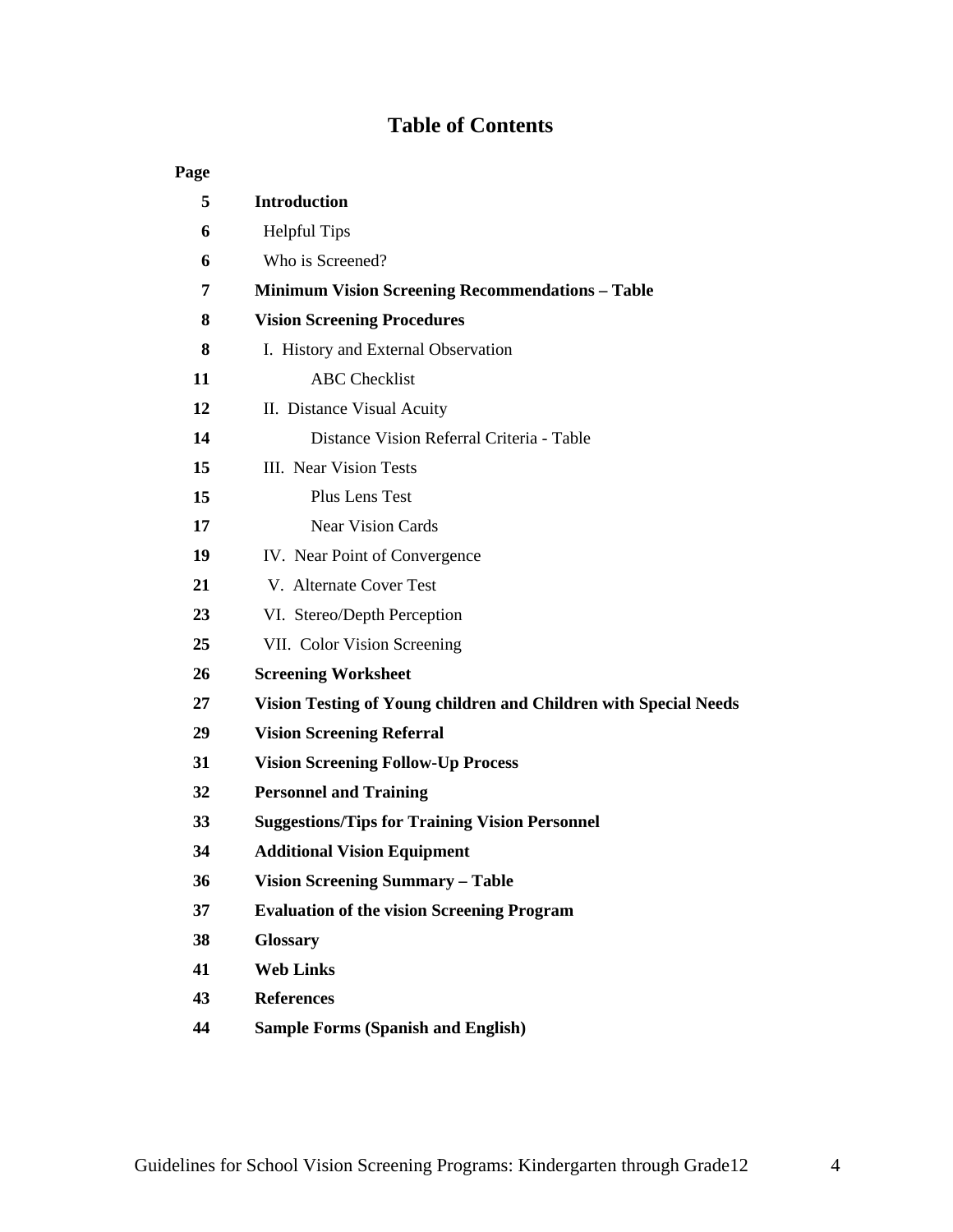## **Introduction**

 Students' ability to see greatly impacts their ability to learn. Screening for vision problems is an appropriate and important part of school health services, largely carried out by the school registered nurse. There are roles for paraprofessionals and volunteers in vision screening, but only with training, and under the supervision of the school registered nurse. Vision screening is mandated by C.R.S. 22-1-116.<sup>4</sup>

Screening should be done in schools for the following reasons: 1) Large numbers of children of many ages are readily accessible in schools and can be tested in a short period of time with relative ease; 2) School screening is far less expensive than a comparable service performed in another sector of the health care delivery system; 3) In the absence of regular and quality on-going well child care from the community primary care provider, children in school afford the nurse and other school personnel an ongoing opportunity to observe, assess, and investigate potential areas of concern; and, 4) Schools have the opportunity to screen children who have not been previously screened/identified.<sup>5</sup> In a study by Barbara Yawn and colleagues (1996) it was found that 76% of students with vision problems were first identified through school screening.6

 School nurses should know screening is sound public health practice, and school is an ideal place to monitor the health of children. Screening is intended to facilitate early identification and diagnosis of disease and functional disorders. It is an easy, relatively inexpensive way to identify from a large number of apparently healthy students, those who may be at risk of having a potentially handicapping condition.

 There is a distinction between screening and a screening program. Screening is a means of acquiring significant data about a population. A screening program is not a means of diagnosing vision problems, but uses collected data to refer students with possible problems for further evaluation and treatment. The distinguishing characteristic, then, is intervention, which is an essential component of a screening program. Intervention in the school setting might include adapting the school program to meet the student's needs if a problem cannot or has not been corrected.

 The school nurse should plan the vision screening program with input from those involved. The success of any screening program ultimately depends upon securing the cooperation of school personnel, the child, the parents, the eye care practitioner, and others who may be participating. Careful planning can facilitate an effective screening program.

<sup>&</sup>lt;sup>4</sup> Committee of Legal Services for the State of Colorado, (2005). Colorado School Laws 2005. Denver, CO: Colorado Department of Education

<sup>5</sup> Proctor, S.E. (2005). Ibid. p.2.

<sup>&</sup>lt;sup>6</sup> Yawn, B.P., Lydick, E.G., Epstein, R., & Jacobsen, S.J. (1996). Is school vision screening effective? *Journal of School Health,* 66(5), 171-175.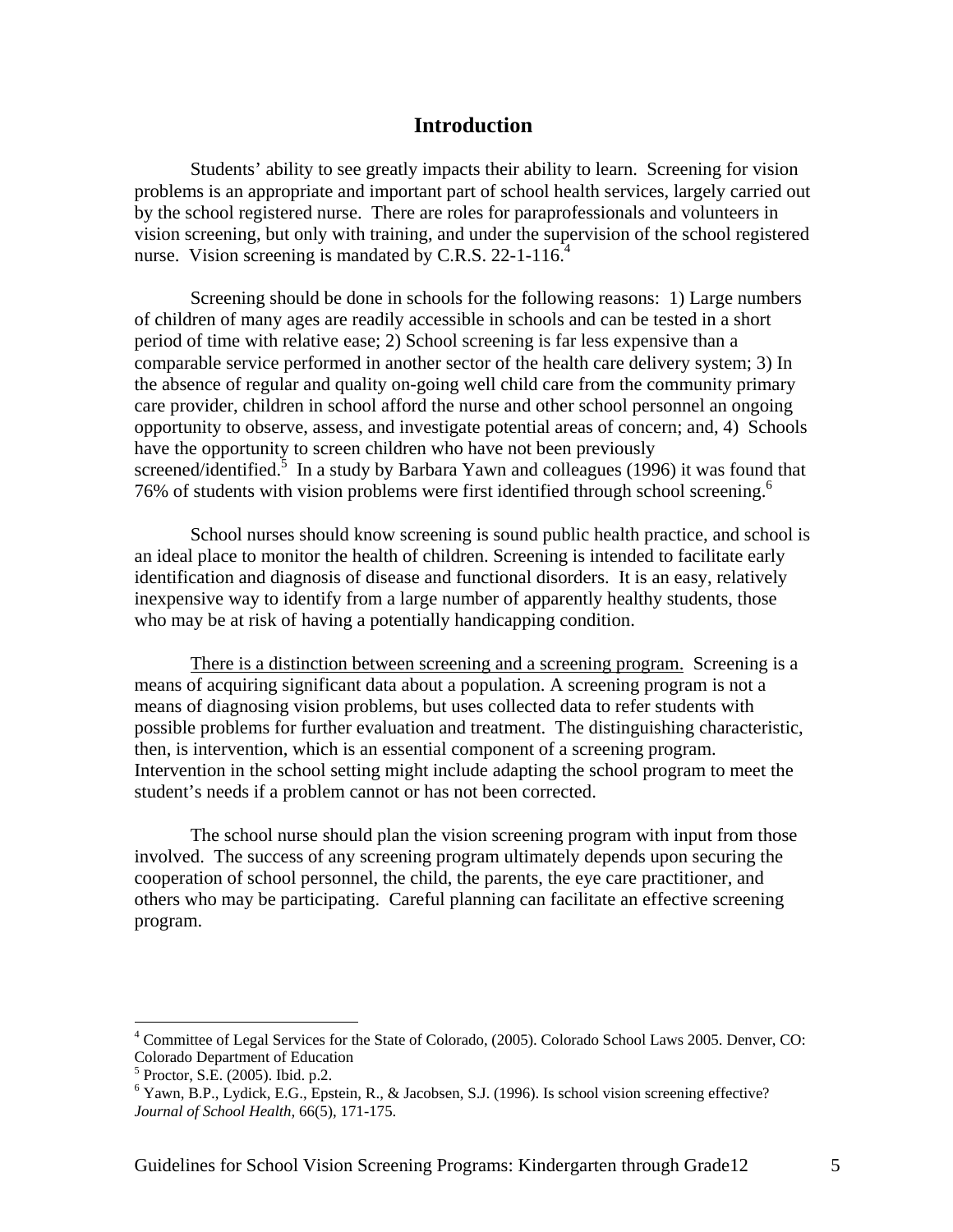## **Helpful Tips**

- 1. Use simple administrative procedures. Complicated ones may discourage students, parents, and teachers; time consuming ones may not be practical in the school setting.
- 2. Avoid unnecessary delays. Long time lapses between the screening and referral process makes the student and parent think the problem is not very important and delays evaluation and/or treatment.
- 3. Provide careful rechecks to eliminate unnecessary referrals.
- 4. Communicate clearly with students, parents, and eye care practitioner.
- 5. Provide a screening site and staff that are conducive to the comfort and self esteem of the student.
- 6. Include a follow-up aspect to the program; follow-up is critical to the success of any screening program.
- 7. Avoid duplication of services provided.
- 8. Provide supportive services when possible, i.e., translators, transportation.
- 9. Protect confidentiality.
- 10. Know what resources are available in the community.
- 11. Work with the community to help get new resources established.

#### **Who is Screened?**

 $\overline{a}$ 

C.R.S. 22-1-116<sup>7</sup> mandates that vision screening is to be done each year for:

- All students in kindergarten,  $1^{st}$ ,  $2^{nd}$ ,  $3^{rd}$ ,  $5^{th}$ ,  $7^{th}$ , and  $9^{th}$  or comparable grade levels.
- All children new to the school system.
- All children referred by school personnel or parents.
- All students in special education programs at the age at which they would be in grades kindergarten,  $1^{st}$ ,  $2^{nd}$ ,  $3^{rd}$ ,  $5^{th}$ ,  $7^{th}$ , and  $9^{th}$  and at initial and triennial.
- Separate guidelines are available for children in the birth to five year age range.<sup>8</sup>

 $7$  §22-1-116 CRS. Colorado Revised Statute: Education. School Children – sight and hearing tests.

Colorado Department of Education (2005). Visual screening guidelines: Children birth through five years.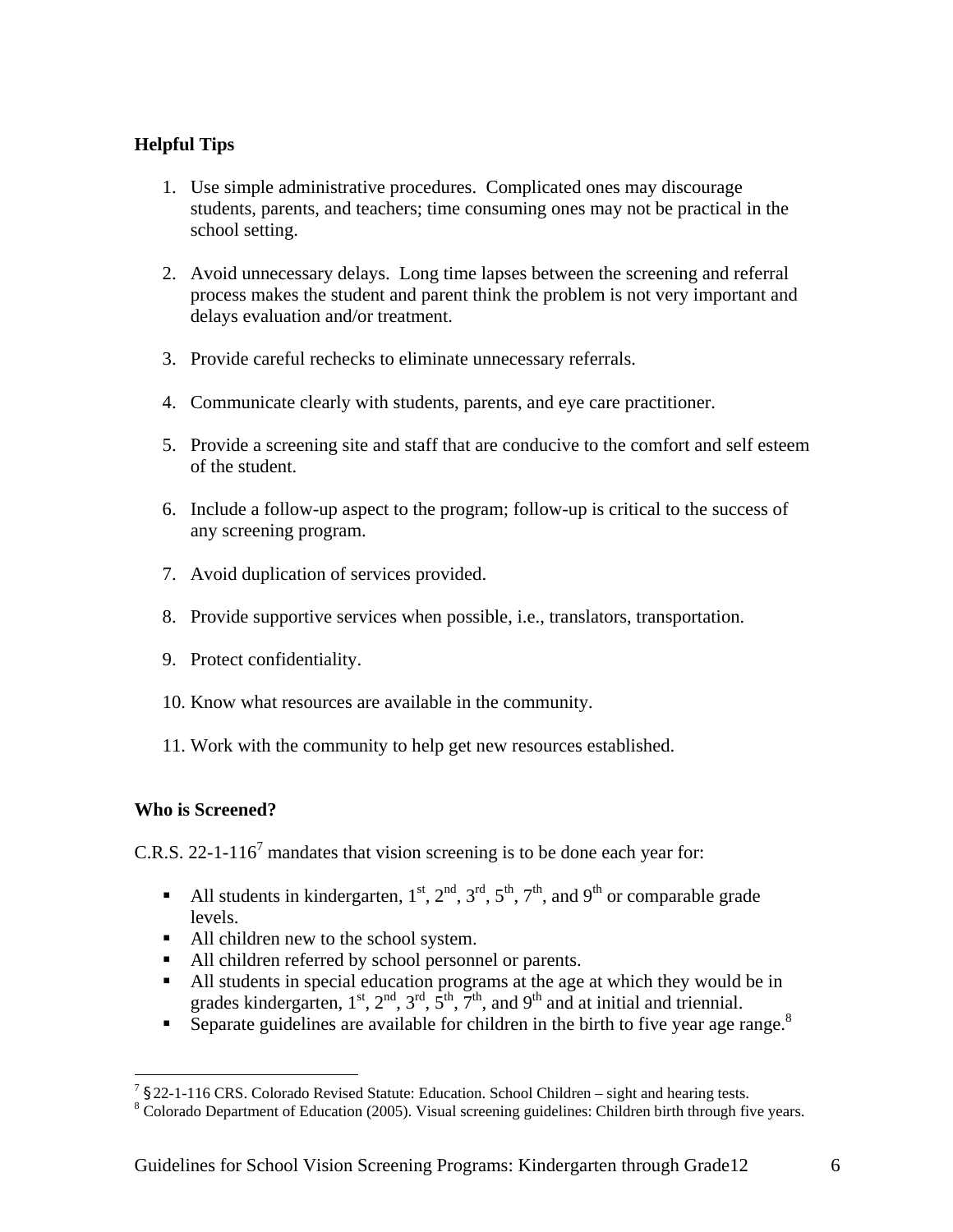Vision screening should also be provided for all high-risk children including:

- Those who repeat a grade.
- Those who failed vision screening during the previous school year and did not receive further evaluation.
- Those who seem to have difficulty with visual activities such as reading, seeing the blackboard, etc.

# **Minimal Vision Screening Recommendations**<sup>9</sup>

|                   |                     | K |   | 2 | 3              | 5 | 7                     | 9 | Sped* | <b>New</b> | <b>Referred</b> |
|-------------------|---------------------|---|---|---|----------------|---|-----------------------|---|-------|------------|-----------------|
| <b>Procedures</b> |                     |   |   |   |                |   |                       |   |       |            |                 |
| T                 | Hx /Observation     | X | X | X | X              | X | $\overline{\text{X}}$ | X | X     | X          | X               |
| $\rm II$          | Distance Visual     | X | X | X | $\overline{X}$ | X | X                     | X | X     | X          | X               |
|                   | Acuity              |   |   |   |                |   |                       |   |       |            |                 |
| IIIa              | Plus Lens           |   | X |   |                |   |                       |   |       | X          | X               |
| <b>IIIb</b>       | Near Vision Card    |   | X |   |                |   |                       |   |       | X          | X               |
| IV                | Near Pt.            |   | X |   |                |   |                       |   |       | X          | X               |
|                   | Convergence         |   |   |   |                |   |                       |   |       |            |                 |
| V                 | Alternate Cover**   | X | X |   |                |   |                       |   |       | X          | X               |
| <b>VI</b>         | Stereo/Depth        |   | X |   |                |   |                       |   |       | X          | X               |
| VII               | <b>Color Vision</b> |   | X |   |                |   |                       |   |       | X          | X               |

#### **Table 1. Screening Procedures by Grade**

Note: Screening of IIIa through VII is recommended only once during a student's career.<sup>10</sup> \*At appropriate ages for mandated grade levels and as part of initial and triennial Individualized Education Plan (IEP) evaluations.

\*\*Kindergarten or first grade. Younger age is preferable since eye alignment problems can best be corrected at younger ages.

 $\overline{a}$  $9^9$  C.R.S. 22-1-116. School children - sight and hearing tests. The sight and hearing of all children in kindergarten, first, second, third, fifth, seventh, and ninth grades, or children in comparable age groups referred for testing, shall be tested during the school year by the teacher, principal, or other qualified person authorized by the school district. Each school in the district shall make a record, of all sight and hearing tests given during the school year and record the individual results of each test on the child's record. The parents or guardian shall be informed when a deficiency is found. The provisions of this section shall not apply to any child whose parent or guardian objects on religious or personal grounds.

<sup>10</sup> Proctor, S.E. (2005). Ibid.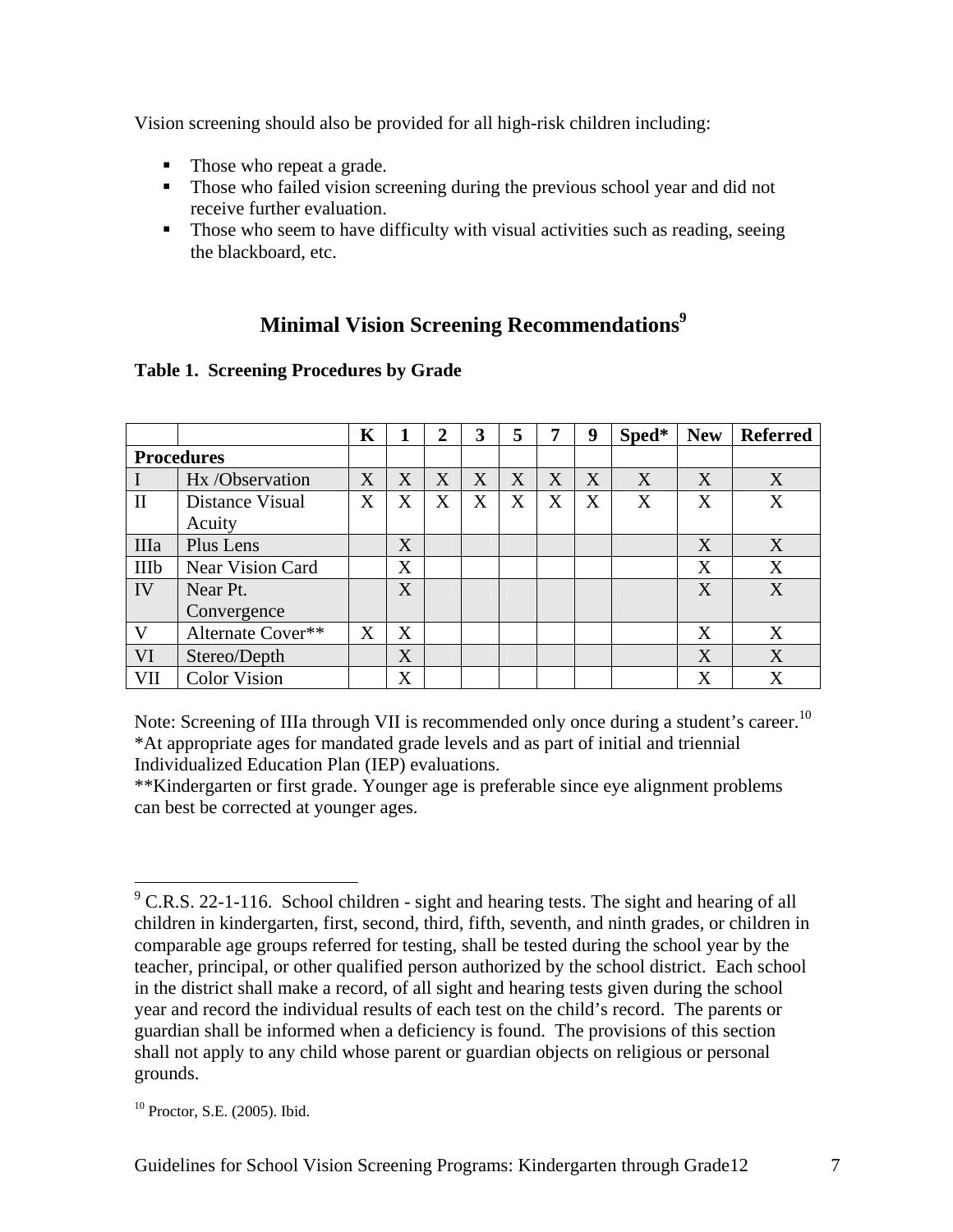# **Vision Screening Procedures**

#### **I. History and External Observations**

**Purpose:** To detect any history or outwardly obvious ocular pathology or abnormalities.

**Grades:** Should be ongoing, year round observation of all students by parents, teachers, and other school personnel.

**Equipment:** ABC Checklist (See page 11)

**Procedure:** Provide the school personnel with a list of symptoms and student complaints that might indicate a vision problem.

- A. Appearance of Eyes
	- One eye turns in or out at any time; eyes are crossed
	- Pupils/eyes appear different sizes
	- Reddened eyes or lids
	- **Eyes tear excessively**
	- Drainage encrusted eyelids
	- Frequent sties or swollen lids
	- Drooping lids
	- Discharge from the eyes
- B. Complaints when working at a desk
	- Headaches in forehead or temples
	- Burning or itching eyes after reading or desk work
	- Nausea or dizziness
	- Print blurs after reading a short time
- C. Behavioral signs of visual problems
	- 1. Eye movement abilities (Ocular Motility)
		- Head turns as reads across page
		- Loses place often during reading
		- Needs finger or marker to keep place
		- Displays short attention span when reading or copying
		- **Figure 1** Frequently omits words
		- Repeatedly omits "small" words
		- Writes up or down hill on paper
		- Rereads or skips lines unknowingly
		- Unusual orientation of drawings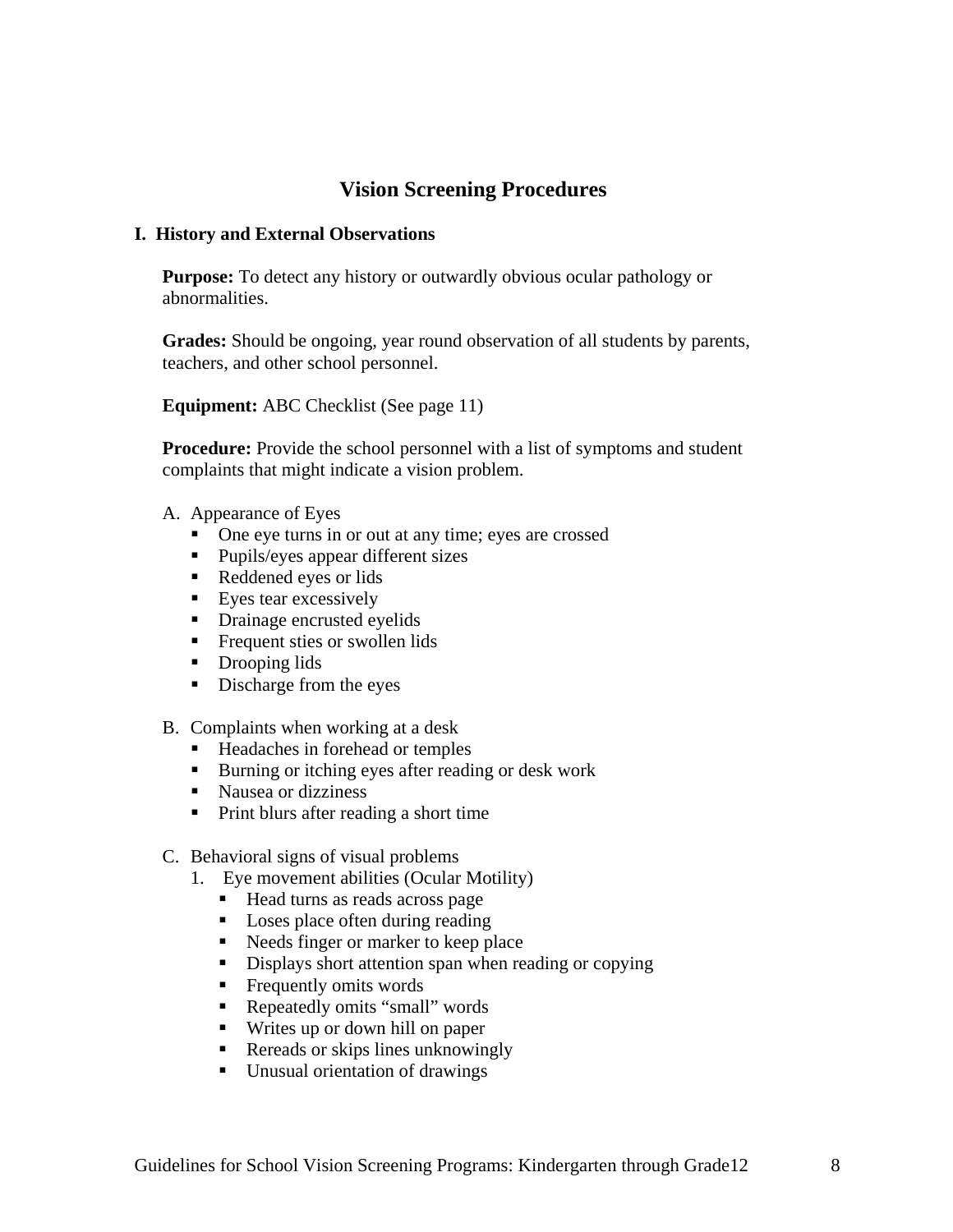- 2. Eye teaming abilities (binocularity)
	- **Repeats letters within words**
	- Complains of seeing double (diplopia)
	- Omits letters, numbers, or phrases
	- Misaligns digits in number columns
	- Squints, closes, or covers one eye
	- Tilts head extremely while working at desk
	- **Consistently shows gross postural deviations with close work**
- 3. Eye-hand coordination abilities
	- **Must feel things to assist in any interpretation required**
	- Eyes not used to "steer" hand movements (extreme lack of orientation, placement of works, or drawings on the page)
	- Writing is crooked, poorly spaced and child cannot stay on the ruled lines
	- Misaligns both horizontal and vertical series of numbers
	- Uses hand or fingers to keep place on the page
	- Uses non-writing hand as "spacer" to control spacing and alignment
	- Repeatedly confuses left-right directions
- 4. Visual form perception (visual comparison, visual imagery, visualization)
	- **Mistakes words with same or similar beginnings**
	- Fails to recognize same word in next sentence
	- Reverses letters and/or words in writing and copying
	- Confuses same word in same sentence
	- Repeatedly confuses similar beginnings and endings or words
	- Fails to visualize what is read either silently or orally
	- Whispers to self for reinforcement while reading silently
- 5. Refractive Status (Nearsightedness, Farsightedness, and Focus Problems)
	- Comprehension reduces as reading continues: loses interest quickly
	- **Mispronounces similar words while reading**
	- Blinks excessively with close work and reading
	- Holds book closely to face or face close to the desk top
	- Avoids all near/close tasks
	- Complains of discomfort in tasks that demand visual attention
	- Closes or covers one eye when reading or doing close work
	- Makes errors in copying from reference book to paper
	- Makes errors in copying from the board to paper
	- Squints to see the board or overhead screen or asks to move nearer
	- Rubs eyes during or after short periods of visual activity
	- **Fatigues easily**
	- Blinks excessively to "clear up" when changing focus from near to far

#### **Referral Criteria:**

If a student has any of the listed symptoms, even if he or she passes all other vision screening, refer.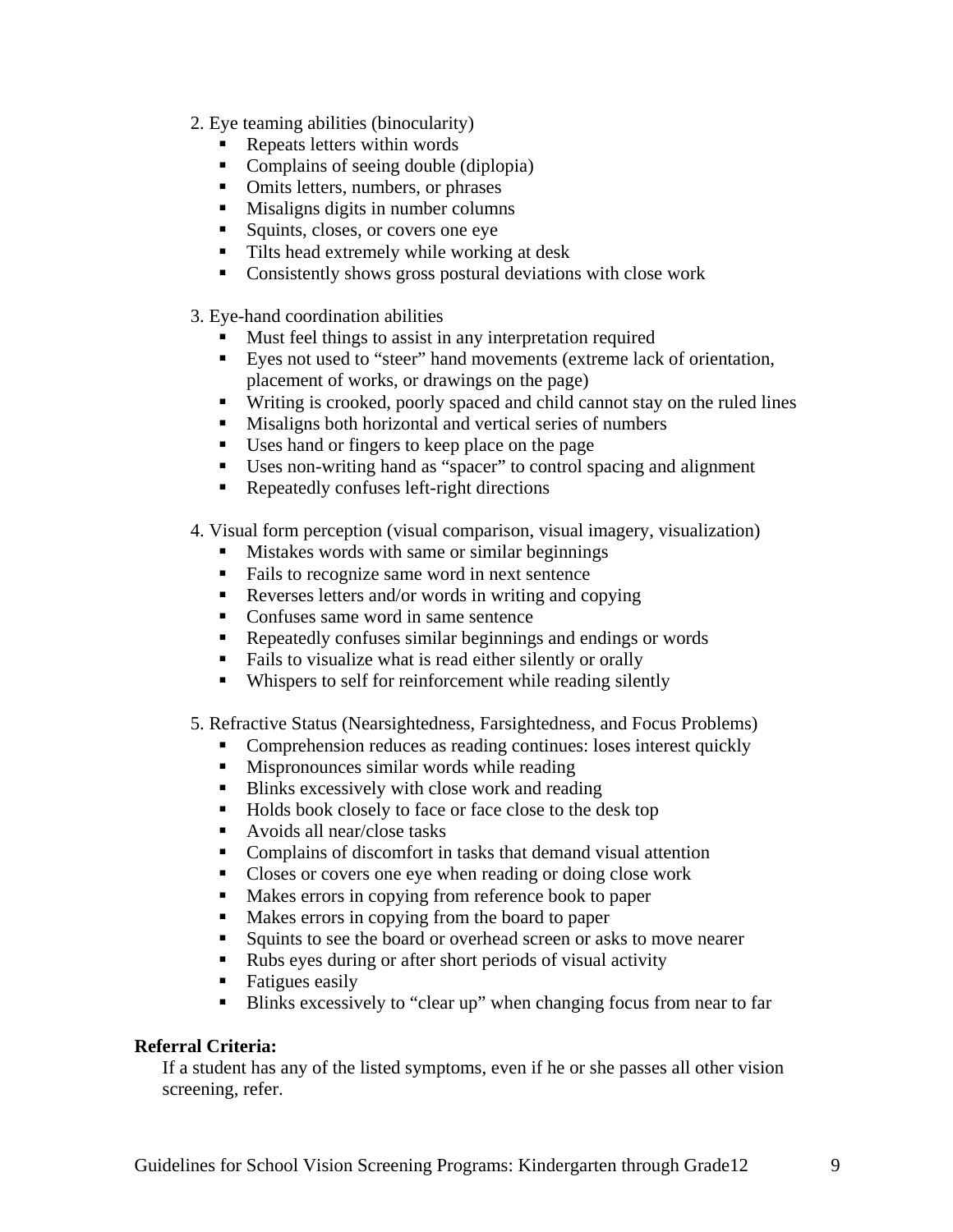#### **Tips:**

- This list should be distributed to the teachers prior to the screening.
- This list could be printed in the school newsletter for parents prior to the screening.
- Use the "ABC Checklist" before the screening date and throughout the school year, for teacher referrals, for screeners noting a concern at the time of the screening, and prior to re-screen and/or referral $11$

 $11$  Modified from "Learning Related Visual Problems", ERIC Clearinghouse on Handicapped and Gifted Children, 1920 Association Drive, Reston, VA, 22081, 1981.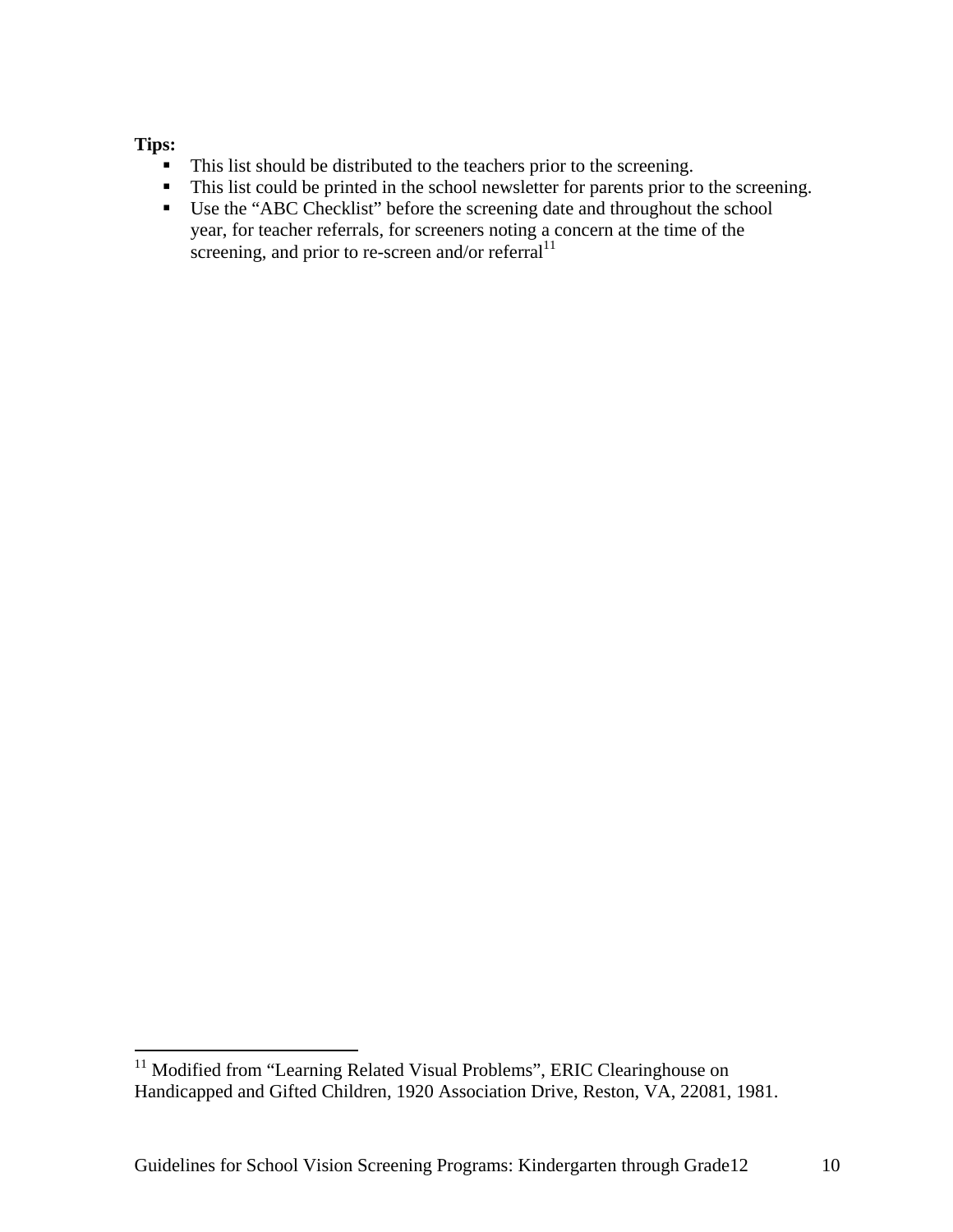| Name:   | <b>Grade:</b>   | <b>Date:</b> |
|---------|-----------------|--------------|
| School: | <b>Teacher:</b> |              |

#### **ABC Checklist Vision Observation and History**

Please check appropriate items and return to:

**Appearance** – Do the eyes look normal?

Eyes turn in or out or eyes are crossed

Crusty or red eyelids

Different size pupils or eyes

Swelling of eyelids

Conjunctivitis (pink eye)

Drooping lids

- Eyes appear hazy or clouded
- Other:

**Behavior** – Teacher/Parent/Guardian Observation

Tilts head, covers or closes one eye for critical seeing

Thrusts head forwards, squints or frowns

Difficulty in keeping place while reading; a "finger" reader

Disinterested in activities involving critical seeing

- Excessive stumbling, awkwardness or daydreaming
- Holds printed materials in an unusual position
- **Rubs** eyes frequently
- **Attempts to brush away "blur"**
- **Blinks excessively**
- Stops reading after a brief periods
- Reverses words or syllables
- Avoids close work
- Other: Other:

#### **Complaints** – Child's Statements

- **Eyes hurt or blur while reading**
- Headaches, dizziness, or nausea following close work
- Words move or jump about when reading
- Double vision
- History of head injury with vision complaints
- Unable to see the board
- Eyes itching, burning or a "scratchy" feeling
- Difficulty seeing near objects
- Other: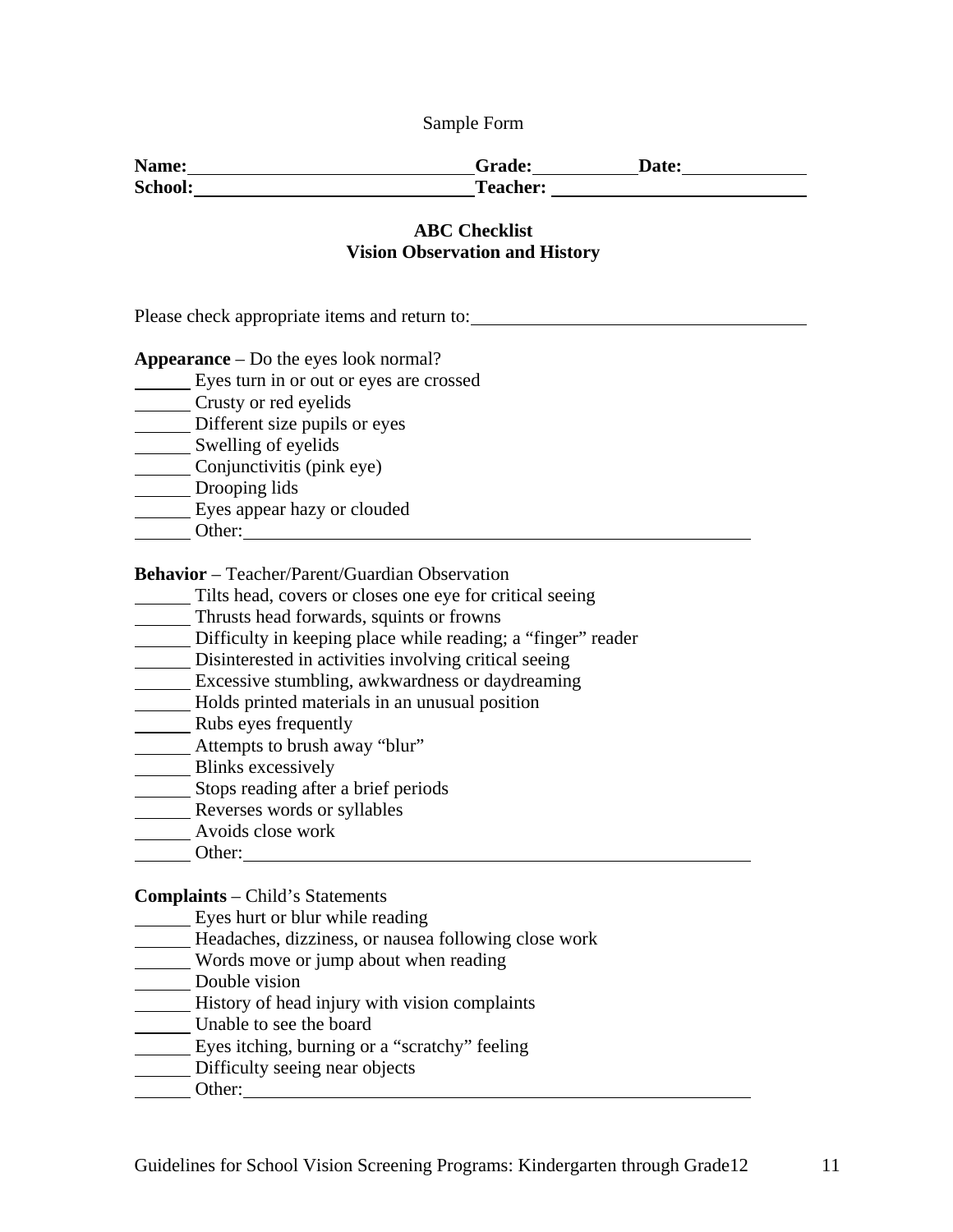#### **II. Distance Visual Acuity**

**Purpose:** To test clearness of vision when looking in the distance; to detect myopia (nearsightedness), amblyopia, and astigmatism

**Grades:** Kindergarten,  $1^{st}$ ,  $2^{nd}$ ,  $3^{rd}$ ,  $5^{th}$ ,  $7^{th}$ ,  $9^{th}$ , special education students, new students, and referrals.

**Equipment:** Distance Sloan 10 or 20 foot chart that includes a 20/25 line, occluder (i.e. paper cup or paper patch). **Note**: Ten foot chart preferred for young children since it is easier to attend when screening tools and screener are closer.

#### **Procedure:**

A. Select a room for testing that is well-lit, preferably with subdued ambient room lighting and maximum natural lighting (sunlight).<sup>12</sup> All glare must be eliminated from the chart surface.

**Note:** Self-illuminated charts are preferred over non-illuminated because selfilluminated equipment avoids yellowing, shadows are minimized, and the letters are well-contrasted. However clean, white wall charts with clear contrast between the letters and the background will do just as well.

- B. If a child wears glasses, testing should be conducted with the glasses on.
- C. Mount the wall chart at the child's eye level. Adjust the chart height for the size of the person being screened. A suggestion is to place Velcro on the wall and move the chart as needed.
- D. Mark off 10 or 20 feet, whichever is appropriate for your chart. The line may be marked with masking tape or paper feet placed on the floor so that the child will be the required distance from the chart.
- E. Ask the child to position heels on the line or other floor marking. Do not allow the child to lean the torso or head forward.
- F. Occlude left eye with an occluder, a card, or disposal cup and test the right eye. Then reverse the procedure and test left eye. Be consistent in testing the right eye first to avoid recording errors.
- G. If the child is already wearing glasses or contact lenses, determine the reason for the correction. Test the child with and without glasses to attain a baseline. If the glasses are to correct for a distance vision problem and prescription is current, testing with the glasses on should produce a better result. If the glasses are for astigmatism, which may be affecting both near and distance vision, testing the child with and without glasses will help determine if distance vision is affected.<sup>13</sup>
- H. Instruct student to keep both eyes open and read the selected letter or line of letters with the uncovered eye.

<sup>12</sup> Proctor, S.E. (2005) Ibid. p. 114.

<sup>13</sup> Proctor, S.E. (2005) Ibid. p. 117.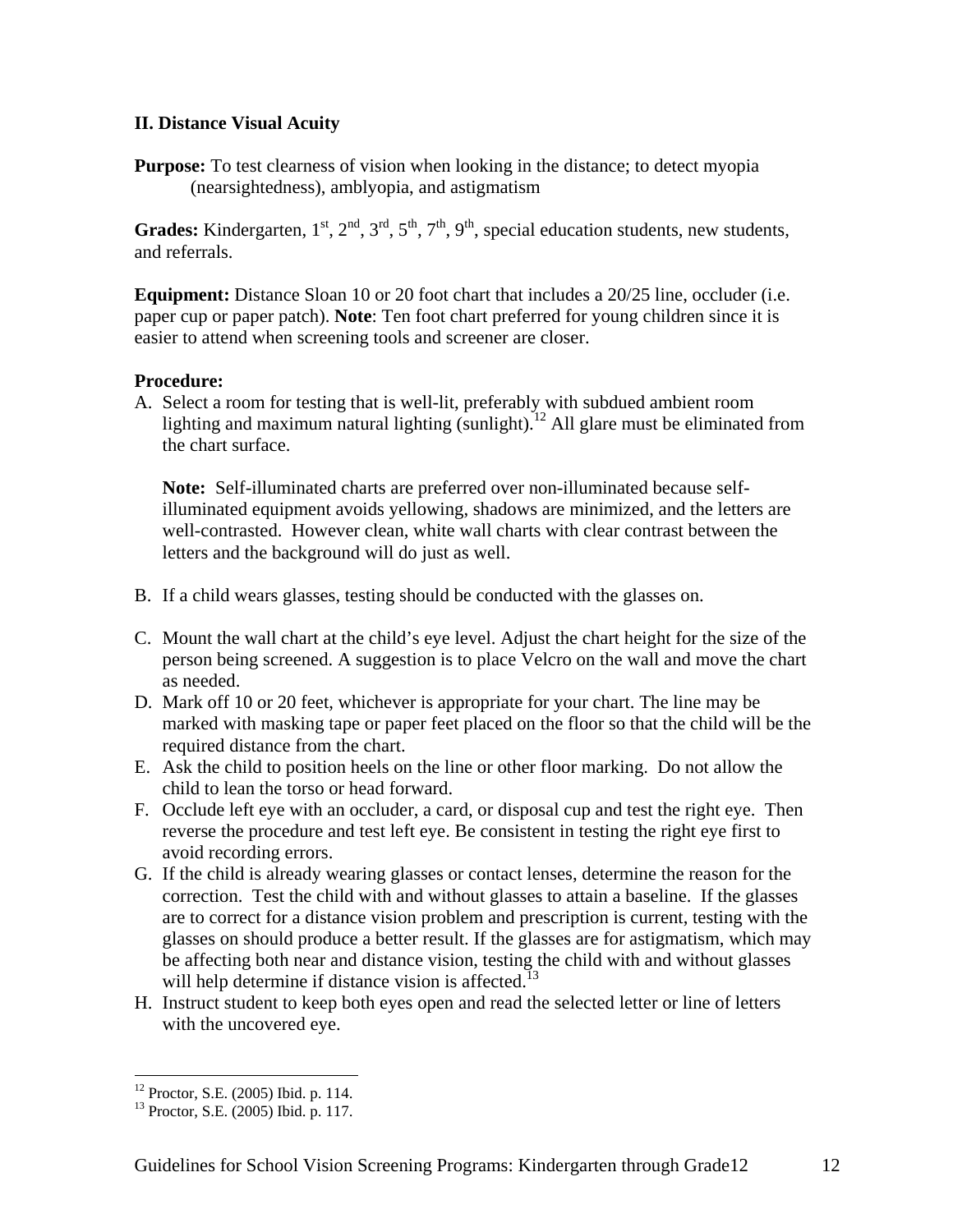**Note:** Point to the letters, below the line or symbol. A paper cut out may be used to isolate the letter or line of letters.

I. When testing start with at least the 20/50 line and move down to 20/20 line. If the student is unable to read 20/50 line move upward.

**Note:** Number of misses allowed in the line to pass:<sup>14</sup>

- $-1-3$  optotypes = No misses
- $-4$ -7 optotypes = One miss
- $-$  8-11 optotypes = Two misses
- J. Record results. Record the line number for the last line read correctly with each eye. Refer all failures to the school registered nurse for re-screening.
- K. For younger children:

Use the Tumbling E, HVOT, Lea symbols, or the Lighthouse charts. All other charts are not recommended (NASN)

Show the child what is expected to be done:

- $\blacksquare$  "This is an E. See which way the legs of the E are pointing. Show me with your fingers how the E is pointing." With younger children have them use their arms to show which way the E is pointing.
- Be sure the young child understands "the E game" and can show you which direction the E is pointing. It may be helpful to ask teachers to practice with students in the classroom before screening day.
- $\blacksquare$  The student may point to a wooden block E, the letters H, O, V, T or symbols to identify what is seen on the chart.
- Demonstrate how to use the occluder
- Test from the top of the chart (larger letters or symbols first) down toward the bottom (smaller letters or symbols)
- For younger children, preschool through kindergarten each eye must see at least the 20/40 line. The important exception is a two line difference between the two eyes.

#### **Referral Criteria:**

For students in first through  $12<sup>th</sup>$  grade each eye must see at least the 20/30 line; if not the student should be referred. The important exception is a two-line difference between the eyes.

#### **Table 2. Distance Vision: Referral Criteria**

Each eye must see at least the 20/30 line (except for kindergarten); if not, the student is to be referred. The important exception is a two-line difference between the two eyes. For example: Right 20/20 Left 20/30 should be referred because there is a two-line difference (the second line being the 20/25 line).

 $\overline{a}$ 14 Proctor, S.E. (2005). Ibid. p. 116.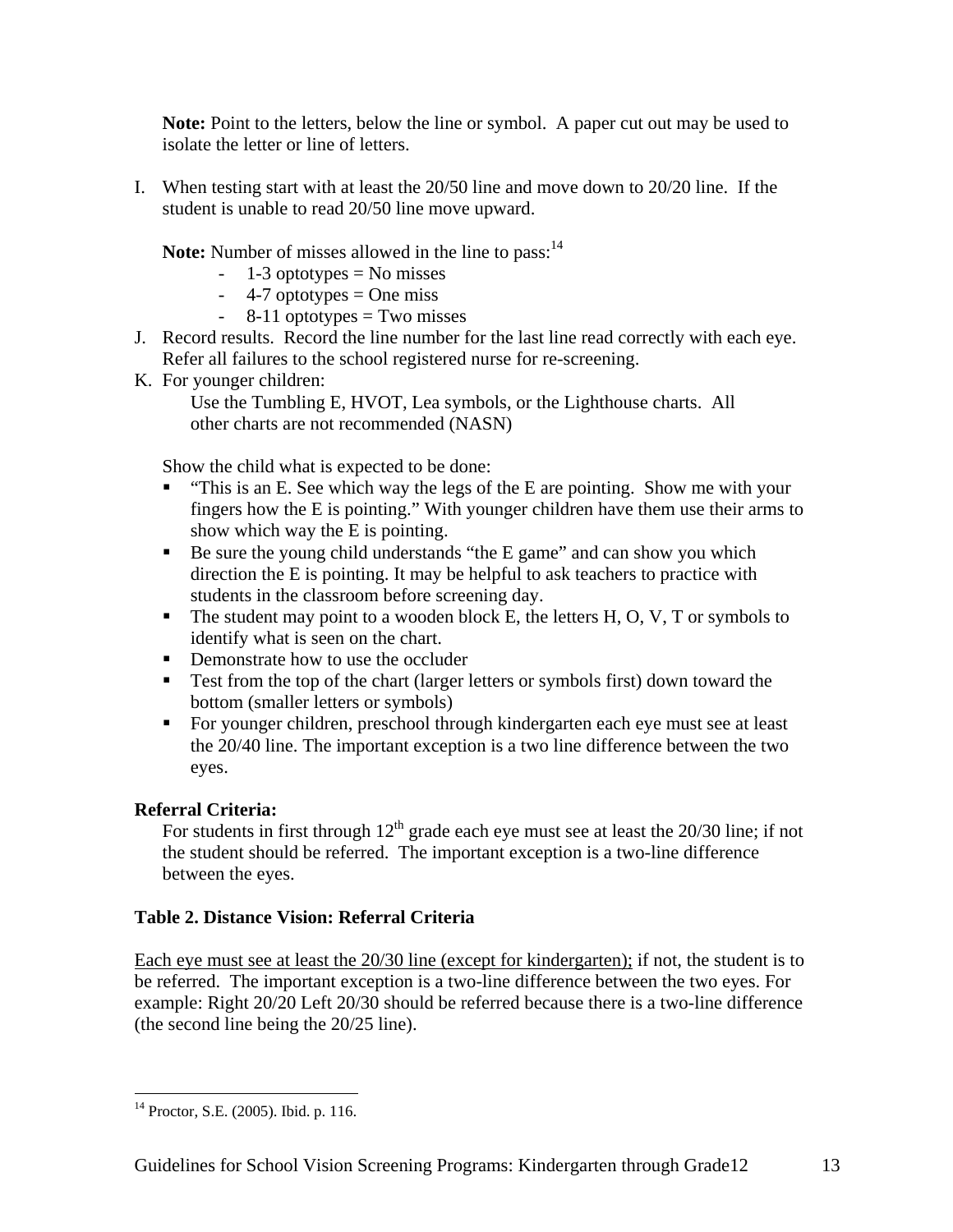| <b>ONE EYE</b> | <b>OTHER EYE</b> | <b>RESULTS</b>           |
|----------------|------------------|--------------------------|
| 20/20          | 20/20            | Pass                     |
| $20/25*$       | 20/25            | Pass                     |
| 20/30          | 20/30            | Pass                     |
| 20/20          | 20/25            | Pass                     |
| 20/20          | 20/30            | Refer: 2-line difference |
| 20/30          | 20/40            | Refer (except K)         |
| 20/40          | 20/40            | Refer (except K)         |

\* All charts should have a 20/25 line.

#### **Tips:**

- Do not allow students to squint during the test.
- Present letters or symbols in reverse or inconsistent order between students.
- Familiarize younger children with the letters or symbols prior to the screening
- Vision is recorded as a fraction. The top number (numerator) recorded refers to the number of feet from the eye chart, and the lower number (denominator) refers to the line on the chart the student is able to read. The chart will indicate if it is for use at 10 feet or 20 feet. If a 20 foot chart is used the top number is recorded as 20. If a 10 foot chart is used record the 20 foot equivalent value (see Table 3). The 10 foot charts should indicate the 20 foot equivalencies at each symbol line, usually along the left-hand margin. Other fractions that may appear on the chart with 6 as the numerator, indicate the metric equivalent.

**Note:** Sloan charts are recommended over Snellen charts because the Sloan charts have higher sensitivity and specificity. (Proctor, page 51-52, Table 4-2) They also contain five optotypes per line, to inducing a "crowding effect", which challenges the eye to discern individual letters. (Proctor, page 53) Letters are also depicted in the same font, without serifs, and with the same boldness.<sup>15</sup>

|                    |                 | <b>ACUITY</b>      |
|--------------------|-----------------|--------------------|
| <b>SYMBOL SIZE</b> | <b>DISTANCE</b> | <b>MEASUREMENT</b> |
| 20/20              | 10 feet         | 20/10              |
| 20/20              | 20 feet         | 20/20              |
| 20/40              | 10 feet         | 20/80              |
| 20/20              | 5 feet          | 20/80              |

#### **Table 3. Example of Conversion for Ten-Foot Charts\***

\*Ten-foot charts will provide instruction on how to convert values

 $\overline{a}$ 15 Proctor, S.E. (2205). Ibid. p. 55.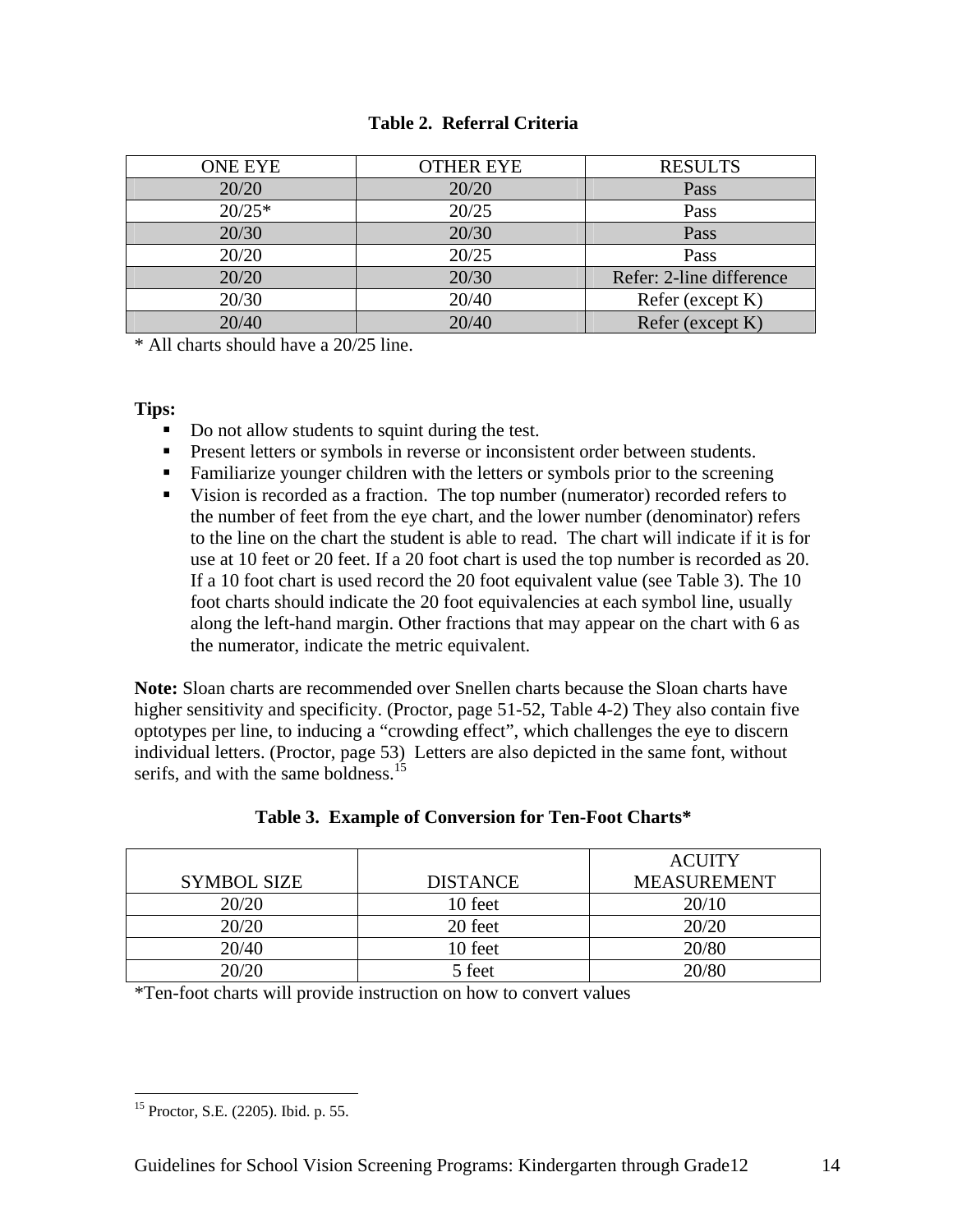## **III. Near Vision Tests – Plus Lens and Near Visions Cards**

**Note:** The plus lens test is preferred over other methods in school screening for hyperopia due to the inadequacy of other near point testing methods. Young children can often successfully accommodate long enough to complete a test of near vision when near acuity cards, charts, or slides are used. This accommodation overlooks a legitimate refractive error. This phenomenon is less likely to occur with the plus lens. (Proctor, page 92) In a situation when a child is referred (by school staff or a parent for a vision screening because of a suspected vision problem and no hyperopia is found with the plus lens test, the nurse may want to use near cards, charts, or slides to ascertain acuity scores for near vision  $16$ 

## **III A. Plus Lens Test**

**Purpose**: To detect the refractive error, hyperopia (also known as hypermetropia, formerly termed "farsightedness**)** in which incoming images converge "behind" the retina and not on it resulting in a blurred image. The convex plus lens provides a degree of refraction to the hyperopic eye, "pulls" the image forward so it converges on the retina resulting in clear (or "normal") vision.

**Grades**: 1st, new students and referrals: at least once during their school career is sufficient

**Equipment:** Sloan distance chart, occluder and plus 2.50 diopter (D) lens, or flipper

#### **Procedure:**

- A. Follow procedures  $A F$  under distance visual acuity. This test may be done immediately following the distance visual acuity test.
- B. Place (or have the child place) a  $+2.50$  D lens over the eye being tested and the occluder over the other eye. If a flipper is being used, have the student hold it in his/her right hand and place it on the nose as if it were a pair of glasses; when you are ready to test the second eye, instruct the student to "flip" the lenses so that the opposite eye is occluded. (If plus lenses are used that are mounted in a regular glasses frame and the child is old enough, he or she may hold the occluder. If a single plus lens is used in a frame with a handle, an assistant may be needed, as young children may not be able to simultaneously position and hold an occluder in one hand and a plus lens in the other.)
- C. Direct the child's attention to a letter on the 20/30 line of the Sloan chart.
- D. Ask the child to read/name the letters, symbols or pictures on the 20/30 line while looking through the plus lens with one eye. Allow the child to try again if necessary. The inability to read the line is a PASS, and the child likely has no treatable hyperopia

 $\overline{a}$ 16 Proctor, S.E. (2005). Ibid. pp. 92-93.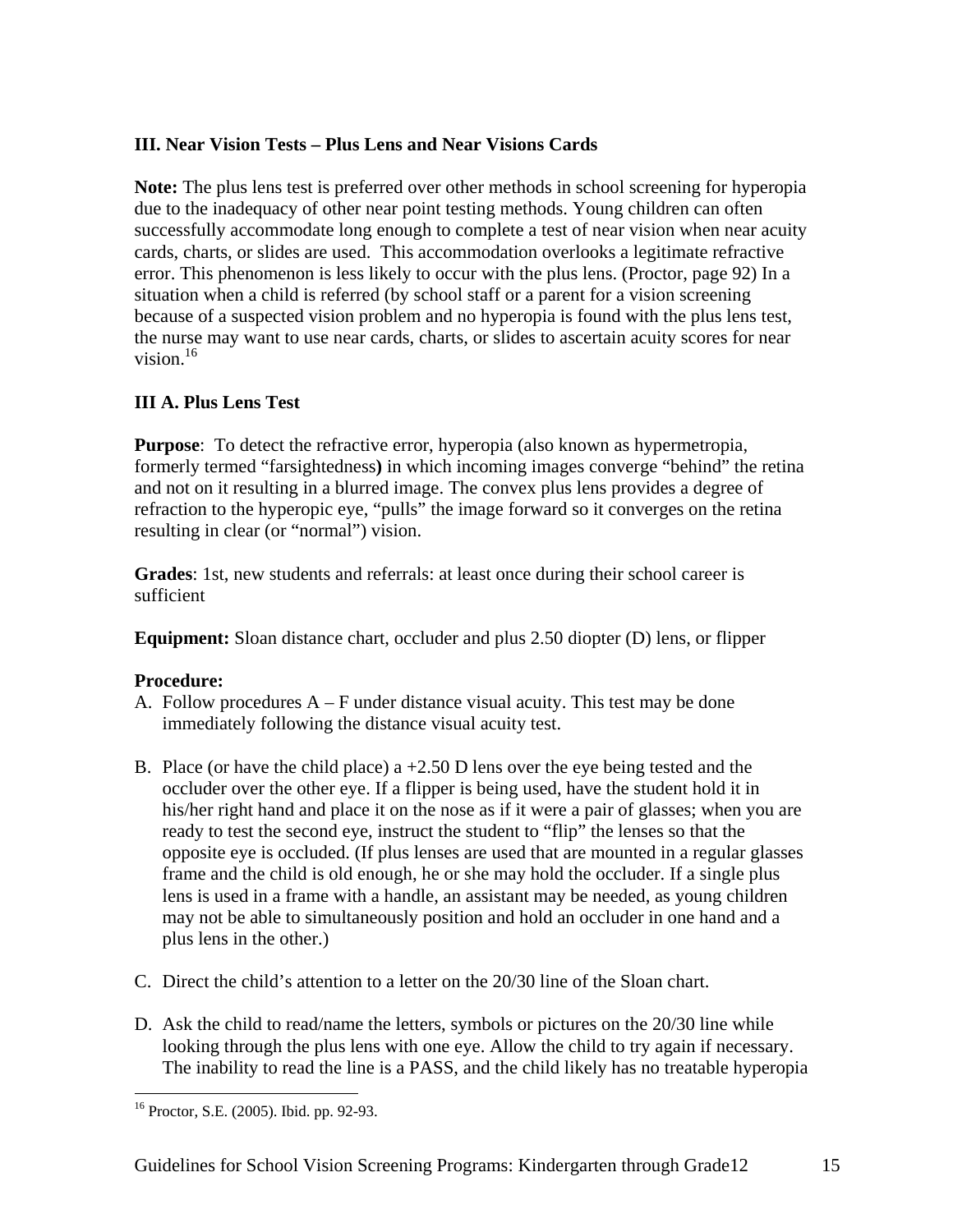in the eye being tested. If a child is able to read any of the optotypes on the 20/30 line while looking through the plus lens, this is not a PASS,<sup>\*</sup> and the child should be brought back and retested in about two weeks.

E. Proceed to the other eye ("flip" the flipper) and repeat the process.

#### **Referral Criteria:**

If on retest the student is still able to read any of the optotypes on the 20/30 line while looking through the plus lens, this is not a PASS,\* and the child should be referred. Failure in one eye or both constitutes a referral.

\*Avoid using the word *fail* in front of a child, adolescent or parent

**Tips:**

- Students who pass the test often comment that the plus lens makes things "blurry."
- Do not screen preschool or kindergarten using plus lens.
- If student is wearing glasses determine the reason for correction. If the glasses are for reading, test the child with and without glasses to attain a baseline. If the glasses are to correct for a distance vision problem and prescription is current, testing with the glasses on should produce a better result. If the glasses are for astigmatism, which may be affecting both near and distance vision, testing the child with and without glasses will help determine if the problem under treatment affects near or distance vision.<sup>17</sup>
- If student is wearing contact lenses, and does not pass plus lens test, note contact lens wear on referral sheet.

<sup>17</sup> Proctor, S.E. (2005). Ibid. p. 97.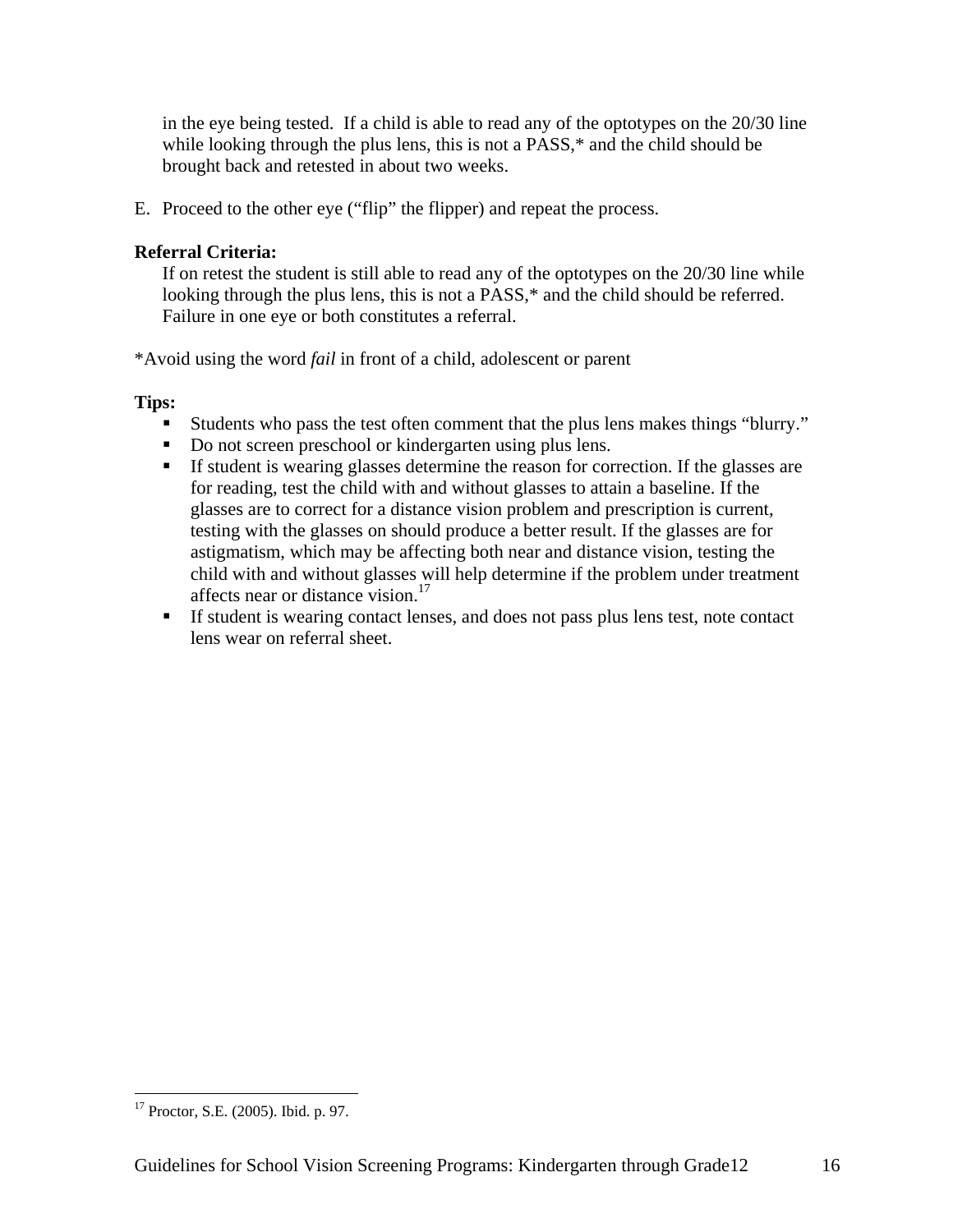#### **III B. Near Vision Cards**

**Purpose:** Near vision cards are used to assess near visual acuity; detect excessive hyperopia/hypermetropia (farsightedness)

Grades: First school entry, kindergarten or 1<sup>st</sup> grade and Special Needs Students. At least once during their school life is sufficient

**Equipment:** Near Vision Cards with Lea Symbols or Sloan letters, occluders

#### **Procedure:**

If a child is wearing glasses determine if they are for reading or for distance. If the glasses are for reading, test with and without glasses to establish a baseline. If they are correction for a distance problem, remove the glasses during near vision testing.

- A. Mount or hold the card at the appropriate distance from the face at eye level (refer to manufacturer's recommendations).
- B. Test in a room that is well-lit. As the card is presented make sure it is free from shadows, glare, and yellowing.<sup>18</sup>
- C. Do not allow the child to lean the head or torso forward.
- D. Occlude the left eye with an occluder, a card, or cone-shaped cup and test the right eye. Then reverse the procedure and test left eye.
- E. Direct the child's eye to the 20/70 line on the card /chart and move down the card.
- F. Ask the child to name or read the letter or symbols on each line as directed. If child is able to read "most" of the optotypes on the line, the child passes. "Most" will vary by chart instructions and by state or local regulation. Susan Proctor recommends using the PASS/NO PASS criteria established by the Ohio Department of Health for school screening.

**Note:** Number of misses allowed in the line to pass:<sup>19</sup>

- $-1-3$  optotypes  $=$  No misses
- $-4$ -7 optotypes = One miss
- $-$  8-11 optotypes = Two misses
- G. If the child is unsuccessful, he or she should be retested at a later date prior to referral; two weeks is suggested between test and retest. Do not comment eith positively or negatively on the child's responses.

<sup>18</sup> Proctor, S.E. (2005). Ibid. p. 98

<sup>19</sup> Proctor, S.E. (2005). Ibid. p. 116.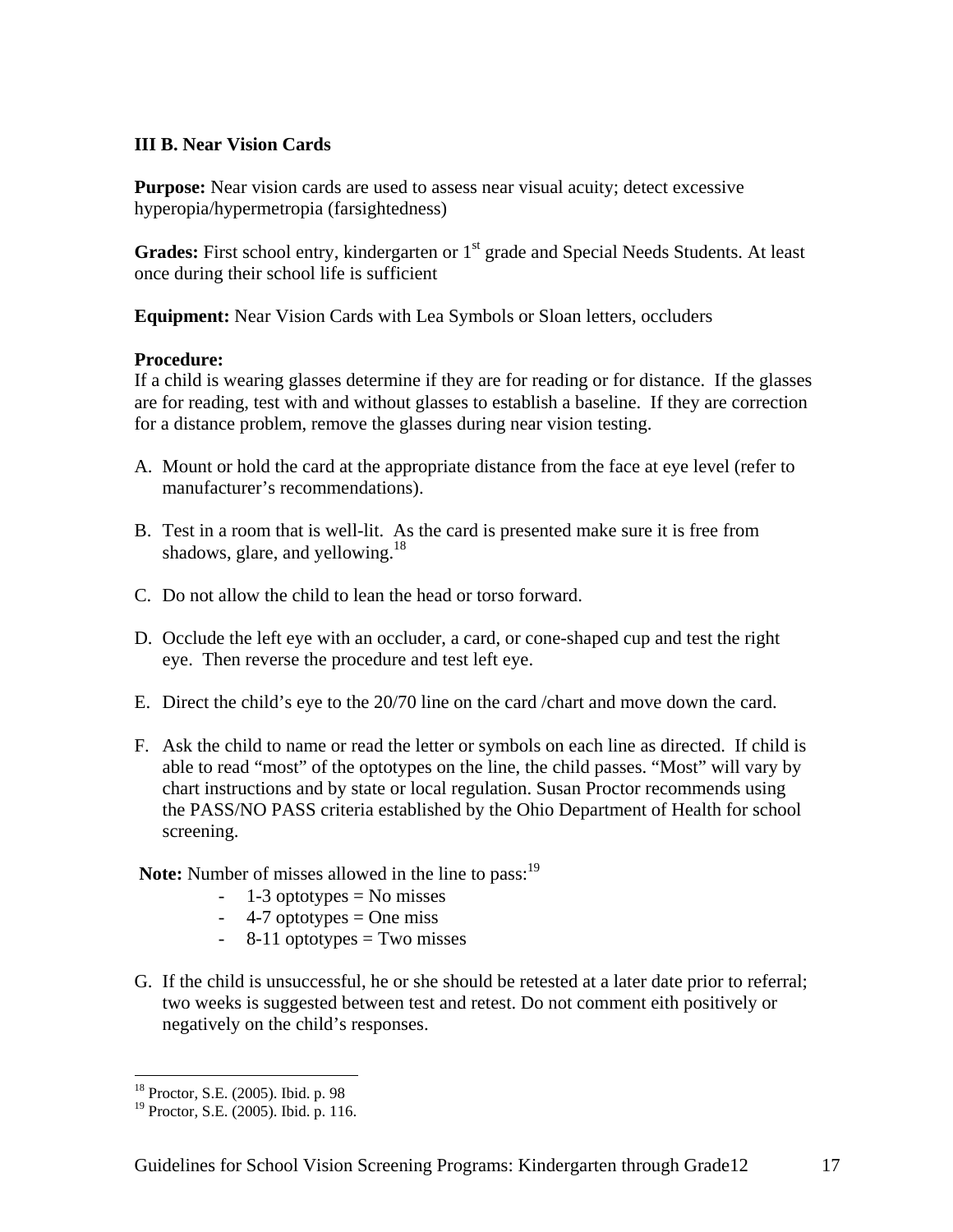H. The retest should be performed using a Plus Lens rather than a near vision card.

#### **Referral Criteria:**

Follow manufacturer's instructions, depending on the equipment being used or more optoypes are misread than the recommended amount (see above).

#### **Tips:**

- Make sure the child does not lean forward and keeps the distance consistent between his or her face and the near vision card. If a string is attached, it should be taut.
- Follow the manufacturer's instructions.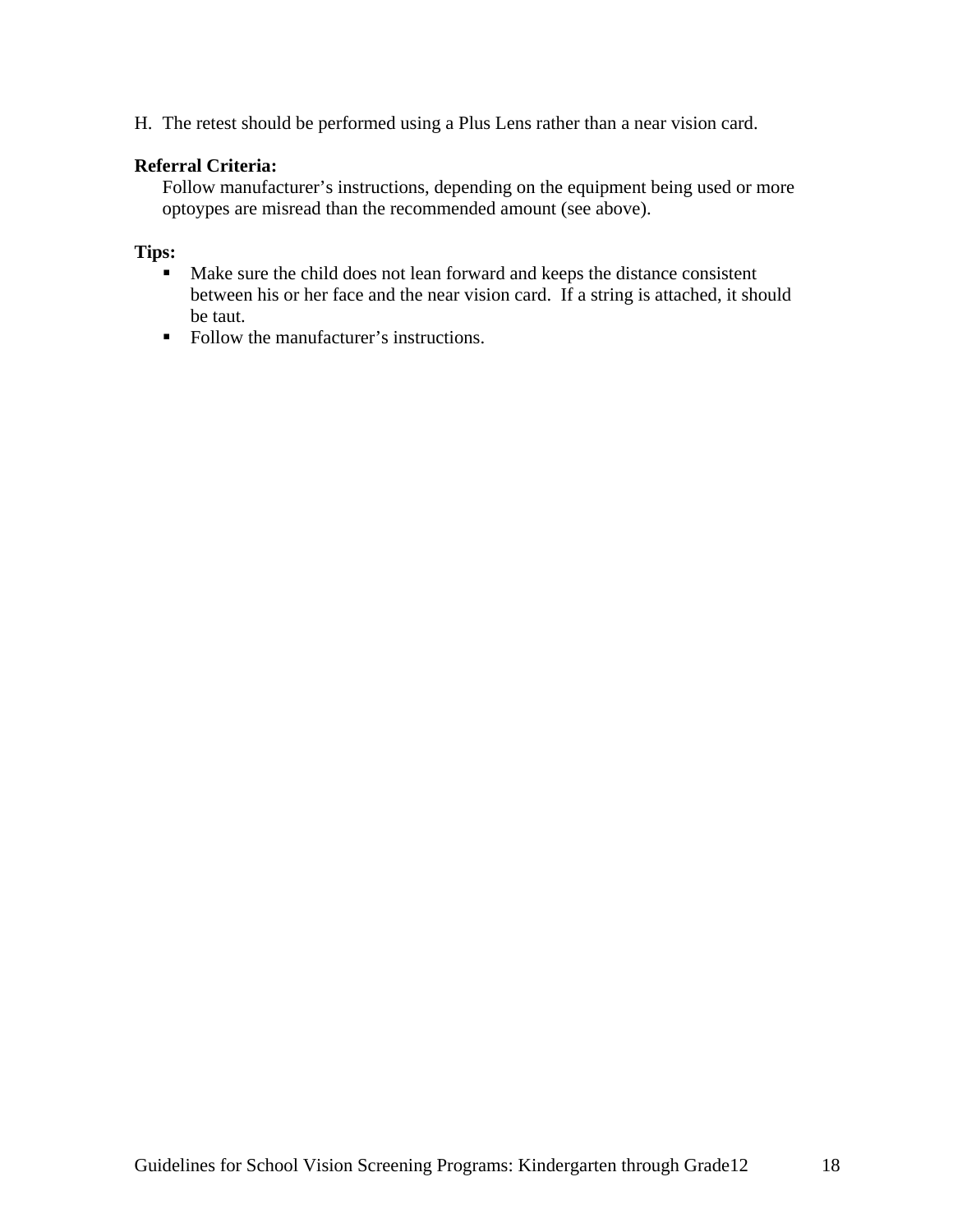#### **IV. Near Point of Convergence**

**Purpose:** To screen for adequate convergence skills; detects convergence insufficiency.

**Grades:** First grade, new students and referrals; at least once during their school career is sufficient.

**Equipment:** A small hand-held fixation target. Examples: finger puppet, the eraser end of a pencil, or tongue depressor with a picture sticker attached to the end.

#### **Procedure:**

If the child is wearing glasses determine if they are for reading or for distance. If glasses are for reading, test with and without glasses to establish a baseline. If the correction is for a distance problem, remove the glasses.

- A. Sit or stand directly in front of the child.
- B. Hold the fixation target at 18 inches from the child's face.
- C. Instruct the child to look at the target as the screener moves it slowly toward the bridge of the child's nose.
- D. As the target is moved toward the child's nose, observe the eye movement. When one eye stops converging, one eye will wander outward. If neither eye turns out, record "TN" (To Nose). Keen observation is needed. Record how far the target is from the bridge of the nose when the eyes no longer converge.
- E. Repeat the test several times. For all failures, repeat the test to make sure the child did not just look away at that moment.
- F. The student should be able to converge to at least 3 inches, measured from the bridge of the nose. If not, the student is to be re-screened in approximately two weeks before referring.

#### **Referral Criteria:**

Refer if the student is unable to converge to at least 3 inches from the bridge of the nose after re-screen.

#### **Tips:**

- **There is a higher prevalence of hyperopia among African American and Caucasian** boys and girls than in other populations.<sup>20</sup>
- There is a somewhat higher rate of hyperopia in females than in males.  $^{21}$

 $20$  Proctor, S.E. (2005). Ibid. p. 87.

 $21$  Proctor, S.E. (2005). Ibid. p. 87.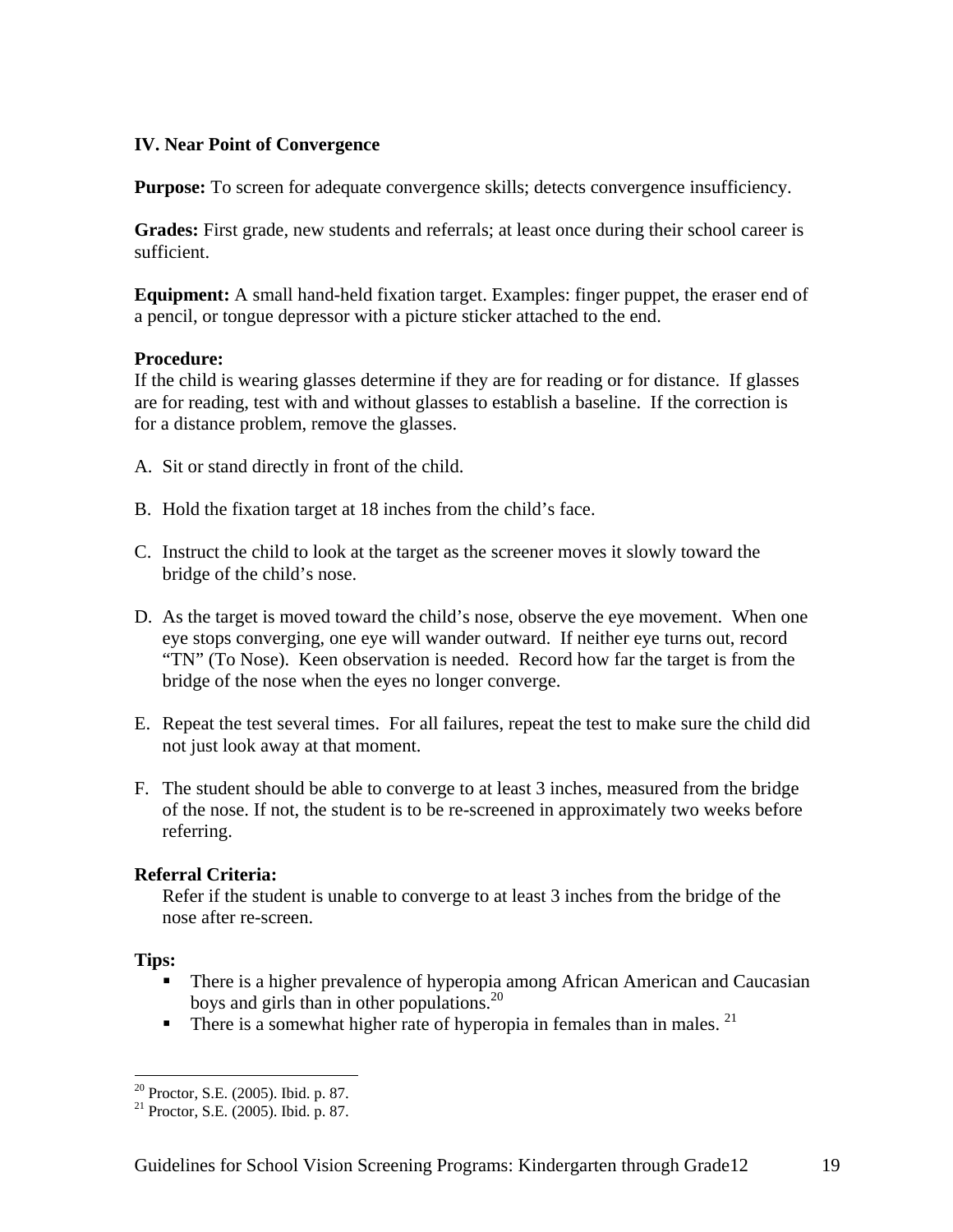Ritalin and Adderall have been reported to affect accommodation. Stratterra appears to do so to a lesser degree. $22$ 

<sup>22</sup> Proctor, S.E. (2005). Ibid. p. 102 and Nguyen, T. (2005, February). *Vision assessment to help children attain academic excellence.* Paper presented at annual meeting of the California School Nurse Organization, Hollywood, CA.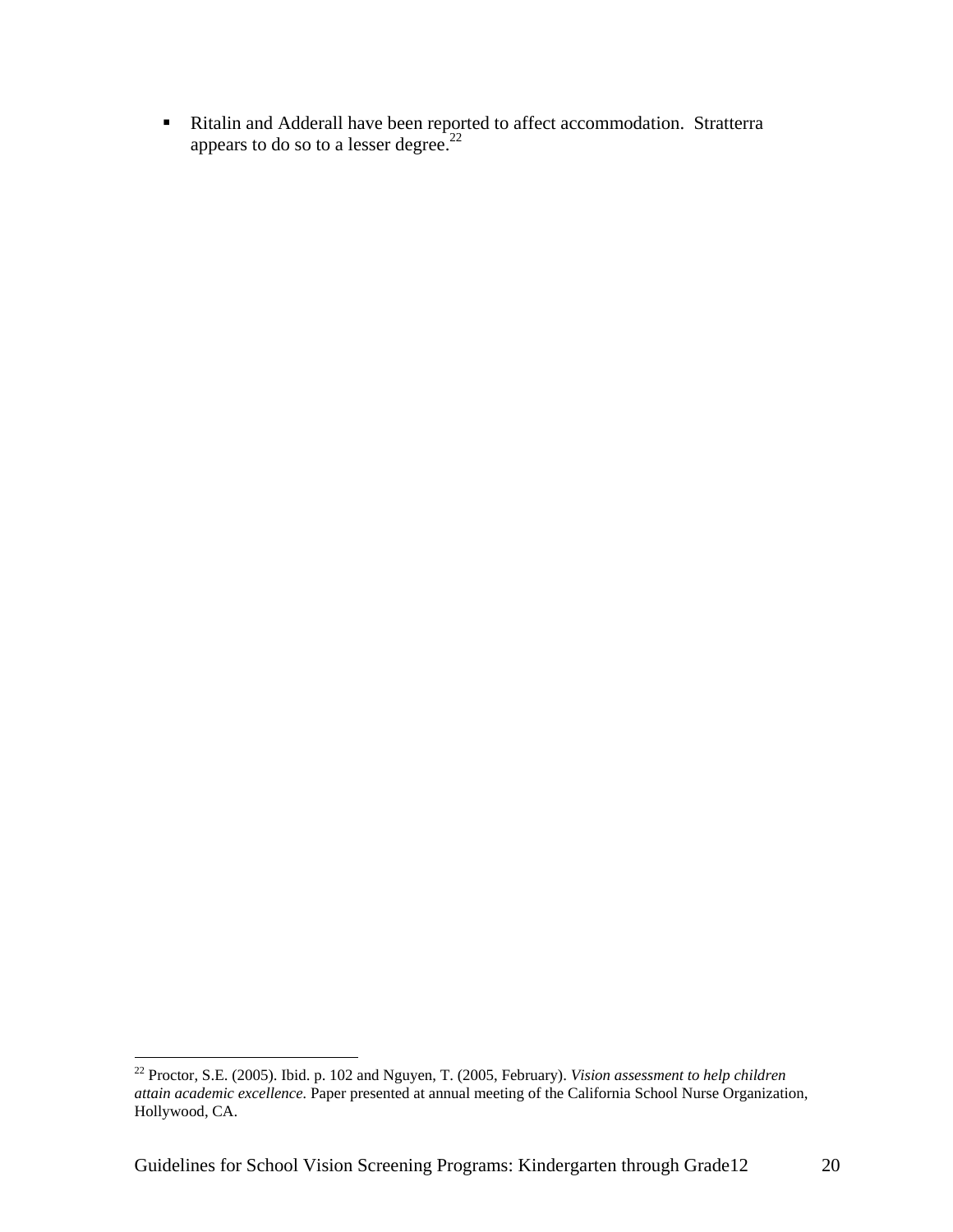#### **V. Alternate Cover Test**

**Purpose:** To test eye alignment and detect potential misalignment; detects heterotopia (strabismus) and heterophoria

**Grades:** Kindergarten or first grade, new students and referrals: at least once during their school career is sufficient

**Equipment:** Occluder or single occluder patches, focal object for near and far screening

#### **Procedure:**

- A. Position the child about 2 feet from you and facing you.
- B. The child may stand or sit.
- C. For Near Point Assessment:
	- 1. Direct the child's attention to a near focal point in your hand (tongue blade with a picture or design, finger puppet or another near focal object) held closely to your own midline of vision or to your nose. Hold the focal object in your left hand if you are right-handed.
	- 2. Hold the occluder upside down (with the handle up) in your dominant hand. Move it back and forth rapidly over the bridge of the child's nose occluding one eye and then the other. The fairly rapid speed, about 1 second for each eye, is necessary to disrupt fusion (i.e., to prevent the child from targeting the focal object with both eyes simultaneously).
	- 3. Observe the occluded eye as the cover is being removed.
	- 4. If you observe movement in the eye when the cover is removed, ask yourself the questions, "Where did it come from?" "From what direction did the eye move?" If the movement was from the inner or nasal canthus back to the midline, the eye had deviated under the cover and is now realigning itself so as to target the focal object. In this case, a presumed esophoria is present. If, on the other hand, you observe movement from the outer canthus back to the midline when the cover is removed, a presumed exophoria is present. Similar vertical movement suggests hyperphoria. Hypophorias are generally not seen.<sup>23</sup> (Manley 1975).
	- 5. If in doubt, retest at a different time.
- D. For Far Point Assessment:

 $\overline{a}$ 

1. Direct the child's attention to a distant focal point, wall-mounted or otherwise, that requires his or her eyes to be straight ahead facing you, but not looking at you.

<sup>23</sup> Manley, D.R. (1975). Strabismus. In R.D. Harley (Ed.) *Pediatric ophthalmology* (pp. 132-192). Philadelphia, PA: W.B. Saunders.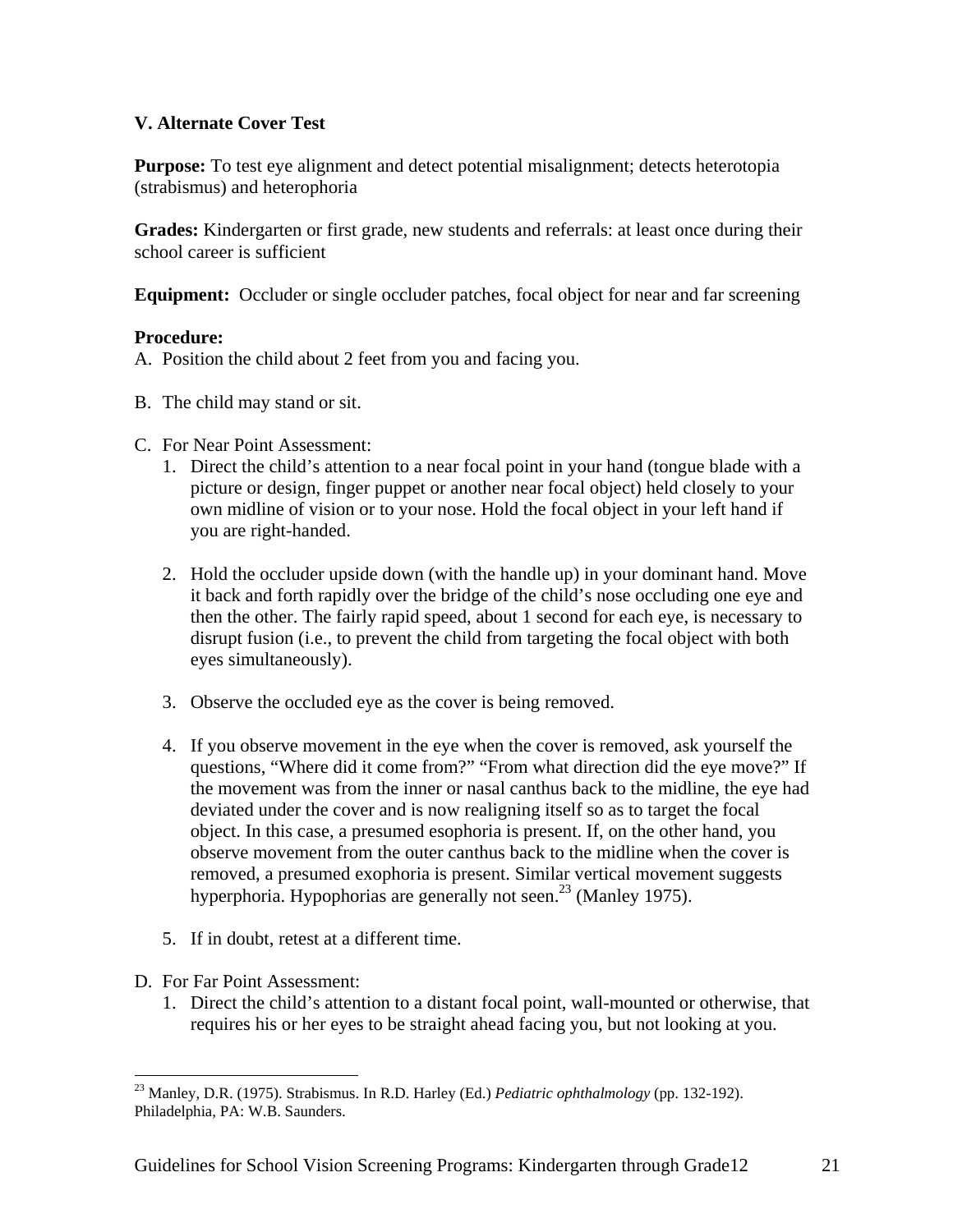Often it is convenient to ask the child to look at a distant object over your shoulder.

- 2. Again, hold the occluder upside down (with the handle up) in your dominant hand. Move it back and forth rapidly over the bridge of the child's nose occluding one eye and then the other. The fairly rapid speed, about 1 second for each eye, is necessary to disrupt fusion.
- 3. Observe the occluded eye as the cover is being removed.
- 4. If you observe movement in the eye when the cover is removed, ask yourself the question previously posed, "Where did it come from?" ("It" refers to any movement seen.) the movement was from the inner or nasal canthus back to the midline, the eye had deviated under the cover and is now realigning itself so as to target the focal point; in this case, a presumed esophoria is present. If, on the other hand, you observe movement from the outer canthus back to the midline when the cover is removed, a presumed exophoria is present. Similar vertical movement suggests hyperphoria. Hypophorias are generally not seen.
- 5. If in doubt, retest at a different time.

#### **Referral Criteria:**

Any consistent horizontal, vertical or diagonal movement of the covered or uncovered eye while student has gaze fixated on an object is a referral.

#### **Tips:**

- Use a picture, poster or sign as the distant fixation target.
- If student wears glasses, test with glasses on.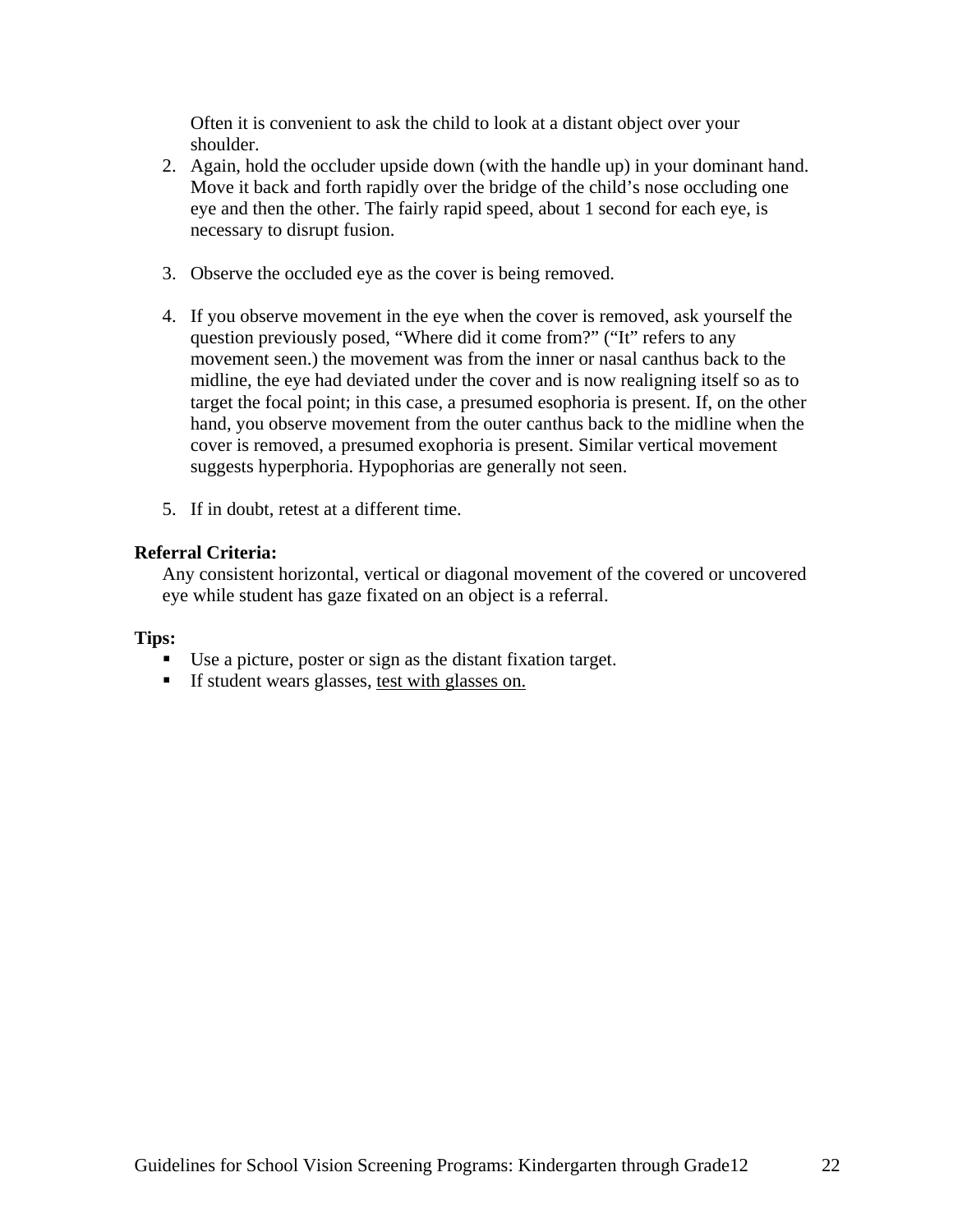#### **VI. Stereo/Depth Perception**

**Purpose:** To test for binocularity; detects amblyopia, suppression, and poor ocular alignment

Grades: First grade, new students and referrals: at least once during their school career is sufficient

**Equipment:** Polarized glasses, polarized stereo depth test (e.g., stereo fly, stereo reindeer, stereo butterfly or Randot)

#### **Procedure:**

- A. Seat the child at a table or a desk.
- B. Ensure bright lighting.
- C. Seat yourself close to the child.
- D. Place the two-sided booklet containing the Fly (Reindeer) flat on the table or desk, or slightly propped up so that the child can easily perceive it.
- E. Place the polarized glasses on the child's face. (The glasses are fragile and excessive handling by children can result in breakage.)
- F. Direct the child's attention to the Fly on the right side of the booklet.
- G. Ask the child what he/she sees. Frequently, most children will make a great expression of glee as they perceive the Fly three-dimensionally. The Fly's wings (Reindeer's antlers) appear as if they are "popping out" from the booklet – ask the child to "pinch" the wings (or antlers, if using the stereo reindeer).
- H. Proceed to the left side of the booklet and ask the child to look at the nine Titmus Stereo Circles on the upper half (older children), or the stereo animals on the bottom half (younger children). A child who does not have an alignment disorder or a severe acuity problem should perceive one circle in each group of four (or one animal in each group of five) three-dimensionally. The manufacturer's guidelines provide an indication of the severity of the stereoacuity problem depending on how many circles or animals can be seen. The visual acuity of circles one through nine ranges from 20/200 down to 20/25.
- I. The test may be repeated for confirmation at another time prior to referral.

#### **Referral Criteria:**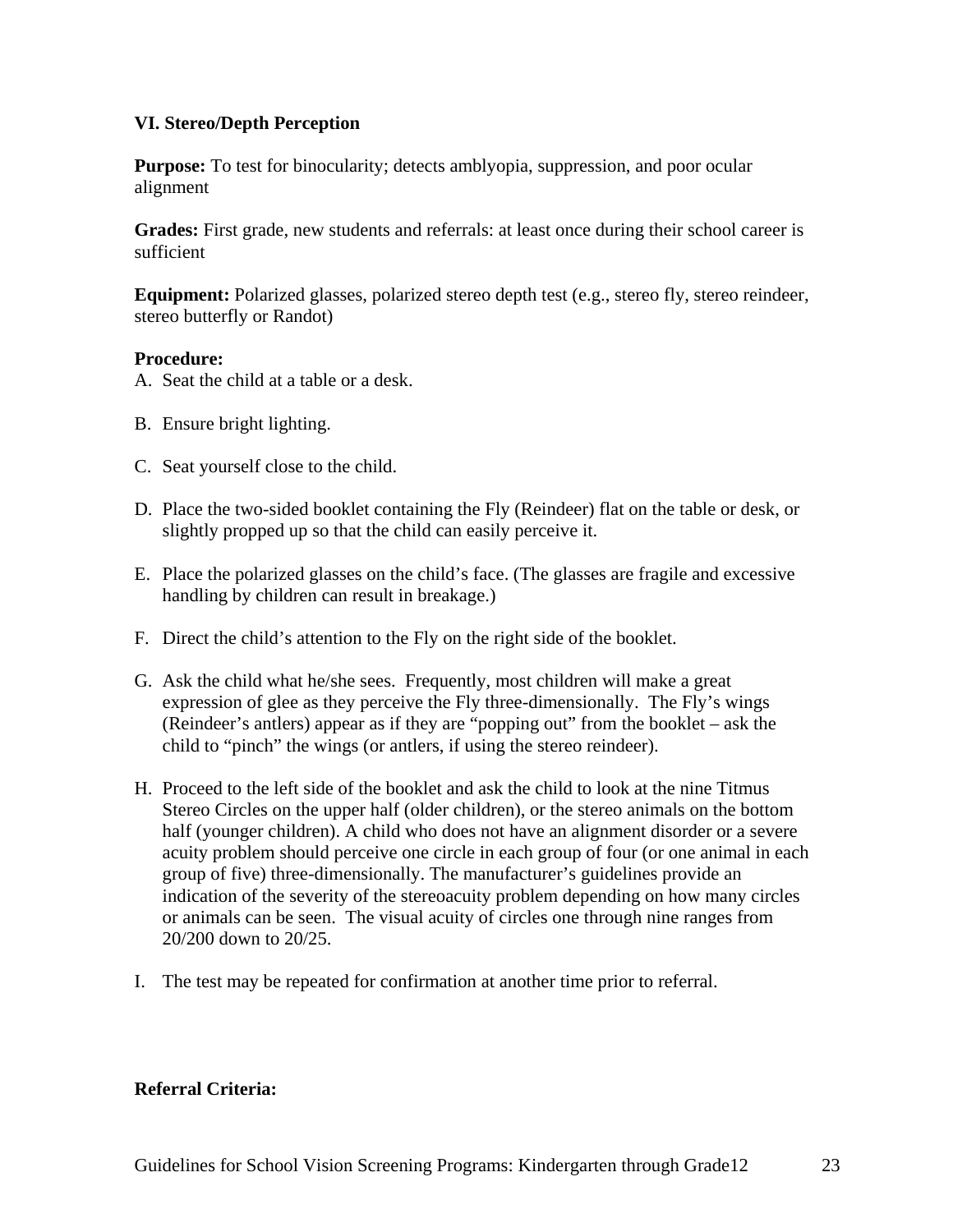Refer if the Fly (Reindeer) is not seen 3-dimensionally in younger students. Refer students in second grade or higher if unable to identify the correct response in at least five of the numbered circles.

#### **Tips:**

- If a student wears glasses, test with glasses on. Put the polarized glasses over them.
- Ability to perceive the Fly (Reindeer) stereoscopically does not suggest the absence of visual problems because the Fly detects only very gross stereoscopic difficulties, e.g., 20/200 acuity. so be sure to proceed to the more accurate pictures on the opposite side of the testing book.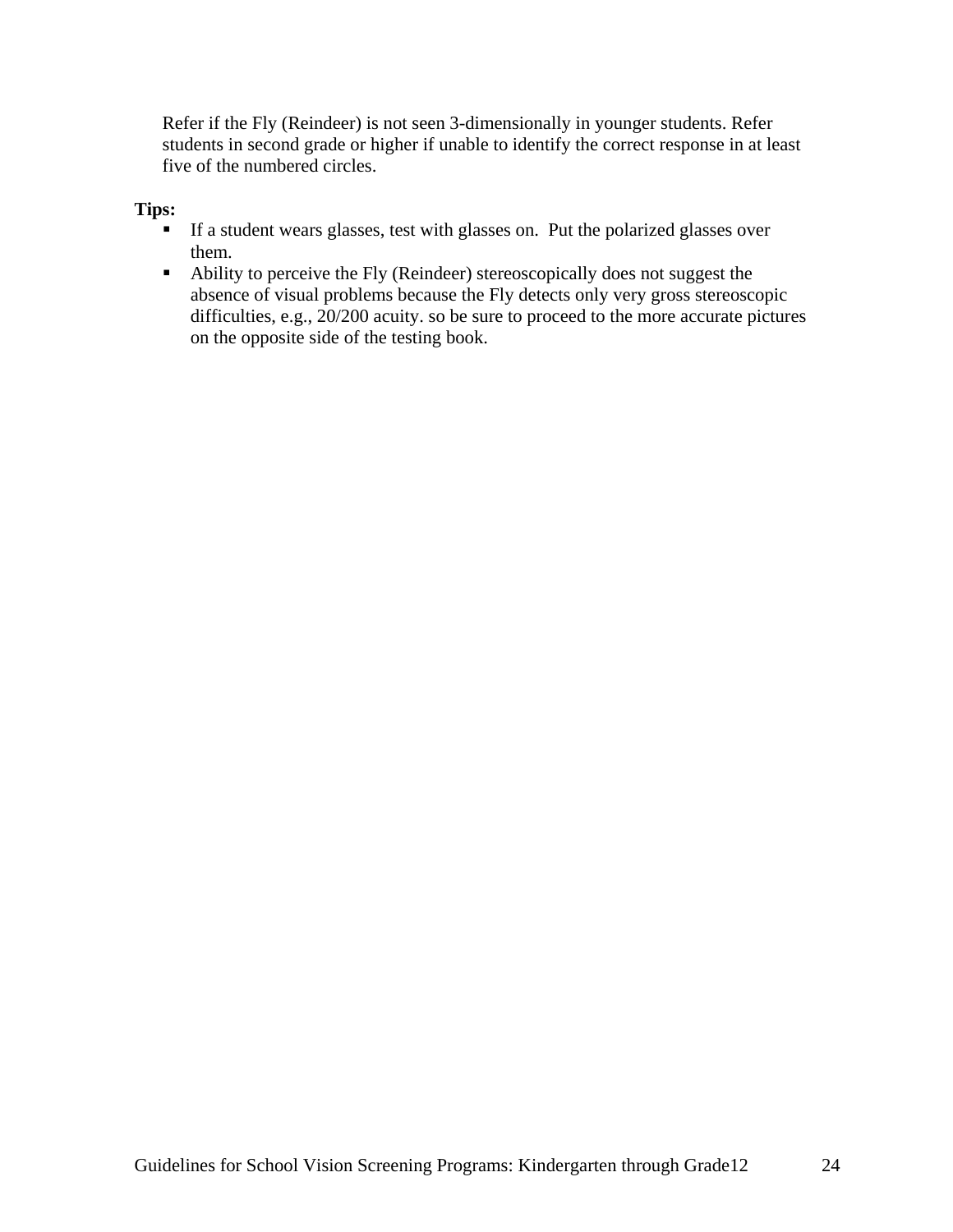#### **VII. Color Vision Screening**

**Purpose:** To identify any deficiency in the ability to recognize color.

**Grades:** First grade, new students, and referrals; at least once during their school career is sufficient.

**Note:** Color vision screening may be done earlier if a potential problem is identified.

#### **Equipment:** Pseudoisochromatic plates for testing.

**Note:** Use normal lighting for valid color testing. If dim lighting is used, color vision testing is likely to be inaccurate.

#### **Procedure:**

- A. Place the plates on the table with the book closed.
- B. Seat student comfortably at table.
- C. Sits next to the student.
- D. Show student how to use a clean soft paint brush or clean cotton tipped swab to trace symbols on the color plate. Do not use fingers or pencil to trace as oil in the skin can cause color change of the plates.
- E. Follow manufacturer's directions for scoring.

#### **Referral Criteria:**

**Note:** Failure in this test is not a cause for referral to an eye care practitioner since no correction is possible. Some younger children may not do well on this test because of difficulties in seeing figures against background, unrelated to color deficiency. Reevaluate 6-12 months later. Provide consultation to parents and teachers.

- Inform parents of the student's color vision deficiency, if present. Color deficiency is usually non-progressive, cannot be corrected, and usually does not affect visual acuity or visual function.
- Inform the teachers and counselors of the student's color vision deficiency so that they may:
	- Adjust educational materials to situations where color discrimination is not a criterion for progress.
	- Help the student to develop special techniques for compensating for their limitations.
	- **Take into account color vision difficulties for driver training and vocational** guidance.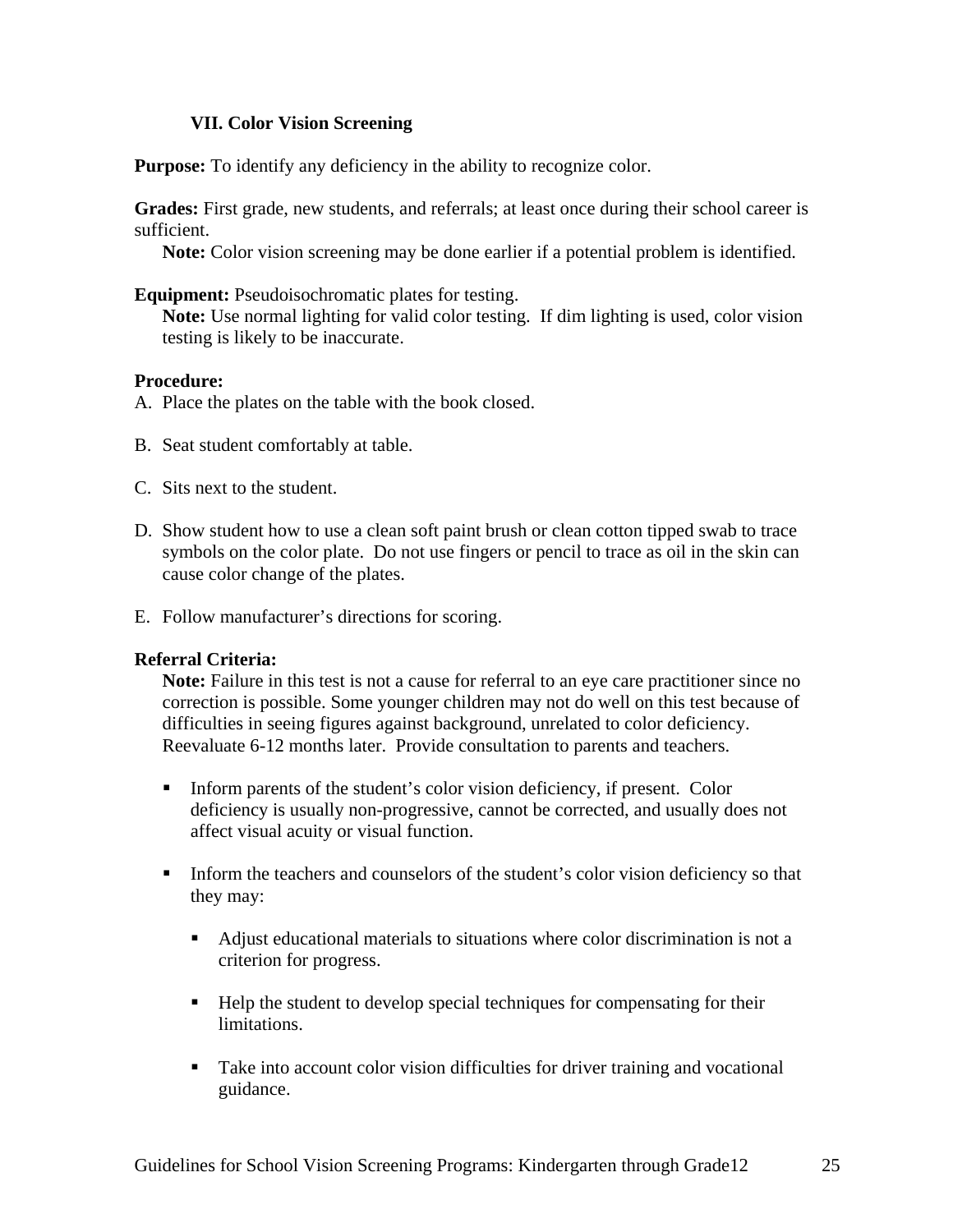# **Screening Worksheet**

|                                                                                |              |               |                          | Date:      |                  |                          |
|--------------------------------------------------------------------------------|--------------|---------------|--------------------------|------------|------------------|--------------------------|
|                                                                                |              |               |                          |            |                  |                          |
| Vision: Wears Glasses: yes ______ no _______ Reading _______ Distance ________ |              |               |                          |            |                  |                          |
| If yes, glasses are worn at screening: yes_____ no_____                        |              |               |                          |            |                  |                          |
|                                                                                |              |               |                          |            | <b>Re-screen</b> |                          |
|                                                                                |              |               | Pass Fail                |            | Pass Fail        |                          |
| 1. Distance Visual Acuity                                                      | $R$ 20/      | $\perp$       |                          |            |                  |                          |
|                                                                                | L 20/        | $\Box$        |                          |            |                  |                          |
| 2. Plus Lens Test                                                              | R.           |               |                          |            |                  |                          |
|                                                                                | L            |               |                          |            |                  |                          |
| 3. Near Vision Cards                                                           | R.           |               |                          |            |                  |                          |
|                                                                                | L            |               |                          |            |                  |                          |
| 4. Convergence near point___ inches                                            |              |               |                          |            |                  |                          |
| 5. Cover Test                                                                  | $\mathbf{R}$ | $\frac{1}{2}$ | $\Box$                   |            |                  |                          |
|                                                                                | L            | $\Box$        | $\overline{\phantom{a}}$ |            |                  |                          |
| 6. External Observation____________                                            |              |               |                          |            |                  |                          |
|                                                                                |              |               | $\Box$                   |            | $\perp$          | $\overline{\phantom{a}}$ |
|                                                                                |              |               |                          |            |                  |                          |
|                                                                                |              |               |                          |            |                  |                          |
| 8. Color Vision                                                                |              |               | $\mathbf{1}$             |            |                  |                          |
|                                                                                |              |               |                          |            |                  |                          |
|                                                                                |              |               |                          | Refer Date |                  |                          |
| Comments:                                                                      |              |               |                          |            |                  |                          |
|                                                                                |              |               |                          |            |                  |                          |
|                                                                                |              |               |                          |            |                  |                          |
| Hearing: History of infections: yes ____ no _____ Tubes: yes ____ no ____      |              |               |                          |            |                  |                          |
| Pure Tone:                                                                     |              |               |                          |            |                  |                          |
| R 500 1000 2000 4000                                                           |              |               |                          |            |                  |                          |
| $L\,500$ 1000 2000 4000                                                        |              |               |                          |            |                  |                          |
|                                                                                |              |               |                          |            |                  |                          |
|                                                                                |              |               |                          |            |                  |                          |
|                                                                                |              |               |                          |            |                  |                          |
|                                                                                |              |               |                          |            |                  |                          |
| Height ______ inches Weight ______ pounds                                      |              |               |                          |            |                  |                          |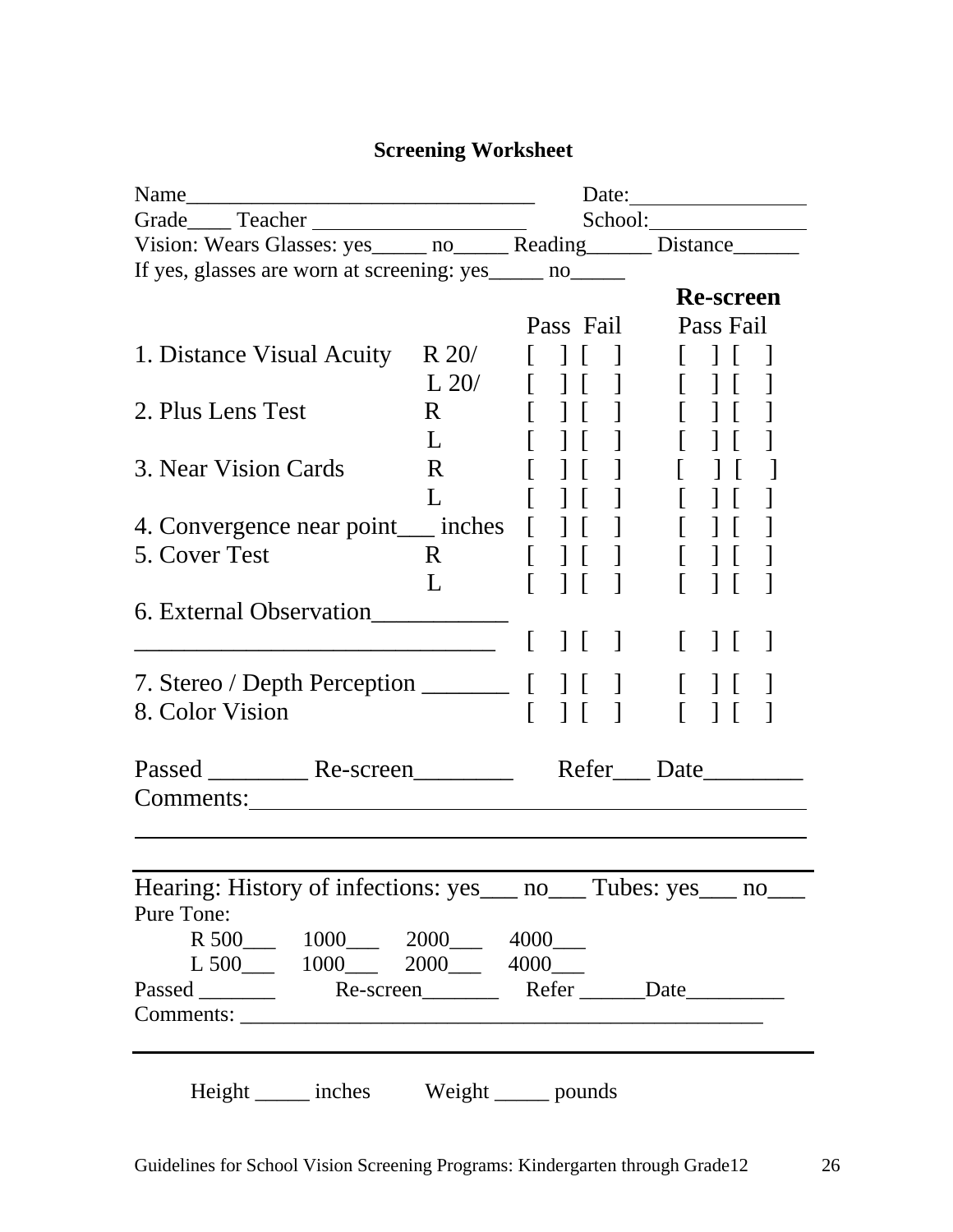# **Vision Testing of Young Children and Children with Special Needs**

 Young children and children with special needs require particular screening attention. They may have short attention spans, limited verbal expression and language skill, processing delays or difficulties, and possible fear of new situations and unfamiliar adults. When planning, organizing, and implementing a vision screening program for children in need of special care follow the recommendations and procedures for a regular testing.

 Vision testing of young children with special needs should be conducted by using methods and equipment suitable for the child's developmental abilities. The following charts are listed in the order of ascending cognitive order:

- All symbol charts
- **HOTV**
- **Tumbling or "Illiterate" E**
- Number charts
- **Letter charts**

Prescreening activities may include the following:

- If using the Tumbling E, use an "E" shaped paper cut out to teach the positions of up, down, right, and left positions in the classroom. Ask the students to state the direction in which the legs are pointing.
- If using the HOTV or symbols, make up a card with enlarged images of those letters so that the student can point to the symbol they see, if verbal skills are limited.
- Have the parent/guardian and the teacher fill out the "ABC Checklist".
- It may be appropriate to set aside a time and setting away from the mass school screening so more time and attention can be provided to the student.

 The McDowell Vision Screening Kit is a tool that can be used for testing very young or severely disabled students. This kit provides a functional assessment of distance, near, and color vision, and ocular alignment and ocular motility. For more information about this test please refer to "Additional Vision Equipment" on page 34.

 The Colorado Department of Education has guidelines available for screening vision with children birth to five years of age (CDE, 2003). These guidelines can be used for students with developmental, behavioral, and language delays.

 Implementation procedures, such as planning, referral, recording, and follow-up, for young children and special education students are done in the same manner as the regular vision test procedures outlined in these Colorado Guidelines.

Vision recording or documentation on the Individual Education Plan (IEP).

- Record the vision tests in lay terms; i.e. distance, near, color, etc.
- Record actual numerical results when appropriate; i.e. right 20/20, left 20/80.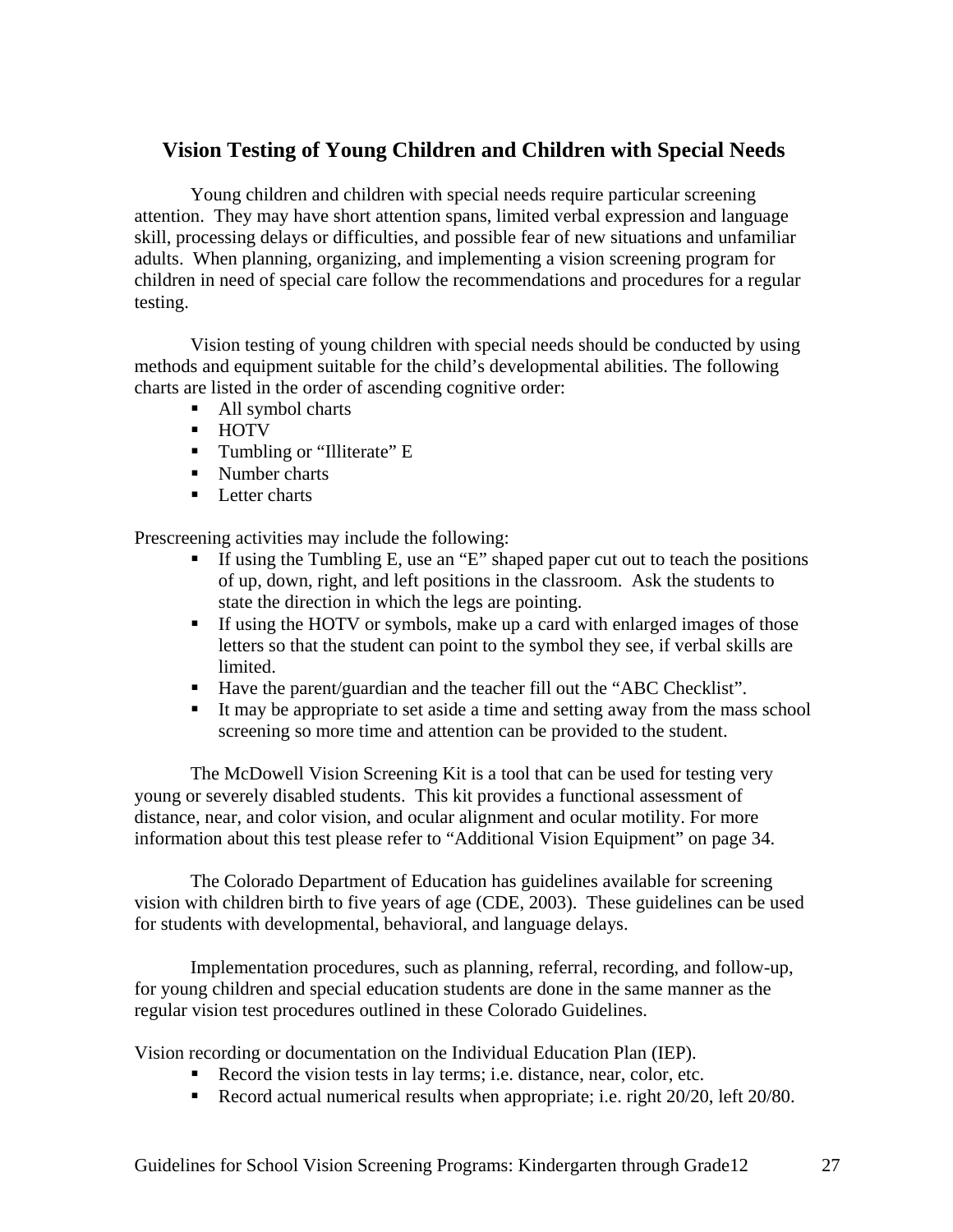- Record date of the testing.
- Describe any barriers to testing or delays in acquiring a professional eye examination.
- Include any special vision recommendations for visual accommodations in the classroom setting.24

<sup>24</sup> California Department of Education (CDE). (2005). *A guide for vision testing in California public schools*; Sacramento, CA: CDE.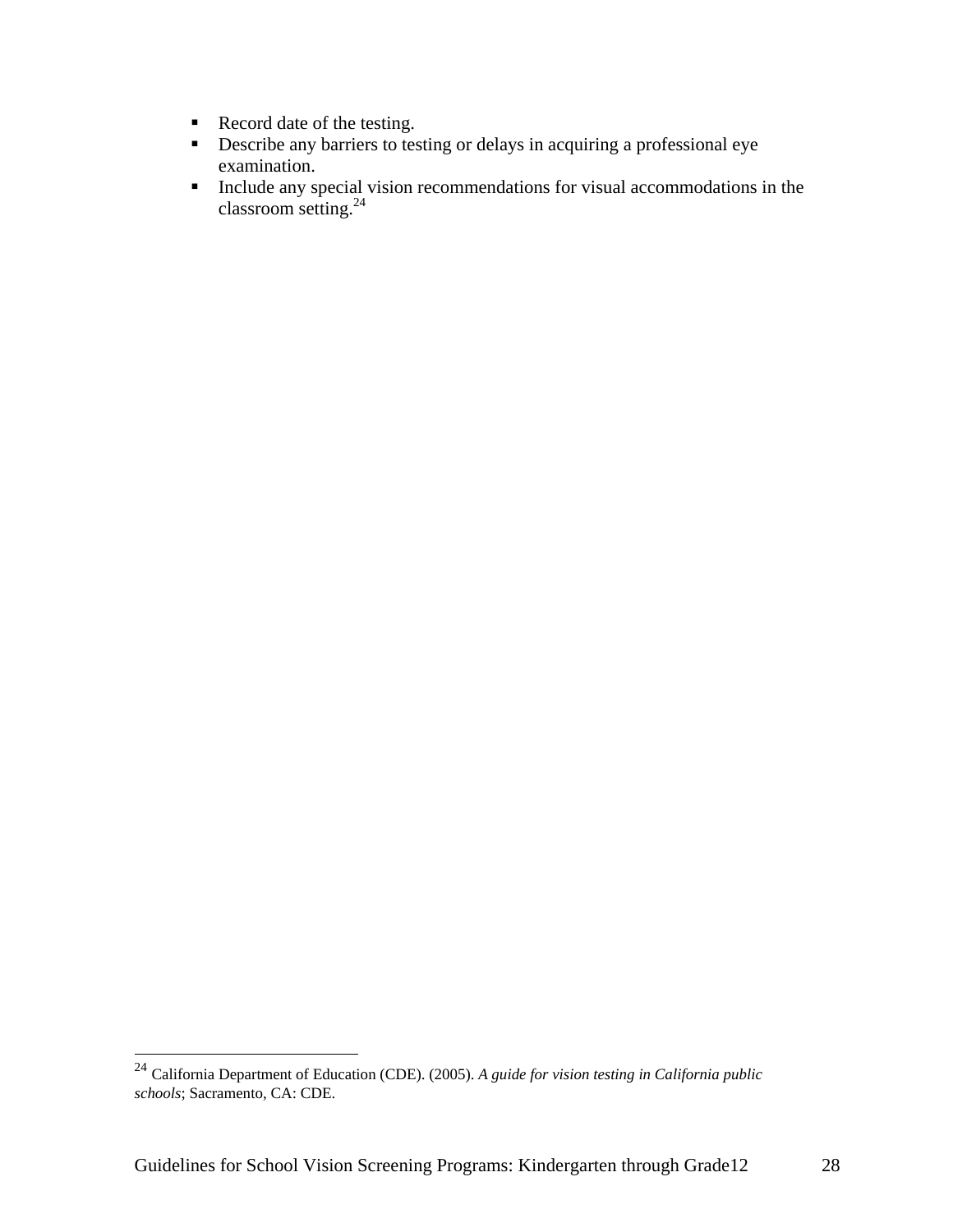# **Vision Screening Referral**

1. The school registered nurse coordinates/supervises the vision screening program.

All failures are referred to the school nurse for review and determination of action to be taken. This includes re-screening of those who fail the initial screening. It is best for screening to be completed by the end of the first semester. However, some districts screen students throughout the school year. In those districts, it is recommended the same grades be screened at the same time each year.

- 2. Re-screening should be completed by the school registered nurse no later than 30 working days following the initial school vision screening.
- 3. If re-screening tests are failed, a written referral form should be signed by the school registered nurse and sent to the student's parent/guardian within 10 days following the  $2<sup>nd</sup>$  vision screening. The referral form should provide a space for the results of the professional eye examination, recommendations, and glasses prescription if needed (see samples in Appendix).
- 4. A list of students referred for vision evaluation should be given to classroom teachers to make them aware of students' needs (e.g., preferential seating).
- 5. The referral to an eye care professional should follow state guidelines (see "Referral Criteria" for each vision screening test) or district policy as they are available.
	- Parents should be notified in writing and by telephone of the need for follow-up. Explain the screening process, including re-screening, to the parent.
	- In the referral letter, the school nurse should invite parents to make contact with the nurse about the referral should they have any questions. If the parents do not have health insurance with vision coverage, information about availability of financial assistance should be included (see sample letters, page 44 and 45).
	- National Association of School Nurses (NASN) is one resource available to school nurses for gift certificates (or vouchers) provided through the vision insurance organization, Vision Service Plan (VSP). This organization sponsors "Sight for Students", which is a vision program providing vouchers for an examination and glasses, if prescribed, for children through age 18, whose families are not eligible for Medicaid. The referral must come from the school nurse who is an NASN member. For more information access www.sightforstudents.org or www.nasn.org. 25

 $\overline{a}$ <sup>25</sup> Proctor, S.E. (2005). Ibid. p. 217.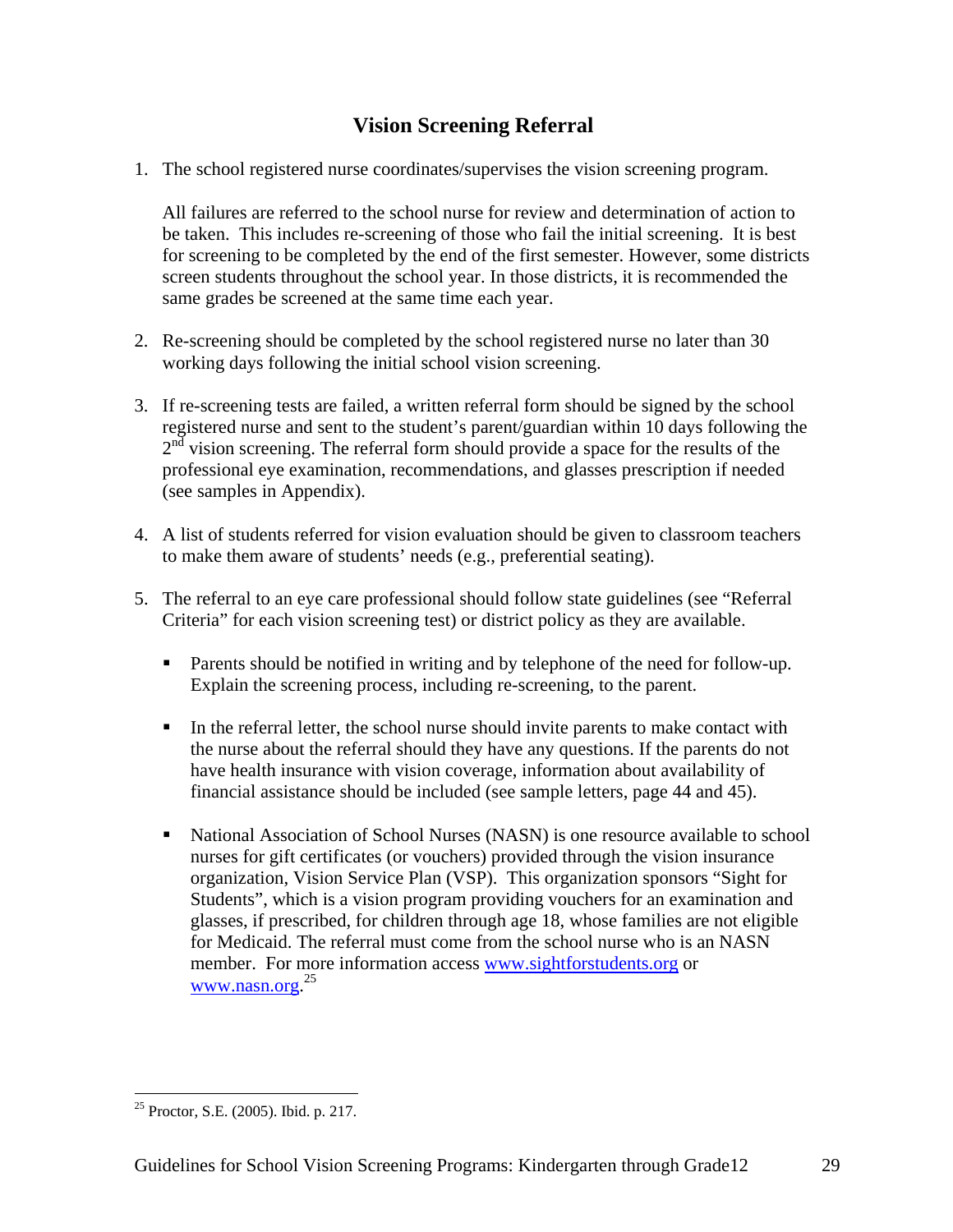- A form should be created that facilitates transfer of information to the eye care practitioner, and allows for a return response from the eye care professional (see page 44 and 45).
- Ideally the referral letter with the screening report form should be mailed to the parent/guardian. Forms sent home with students may become lost. Enclosing a self-addressed stamped envelope may encourage the eye care practitioner or parent to return results to the school nurse.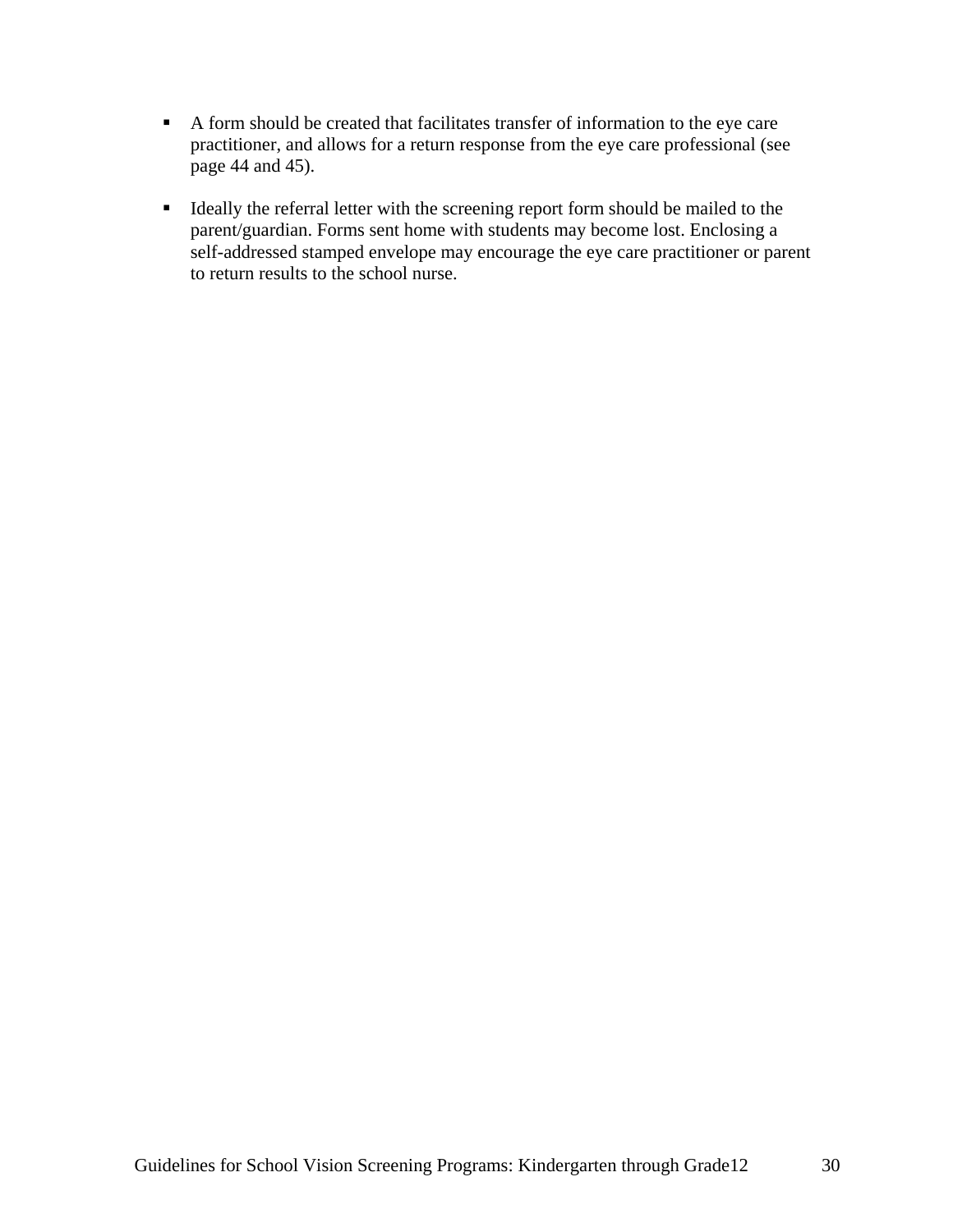# **Vision Screening Follow-up Process**

The school registered nurse is responsible for monitoring students to determine if further evaluation and remediation is indicated.

#### **Suggestions for vision referral follow-up:**

- 1. Completed vision referral forms should be returned to the school registered nurse for review after the examination has been provided by the eye care professional.
- 2. The results of the professional eye exam and evaluation should be relayed in writing to the classroom teachers.
- 3. If there is no response from the parent regarding the referral form, within 30 days, contact should be made with the student and/or parent/guardian inquiring as to the status of the referral. (second parent contact)
- 4. The school registered nurse should provide the student's parent/guardian information regarding community resources available for payment of eye examination and glasses for needy students.
- 5. If, after the second contact, the referral is not received within 10 days, a direct contact should be made by phone with the student's parent/guardian. (third parent contact)
- 6. The school registered nurse will determine if a Child Neglect Complaint should be filed with Social Services if the above steps have been followed, and no evaluation has been completed.
- 7. In order to assess and evaluate your screening program, data collection should be done by the registered school nurse as determined by your district policy.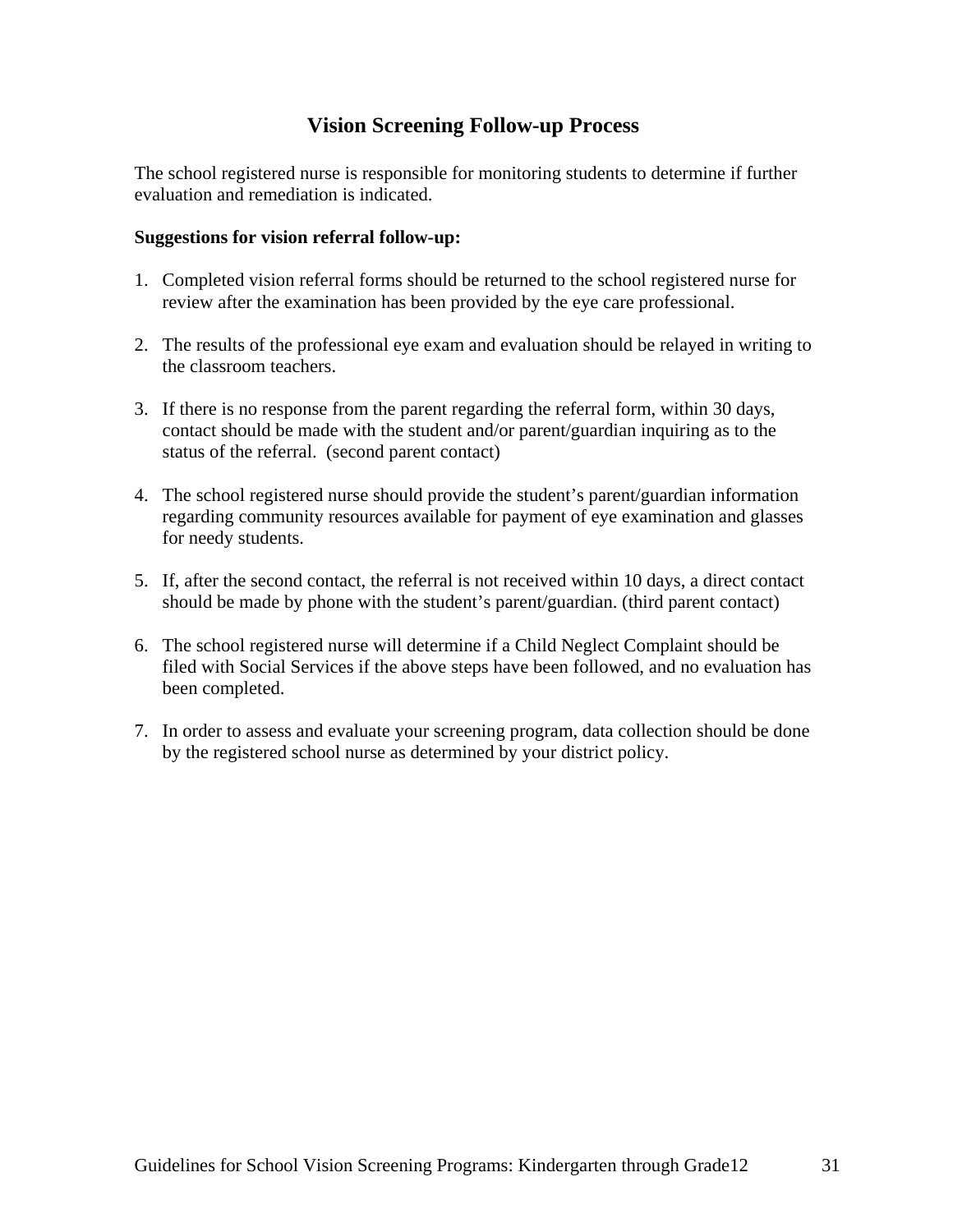# **Personnel and Training**

Education of vision screeners is one of the most important elements when using inexperienced personnel, or volunteers, to assist with the vision screening program.

| <b>Recommended Test</b>           | <b>Training Requirement</b>                                                                   |
|-----------------------------------|-----------------------------------------------------------------------------------------------|
| 1. Observation----"ABC Checklist" | 1. Can be administered by any trained<br>screener with input from<br>teacher/parent/guardian. |
| 2. Distance Acuity                | 2. Can be administered by trained screener.                                                   |
| 3. Plus Lens                      | 3. Can be administered by trained screener.                                                   |
| 4. Near Vision Card               | 4. Can be administered by trained screener.                                                   |
| 5. Near Point of Convergence      | 5. Requires experience/training. School<br>nurse or well trained allied health<br>personnel.  |
| 6. Alternate Cover Test           | 6. Requires experience/training. School<br>nurse or well trained allied health<br>personnel.  |
| 7. Stereo/Depth Perception        | 7. Can be administered by any trained<br>screener.                                            |
| 8. Color Vision Screening         | 8. Can be administered by any trained<br>screener.                                            |

**Note:** The vision re-screening should be completed by the school registered nurse prior to sending a written referral to the parent/guardian for a professional eye exam.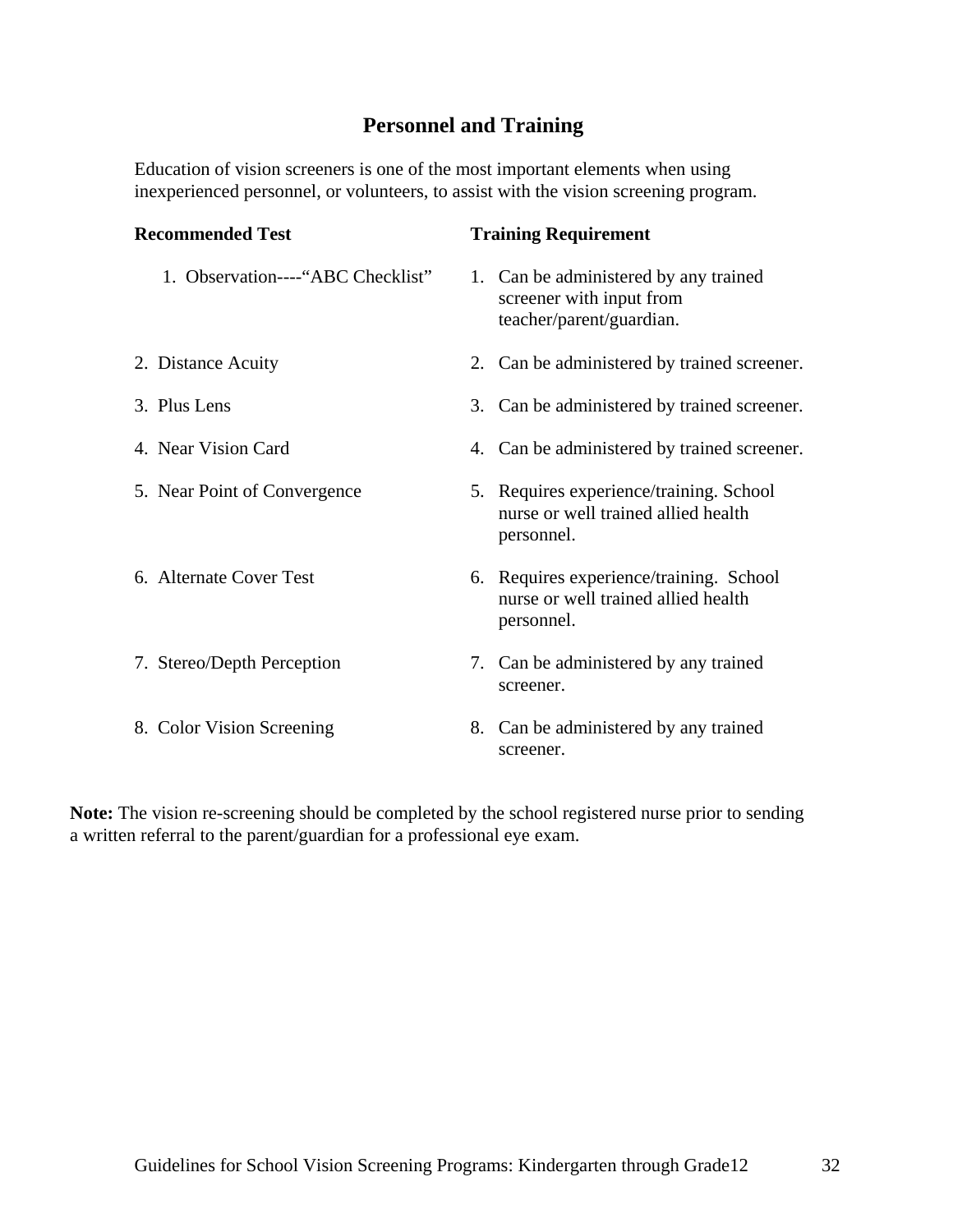# **Suggestions/Tips for Training Vision Personnel**

It is up to each individual school nurse to determine how to set up training programs. Listed below are some suggestions that may be helpful. It may also be beneficial for the school nurse to learn appropriate Spanish to facilitate the vision screening.

- **Prior to your screening date determine how many additional vision screening personnel you** will need.
- Contact your personnel and bring them in for a one hour training session with the school district nurse.
- Do the training within two weeks of the screening date, as they may forget training procedures if the training takes place too far in advance.
- Show them the video "Focus on School Vision", Vision Screening Guidelines, 9/1991.
- After the video, go through each of the tests listed in your Vision Screening Guidelines Manual, and practice doing the tests on one another until they are comfortable.
- Review and explain each of the forms that will be used during the screening.
- Review the expectations of documentation and discuss confidentiality issues.
- Discuss specific assignments and go through the procedure of how things will evolve on the actual screening day.
- Answer any questions the screeners may have.

 $\overline{a}$ 

Refer to *Visual Screening Guidelines: ChildrenBirth through Five Years*<sup>26</sup> to gain further information to facilitate screening of young children.

 $26$  Colorado Department of Education (2005). Visual screening guidelines: Children birth throuth five years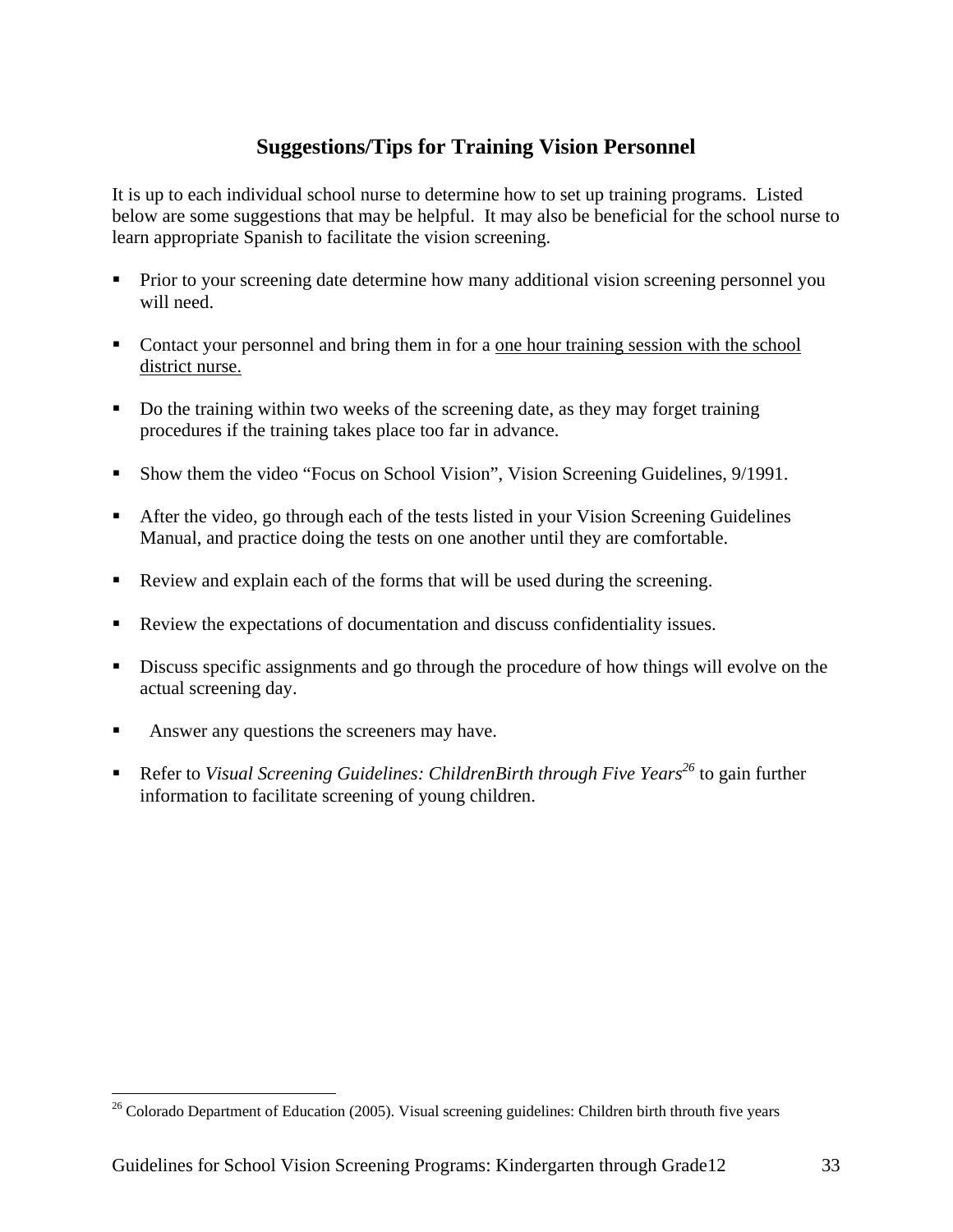# **Additional Vision Equipment**

There is a considerable variety of tests available for school vision screening, some are designed to assess several vision functions, others, a single function, some are inexpensive and others are very costly. For further information refer to the NASN publication, *To See or Not to See: Screening the vision of Children in School*. 27

## **McDowell Vision Screening Kit**

Series of tests for a functional (behavioral) assessment of distance, near, and color vision, as well as ocular alignment and ocular mobility. The test is for use with very young or severely disabled children.

| Advantages:    | Most children will respond in some way to aspects of the test.                                                            |
|----------------|---------------------------------------------------------------------------------------------------------------------------|
| Disadvantages: | Does not meet criteria for optimal sensitivity and specificity. A test needs<br>to be devised that will fulfill this need |

#### **Stereoscope Machine**

Portable slide-based vision screeners that combine the testing of several visual functions, including near, distance, binocular, and color vision through the use of slides contained in a single machine.

| Advantages:    | Combines the testing of several visual functions in one unit.                                |
|----------------|----------------------------------------------------------------------------------------------|
| Disadvantages: | Validity of test results mixed.<br>Weight up to 20 pounds.<br>$Cost ($1500.00---2004 model)$ |

#### **Computer Software**

| Advantages:    | Several visual functions can be tested at one sitting.<br>All test distance vision.<br>Most test near vision.<br>Appropriate for use by non-health care professionals.                                                                                            |
|----------------|-------------------------------------------------------------------------------------------------------------------------------------------------------------------------------------------------------------------------------------------------------------------|
| Disadvantages: | Programs differ as to which functions they assess.<br>Some programs have less than optimal lighting for color vision.<br>Some programs do not meet criteria for optimal sensitivity and specificity.<br>Need for computer and electricity, and price of software. |

#### **Photorefractive Images**

<sup>&</sup>lt;u>.</u>  $27$  Proctor, S.E. (2005). Ibid.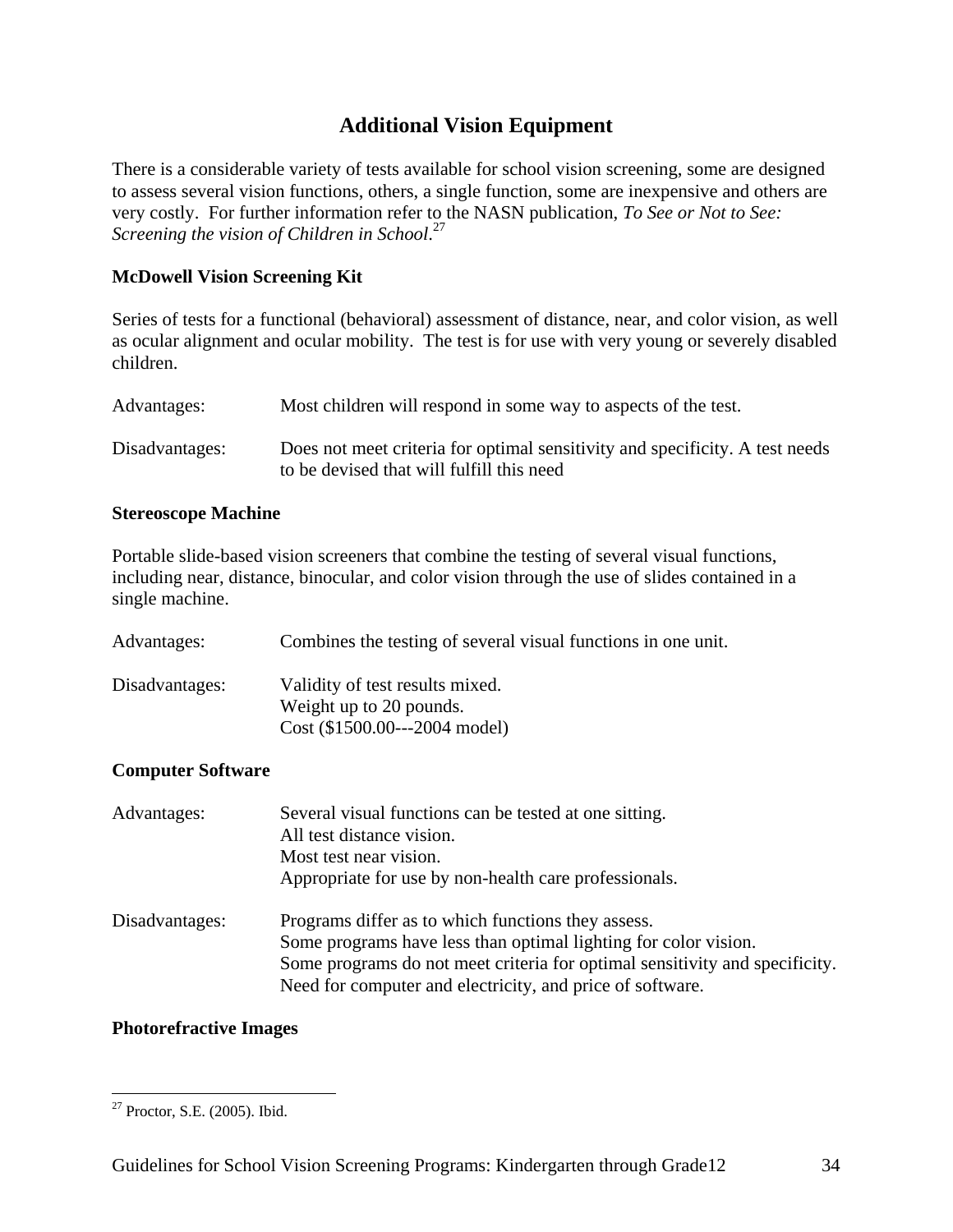A high speed Polaroid camera takes a photograph of the red reflex and the corneal light reflex bilaterally. Can detect hyperopia, myopia and alignment.

| Advantages:    | Testing requires less time than traditional methods making the test optimal<br>for mass screening.<br>Volunteers could take pictures while interpretation is left to trained |  |  |
|----------------|------------------------------------------------------------------------------------------------------------------------------------------------------------------------------|--|--|
|                | professionals.                                                                                                                                                               |  |  |
|                | Purported to be desirable screening technique for preverbal, nonverbal, or<br>developmentally delayed children.                                                              |  |  |
| Disadvantages: | Effectiveness depends on examiner's ability to correctly interpret results.                                                                                                  |  |  |
|                | Need availability of computerized analysis of the reflexes to increase                                                                                                       |  |  |
|                | accuracy of interpretation of findings.                                                                                                                                      |  |  |
|                | Insufficient research and studies to date present conflicting advice.                                                                                                        |  |  |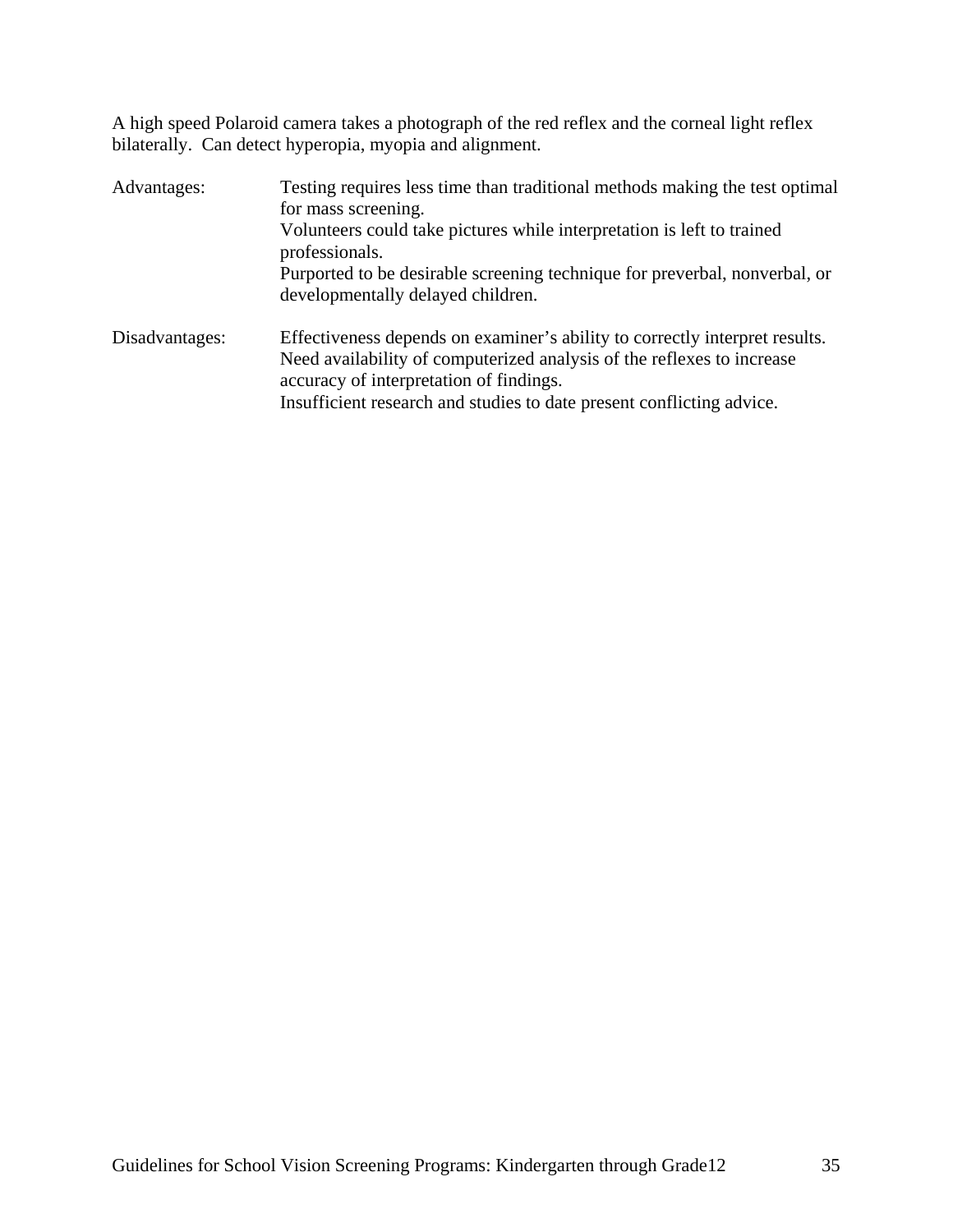# **Table 4. VISION SCREENING SUMMARY**

| <b>TEST</b>                                         | <b>GRADE</b>                                                                   | <b>TOOL</b>                                                                                        | <b>REFERRAL</b>                                                                                                                      |
|-----------------------------------------------------|--------------------------------------------------------------------------------|----------------------------------------------------------------------------------------------------|--------------------------------------------------------------------------------------------------------------------------------------|
|                                                     |                                                                                |                                                                                                    | <b>CRITERIA</b>                                                                                                                      |
| I. History $\&$<br>Observation                      | K, 1,2,3,5,7,9<br><b>Special Education</b><br><b>New Students</b><br>Referrals | <b>ABC</b> Checklist                                                                               | If a student<br>continues to have<br>any listed symptoms<br>or complaints, even<br><i>if they pass all other</i><br>vision screening |
| II. Distance Acuity                                 | K, 1,2,3,5,7,9<br><b>Special Education</b><br><b>New Students</b><br>Referrals | Sloan Chart with<br>20/25 line,<br>Tumbling E,<br>HOTV,<br>Lea Symbols,<br><b>Lighthouse Chart</b> | $K: 20/40$ or better,<br>each eye<br>1-12: 20/30 or<br>better, each eye<br>K-12: two-line<br>difference between<br>eyes              |
| III a. Plus Lens<br>Preferred test for<br>hyperopia | $1st$ grade<br><b>New Students</b><br>Referrals                                | Sloan Chart with<br>20/25 line,<br>$+2.50$ D lens &<br>occluder (or $+2.50$<br>D flipper lens)     | If student reads<br>20/30 line with<br>either eye                                                                                    |
| III b. Near Vision<br>Card                          | $\overline{1}^{\text{st}}$ grade<br><b>New Students</b><br>Referrals           | <b>Near Vision Card</b><br>with Lea Symbols<br>or Sloan Letters                                    | Follow card<br>manufacturer's<br>instructions                                                                                        |
| <b>IV.</b> Near Point<br>Convergence                | $1st$ grade<br><b>New Students</b><br>Referrals                                | Small, hand-held<br><b>Fixation Target</b>                                                         | The student is<br>unable to converge<br>to at least 3" from<br>the bridge of the<br>nose                                             |
| V. Alternate Cover                                  | K or $1st$ grade<br><b>New Students</b><br>Referrals                           | Near & Far (at least<br>10 ft.) Fixation<br>Target, occluder                                       | Any consistent<br>movement of the<br>uncovered eye while<br>student has gaze<br>fixated near or far                                  |
| VI. Stereo/Depth<br>Perception                      | $1st$ grade<br><b>New Students</b><br>Referrals                                | Stereo Fly<br>(Reindeer), Randot                                                                   | $1st$ : If fly not seen in<br>depth<br>$2-12^{th}$ : Student able<br>to see less than 5 of<br>the numbered<br>circles                |
| VII. Color Vision                                   | $1st$ grade<br><b>New Students</b><br>Referrals                                | Pseudoisochromatic<br>Plates                                                                       | No referral<br>necessary: inform<br>parent & teacher                                                                                 |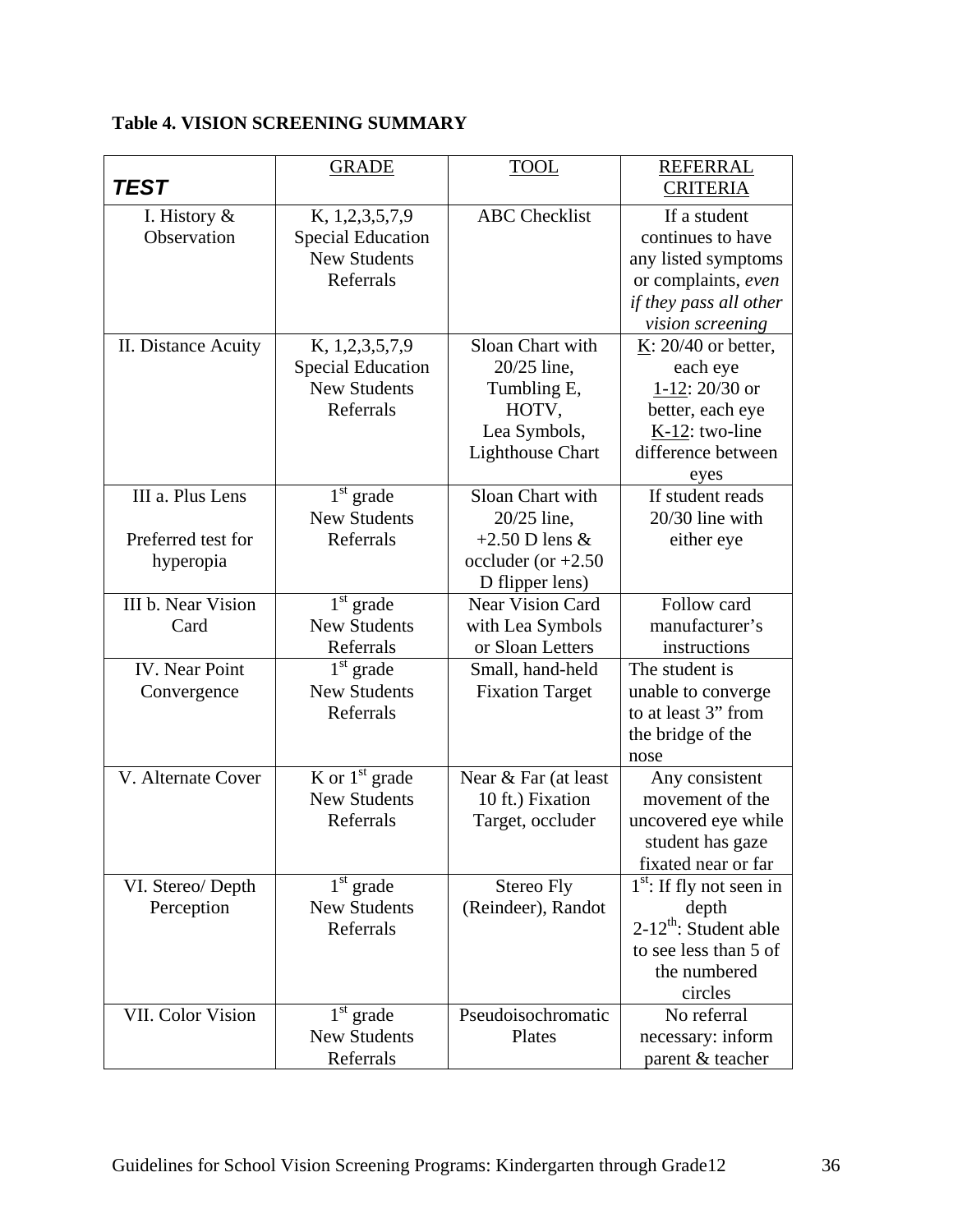#### **Evaluation of the Vision Screening Program**

To determine the effectiveness of the vision screening program, careful and comprehensive evaluation of the planning, implementation, referral process, and referral outcomes must be completed with each vision screening. Much of this information may be essential for reports to the Board of Education or other resources to maintain funding to assist with vision exams and eye care. Evaluation is an ongoing process.

 The most important component of a vision screening program, and often the most difficult and time consuming, is following up with the referrals. It is essential that the children referred are seen by an eye care professional and receive appropriate treatment. Parents may not take children for a professional eye exam for a variety of reasons. The most common reason is lack of insurance or means to pay for an exam or glasses if they are prescribed. It is important for the school nurse to become familiar with resources available for exams and glasses.

 Keeping data about the outcomes of the vision screening program and referrals helps the school nurse evaluate the effectiveness of the program. There are many questions that can be answered from the acquired data. For example: Were too many children referred for a specific test? To answer this question information in the form of a written report from the eye examiner is needed. It would be good practice to include an eye examination report form with notice of the referral for the parent to take to the doctor to complete after the exam and return to the school. The school nurse could also assist in reminding the parent about follow-up visits, if recommended in these reports. Other information that can be gathered in the evaluation process is the numbers of students screened, the number of referrals, the types of vision problems identified, and the numbers of children receiving care.

 A sample log sheet is included in these guidelines to assist in collecting data and tracking screening outcomes. These results can be used to report on the effectiveness of the vision screening program to appropriate committees or agencies.

 Attending to the evaluative aspects of the vision screening program is essential to enable the school nurse to see the effects on learning and education for those children receiving care and to be able to recommend changes in the program structure or process.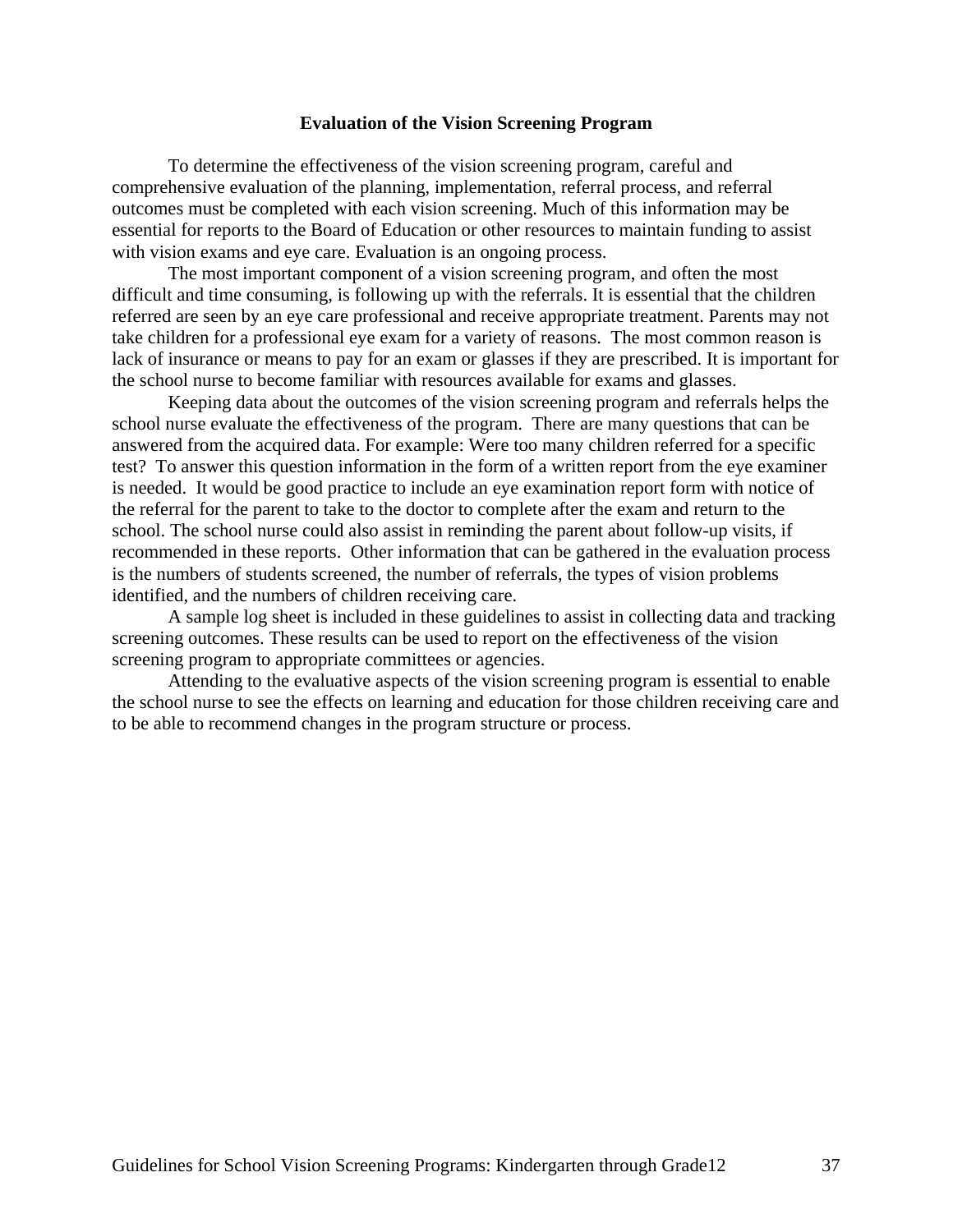#### **APPENDIX A: GLOSSARY<sup>28</sup>**

**Alternate cover test** - A traditional measure of ocular alignment in which first one eye and then the other is occluded in rapid succession: the occluded eye is observed for movement when the cover is removed, and the unoccluded eye is observed for movement while the other eye is under cover. The alternate cover test will detect both heterophoria and heterotropia and is the only measure of heterophoria possible in the school setting.

**Amblyopia** - An ocular condition in an otherwise healthy eye, in which there is an abnormality of corticol response in the occipital lobe of the brain due to insufficient or inadequate stimulation of the fovea, neural pathway, and cortex that may result in unilateral vision loss if untreated.

**Astigmatism** - A refractive error of the eye in which, with accommodation suspended, the refracting power of the eye is not uniform in all directions such as that incoming rays of light in a single eye do not come together to focus at a single point, but rather are focused at two or more points that usually results in blurred or partially blurred vision.

**Binocularity** - The characteristic of the eyes when binocular vision is intact. Used interchangeably with *binocular vision* and requires both ocular alignment and stereoacuity.

**Color vision deficiency** - A diminution or lessening of one of the three pigments in the color-sensitive cones of the retina that usually results in difficulty with saturation and brightness of colors rather than color or hue.

**Conjunctivitis -** An inflammation of the palpebral conjunctiva, the lining of the upper and lower eyelids, and occasionally the bulbar conjunctiva, the layer of the conjunctiva over the sclera.

**Convergence/convergence reflex** - The result of action of the extraocular muscles turning the eyes inward or medially-nasally to focus on an object near at hand; together with accommodation, one of two essential components of near vision.

**Denominator** - The number below the bar in the Sloan notation. The denominator indicates the smallest line on an acuity chart (near or distance) successfully read by an examinee, or the distance from the chart or focal object for successful reading of the optotypes by an individual with no refractive error.

**Diplopia** - Double vision or the perception of two images, one by each fovea, experienced when the eyes are intentionally crossed or out of alignment due to imbalance of the extraocular muscles.

**Distance vision** - The ability of the eye to see images clearly at a distance (often a great distance). The inability to see a distant object clearly is called *myopia.* 

**Esophoria** - A type of heterophoria in which the eye deviates inward or nasally when covered, that is, when fusion is suspended.

**Esotropia** - A type of strabismus in which one or both eyes deviate inward toward the nose from a parallel axis of vision. Also called *convergent strabismus.* 

**Exophoria** - A type of heterophoria in which the eye deviates outward or laterally when covered, that is, when fusion is suspended.

**Exotropia** - A type of strabismus in which one or both eyes deviate outward away from the nose from a parallel axis of vision. Also called *divergent strabismus.* 

**Fovea -** The area of the retina made up entirely of cones at the center of the macula, responsible for the very keenest vision.

**Fusion** – The union of two single images, one from each eye, into a single three-dimensional image within the occipital cortex.

**Heterophoria** - A latent alignment disorder in which the eyes are not parallel during monocular vision, that is, when only one eye is seeing and binocularity and fusion are disrupted. Also referred to as *phoria*.

**Heterotropia** - A manifest alignment disorder, or *strabismus*, in which one or both eyes deviate from parallelism when attempting to focus on a target while both eyes are open. Also referred to as *tropia*.

<sup>28</sup> Proctor, S.E. (2005). Ibid. pp.195 - 204.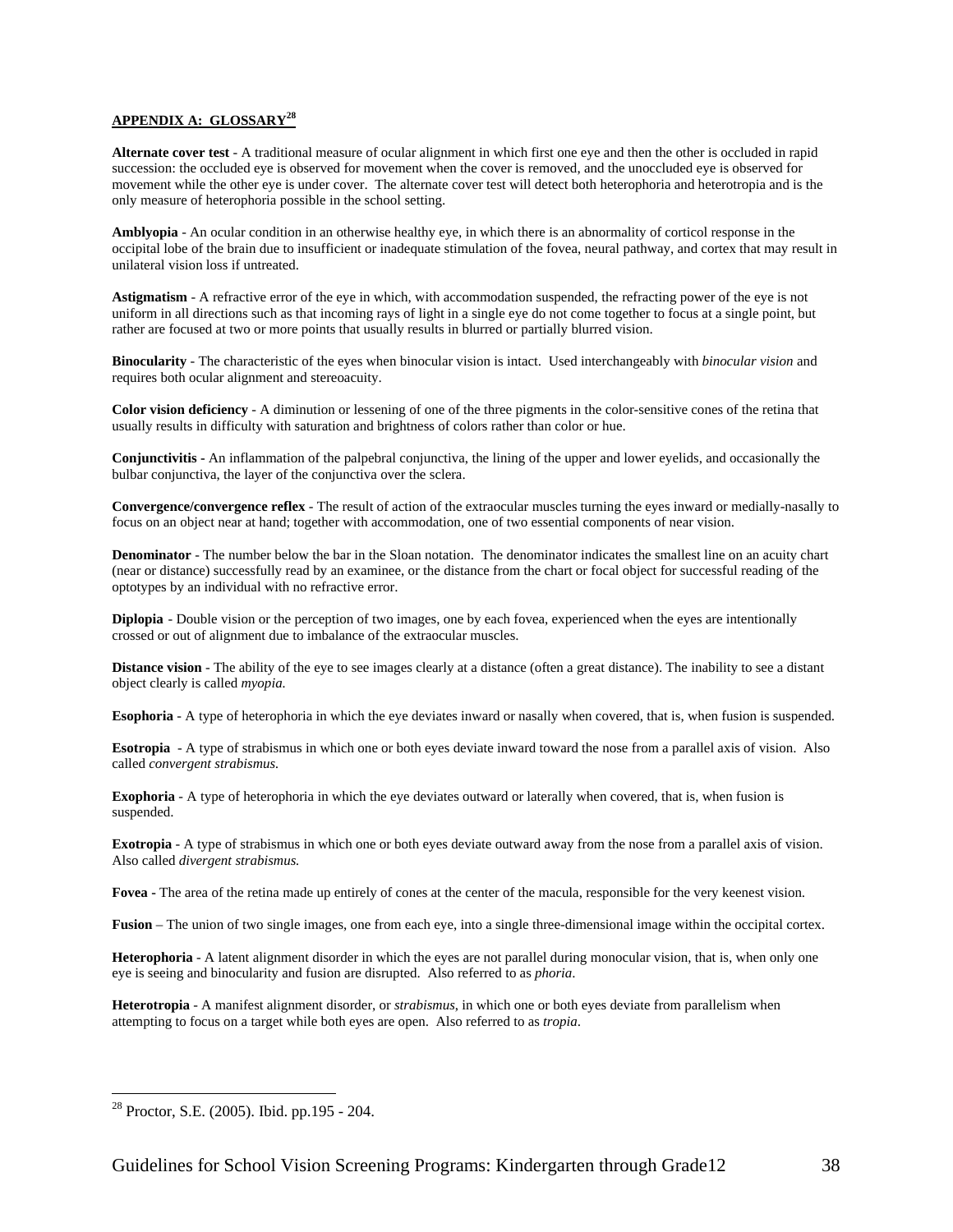**Hypermetropia** - A refractive error in which the light rays from an incoming visual image have not converged by the time they reach the retina. Used interchangeably with the term *hyperopia*. (Formerly called "farsightedness," a sometimes confusing term no longer used.)

**Hyperopia** - A refractive error in which the light rays from an incoming visual image have not converged by the time they reach the retina. Used interchangeably with the term *hypermetropia*. (Formerly called "farsightedness," a sometimes confusing term no longer used.)

**Hypophoria** - A type of heterophoria in which the eye deviates downward, when covered, while fusion is suspended.

**Hypotropia** - A type of strabismus in which one or both eyes deviate downward from a parallel axis of vision.

**Legal blindness** - Best-corrected central vision of 20/200 or less, and peripheral vision of 20 degrees or less.

**Myopia** - The most common of the refractive errors in which light rays from an incoming visual image converge before they reach the retina, or preretinally. (Formerly called "nearsightedness," a confusing term no longer used.)

**Near vision** - The ability of the human eye to see objects with clarity at close range, also termed *near point acuity* or *near acuity*. Optimal near vision requires both accommodation and convergence.

**Numerator** - The number above the bar in the Sloan notation. The numerator indicates the distance the examinee is away from the chart.

**Nystagmus** - An involuntary, jerky movement of one or both eyes suggestive of primary ocular or systemic disease.

**Occluder** - An object that temporarily obstructs vision during vision screening or testing, preventing an eye from visualizing a focal target.

**Ocular alignment** - A positioning of both eyes by the extraocular muscles so they are targeting the same focal object simultaneously with the result that two images, one from each eye, fall on the respective foveae. The eyes are said to be *orthotropic* or *parallel.* 

**Ocular motility** - The ability of the eyes to move together smoothly and fluidly, in all directions, at will.

**Ocular tracking** - The movement of the eyes together, at will, following a target in any direction. Also termed *tracking*.

**Optotype** - A focal image or target, very often letters or symbols on a chart, placed before the examinee's eyes and used to discern visual functioning.

**Plus lens -** A convex lens used in the diagnosis and treatment of *hyperopia*, which refracts light when placed in front of the eye.

**Pseudoisochromatic plates** - A test of color vision that is a saturation test and a measure of the purity of color, which works by detecting false perception of color.

**Sensitivity** - The ability of a screening test to correctly identify those who actually have a disease, health problem, or condition.

**Serif** – The short lines stemming from and at any angle to the upper and lower ends of a letter.

**Sloan letters chart** - A vision acuity chart named after ophthalmologist, Dr. Louise Sloan, composed of ten letters of the Roman alphabet intentionally selected, placed, and ordered on the chart. Sloan letters are sans (without) serif and employ uniform fonts in all charts, and for this reason are now the preferred charts.

**Snellen chart** - The most common and well known of the vision acuity charts, named after its nineteenth century developer, Dr. Hermann Snellen. A modern version presents nine letters of the Roman alphabet in a font with serifs. Many charts in use are erroneously called "Snellen charts." Snellen charts are no longer recommended because of the confusion with the discrimination of the serifs on the letters. (See Sloan chart)

**Specificity** - The ability of a test to correctly identify all those who do not have a disease, health problem or condition.

**Stereopsis** - Depth perception or three-dimensionality possible only when both eyes are in alignment and perceive the same image clearly.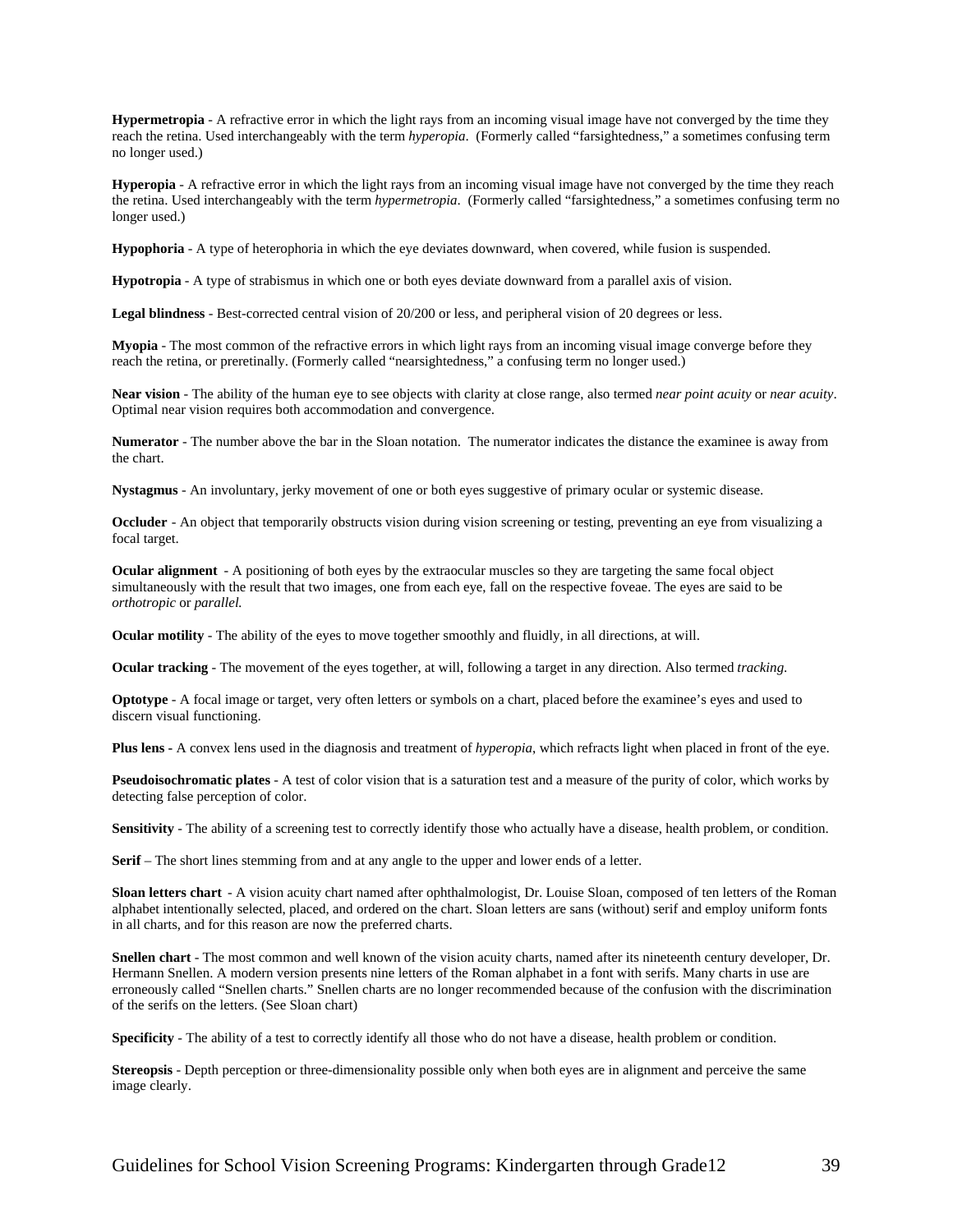**Strabismus** - A manifest deviation of one or both eyes from the visual axis of the other so they are not simultaneously directed to the same object. Also referred to as *heterotropia* or *tropia*.

**Visual acuity** - The state, condition, or effectiveness of central vision.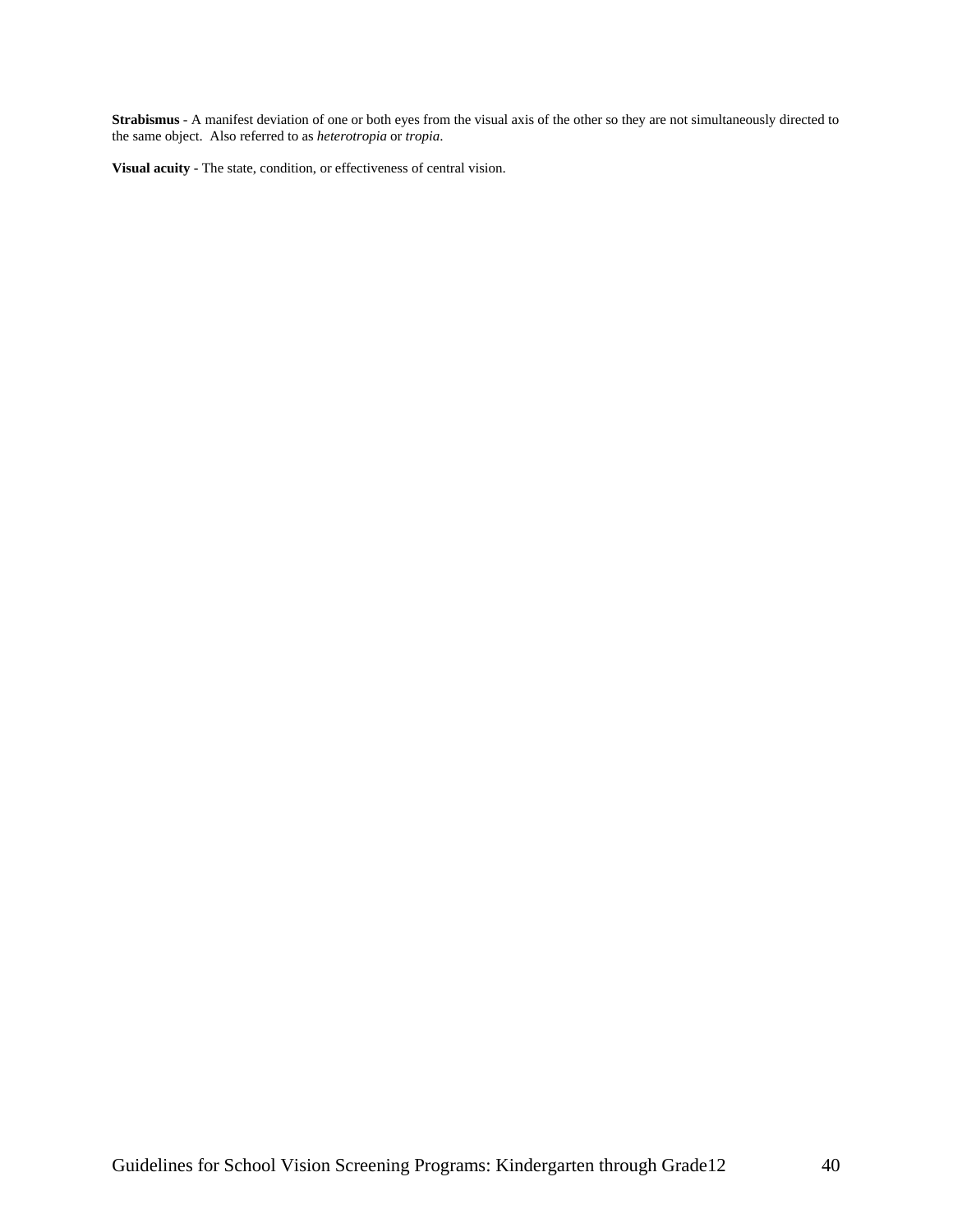Web Links<sup>29</sup> (Sites checked and updated 12-28-05)

#### **Primary Vision Information Web Sites**

Healthy People 2010: Vision Objectives

Links to several national organizations concerned with the eye and vision. www.healthypeople.gov

#### National Eye Institute

Information about eye conditions, research results, and vision education resources. Free materials are available upon request. www.nei.nih.gov/

#### Prevent Blindness America

Formerly the National Society for the Prevention of Blindness. Provided community vision education, certified vision screening training, service programs, and national and state research.

www.preventblindness.org

#### **Web Sites for General Vision Information**

#### American Optometric Association

Public vision education and availability of eye care; www.aoa.org

#### American Academy of Pediatrics

Position statements for professionals and guidelines for child vision care; www.aap.org/healthtopics/visionhearing.cfm

#### Center for Health and Health Care in Schools

Operated by The George Washington University, School of Public Health and Health Services, Graduate School o Education and Human Development, Washington, DC. Information on child health issues for school health professionals. www.healthinschools.org

#### Center for Medicare and Medicaid Services

Information about Medicaid eligibility and current Federal Poverty Guidelines. www.cms.hhs.gov/medicaid/eligibility

#### Children's Health Matters

Web site to assist with access to Medicaid and the State Children's Health Insurance Program (SCHIP); www.childrenshealthmatters.org/

Eye Resources on the Internet

Listing of resources compiled by the Association of Vision Science Librarians.

<u>.</u>

<sup>&</sup>lt;sup>29</sup> Proctor, S.E. (2005). Ibid. p. 217.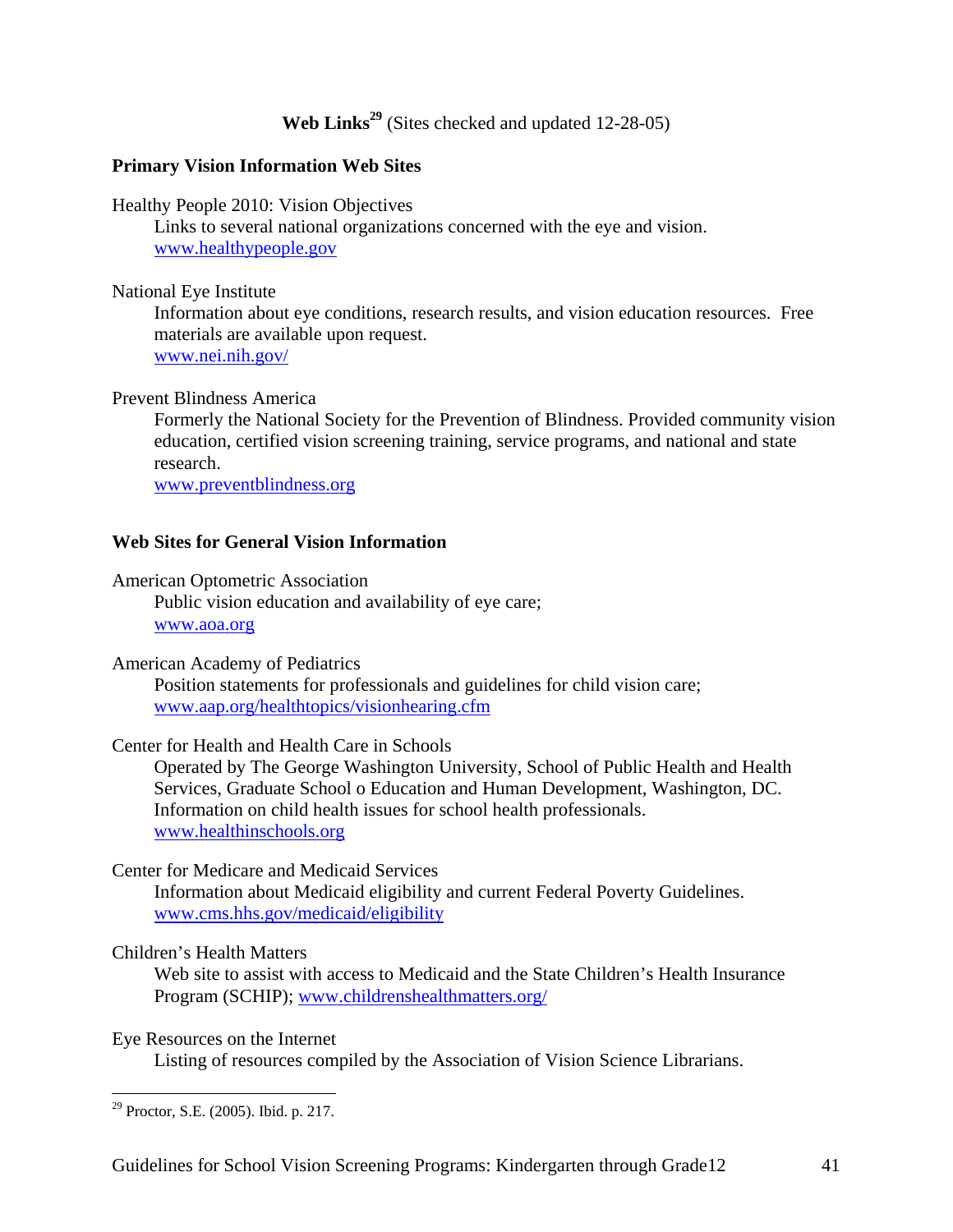http://webeye.ophth.uiowa.edu/dept/websites/eyeres.htm

- The Foundation of the American Academy of Ophthalmology Resources for vision education, eye care, and community outreach. www.aao.org
- Head Start Information and Publication Center: Health Services, Toolkit A list of health services required within Head Start. www.headstartinfo.org/infocenter/health\_tkit.htm
- Nemours Foundation: Your Child's Vision (in Kid's Health for Parents) A newsletter for parents alerting them to signs and symptoms of potential vision problems in their child. http://kidshealth.org/parent/general/eyes/vision.html
- Vision Connection

Information about educational, governmental, or rehabilitative vision resources worldwide, with the capability of searching for local resources. www.visionconnection.org/Content/HelpNearYou/default.htm

Vision Education Agency (VEA) Newsletter

A periodic publication of the Vision Education Agency about vision education. www.pvi.org.nz

#### **Resources for Children with Visual Impairments**

American Foundation for the Blind – www.afb.org/

- Blindness Links Directory www.visionarysolution.com/links/html
- Children's Disability Information; Vision Impairment Resources www.childrensdisabilities.info/vision/resources.html
- Community Services for the Blind and Partially Sighted www.csbps.com/
- EnVision (publication) www.lighthouse.org/about/education/newsletters.htm

## Health Education Database – www.seattlechildrens.org/child\_health\_safety/health\_safety\_resources/

- Low Vision Eye Wear Information www.i-wear.org/low-vision.html
- National Association for the Visually Handicapped (NAVH) www.navh.org/
- Sexuality Education for Children With Impaired Vision (book) www.tsbvi.edu/Education/sexuality-education.htm

Visual Efficiency Skills Curricula Resources – www.tsbvi.edu/bib/visual.htm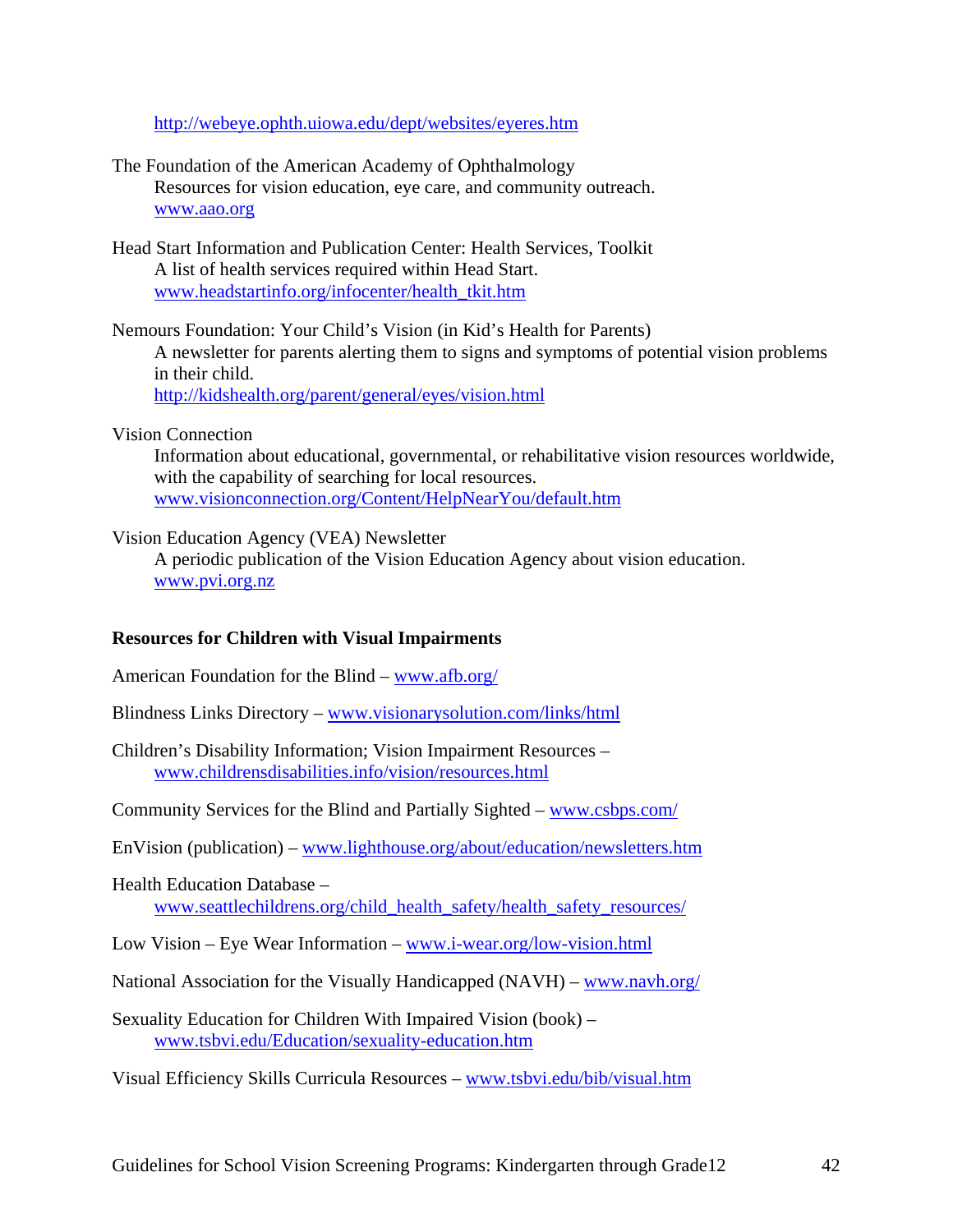Vision Impairment and Blindness (National Library of Medicine and NIH) – www.nlm.nih.gov/medlineplus/visionimpairmentandblindness.html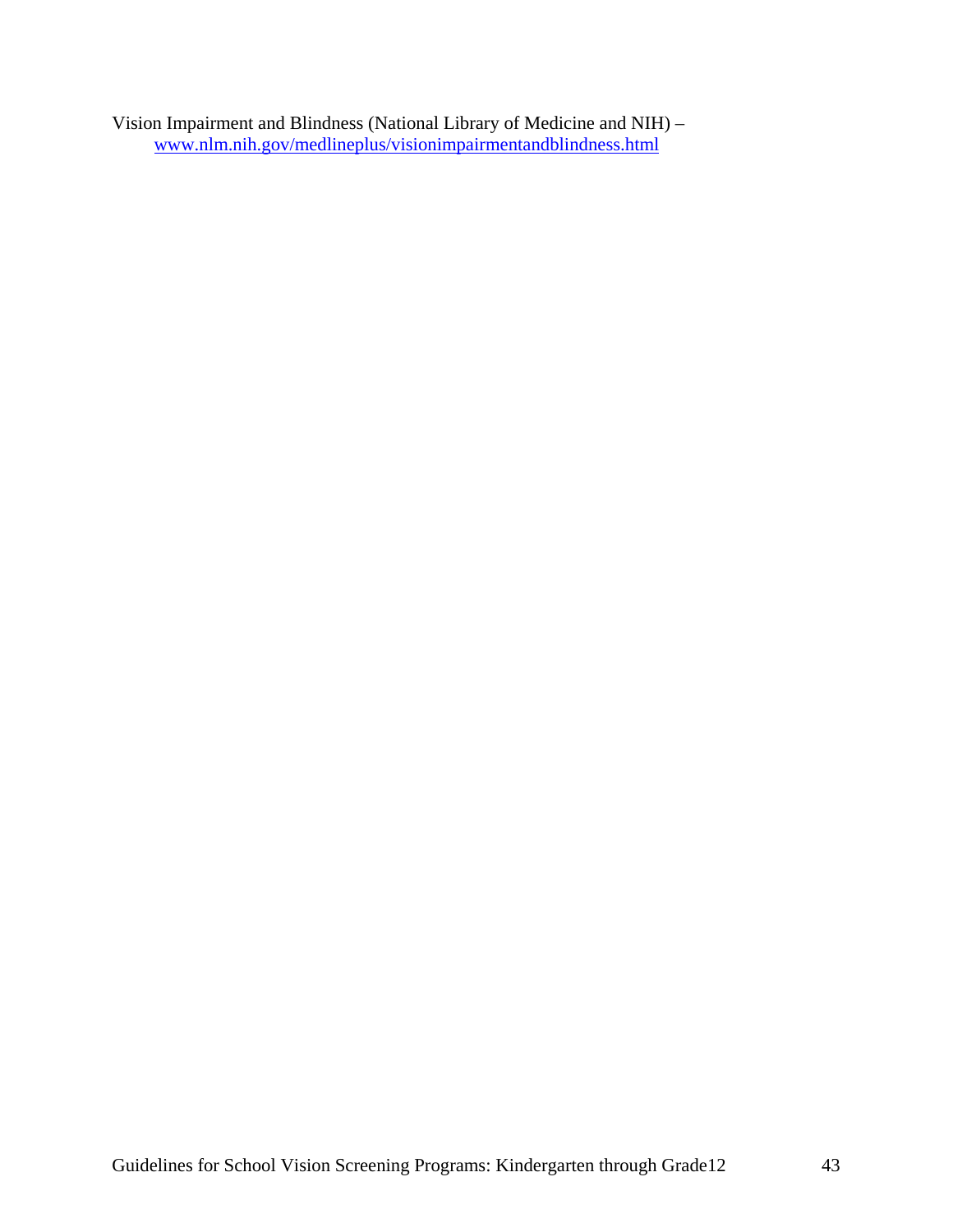## **References**

California Department of Education (CDE). (2005). *A guide for vision testing in California Public Schools*; Sacramento, CA: CDE.

Committee of Legal Services for the State of Colorado, (2005). Colorado School Laws 2005. Denver, CO: Colorado Department of Education

Colorado Department of Public Health and Environment (CDPHE). Community Nursing Section. (September 1991). G*uidelines for School Vision Screening Programs*. Second Edition. Denver, CO: CDPHE.

Colorado Department of Public Health and Environment (CDPHE). (1991). *Video: Focus on School Vision.* Denver, CO: CDPHE.

Colorado Department of Education (CDE). (2003). *Visual Screening Guidelines: Children Birth through Five Years: Developed for the use of Child Find Personnel*. http://www.cde.state.co.us/earlychildhoodconnections/pdf/early\_vision\_manual.pdf

Colorado Revised Statute 22-1-116. Education: School children – sight and hearing tests.

ERIC Clearinghouse on Handicapped and Gifted Children. (1981). *Learning related visual problems*. ERIC Clearinghouse: Reston, VA, 22081.

Kovalesky, Andrea. (1985). Nurses Guide to Children's Eyes. Orlando, Florida; Grune and Stratton, Inc.

Manley, D.R. (1975). Strabismus. In R.D. Harley (Ed.) *Pediatric ophthalmology* (pp. 132-192). Philadelphia, PA: W.B. Saunders.

Nguyen, T. (2005, February). *Vision assessment to help children attain academic excellence.*  Paper presented at annual meeting of the California School Nurse Organization, Hollywood, CA.

Proctor, Susan P., (2005). To See or Not to See: Screening the Vision of Children in School. National Association of School Nurses, Inc., Scarborough, ME.

Yawn, B.P., Lydick, E.G., Epstein, R., & Jacobsen, S.J. (1996). Is school vision screening effective? *Journal of School Health,* 66(5), 171-175.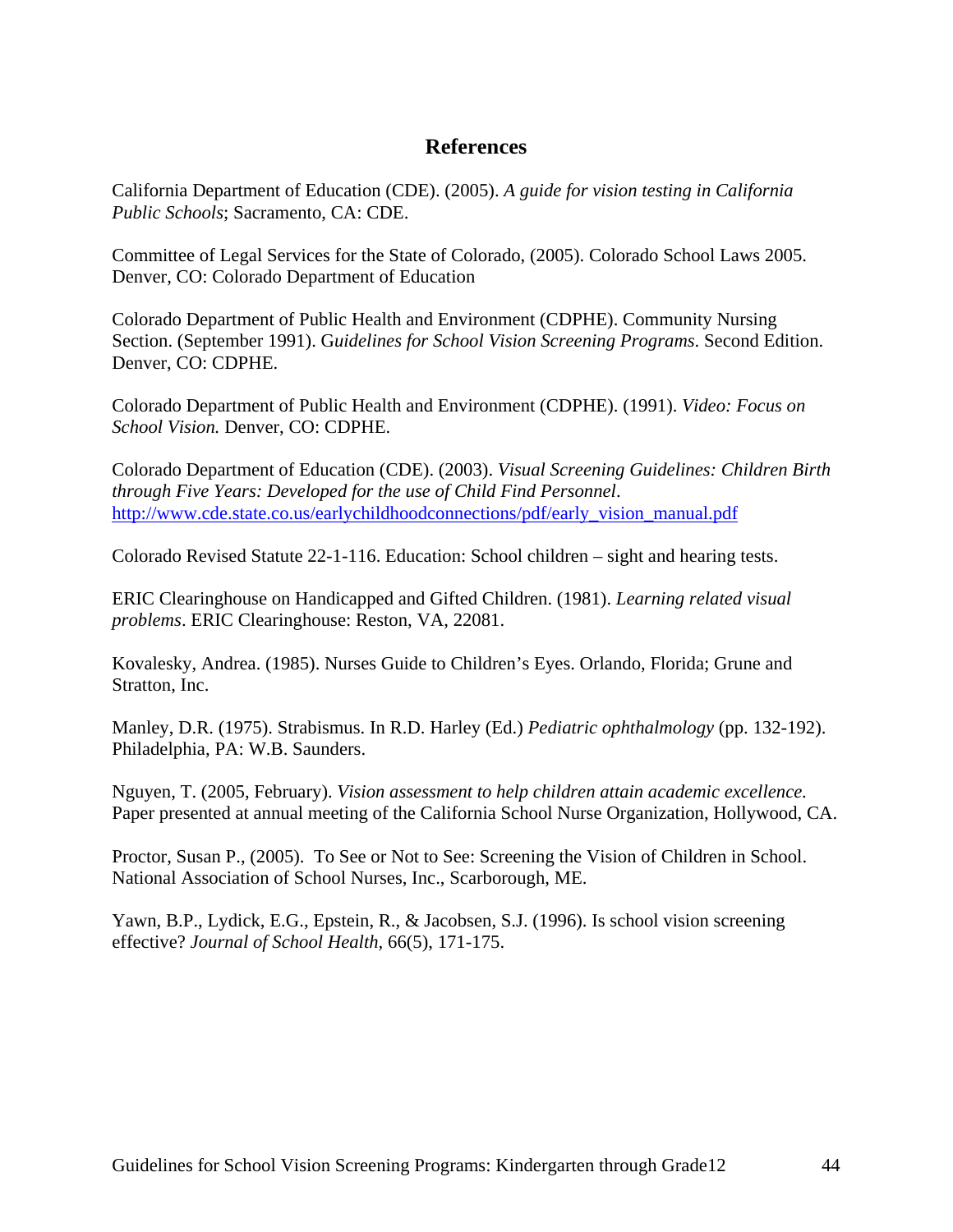#### **Insert School Name/Logo**

#### **School Nursing**

| Estimados Padres de Familia,                                                                                                                                                                                                                                                                                                                                                                                                                                              |
|---------------------------------------------------------------------------------------------------------------------------------------------------------------------------------------------------------------------------------------------------------------------------------------------------------------------------------------------------------------------------------------------------------------------------------------------------------------------------|
| Una evaluación de la vista fue realizada en su niño/a<br><b>Sando</b> Grado<br>Los resultados sugieren que a él/ella se le debe realizar un examen professional por un especialista de la vista. Si las finanzas son<br>una preocupación, por favor envíeme una nota. Ayuda financiera está disponible a través de varias agencias.<br>Por favor lleve este formulario a su doctor de la vista para que lo llene y devuélvalo para nuestros expedientes.<br>Sinceremente, |
|                                                                                                                                                                                                                                                                                                                                                                                                                                                                           |
| Si su niño/a se encuentra bajo tratamiento de la vista, por favor hágamelo saber y devuélvame este formulario.                                                                                                                                                                                                                                                                                                                                                            |
|                                                                                                                                                                                                                                                                                                                                                                                                                                                                           |
| La siguiente información son los resultados de la evaluación de la vista:                                                                                                                                                                                                                                                                                                                                                                                                 |
| [ ] VISIÓN de retirado (Far): OJO derecho (Rt.): 20/    QJO izquierdo (Lt.): 20/    AMBOS ojos (Both): 20/                                                                                                                                                                                                                                                                                                                                                                |
| [ ] VISIÓN de cerca (Near) prueba de 2+ lentes: Derecho (Rt.): PASÓ/ NO PASÓ Izquierdo (Lt.): PASÓ/ NO PASÓ                                                                                                                                                                                                                                                                                                                                                               |
| [ 1 Se Sospecha un Problema usando Ambos Ojos Conjuntamente: (prueba Stereo Fly)                                                                                                                                                                                                                                                                                                                                                                                          |
|                                                                                                                                                                                                                                                                                                                                                                                                                                                                           |
|                                                                                                                                                                                                                                                                                                                                                                                                                                                                           |
| [ ] SU NIÑO NO LLEVABA SUS ANTEOJOS al momento de la evaluacion (no glasses at screening).                                                                                                                                                                                                                                                                                                                                                                                |
| [ ] Su NIÑO ESTUVO AUSENTE Para la evaluacion y no sers evaluado en la esquela a menos que usted contacte a la enfermera<br>escolar (student absent).                                                                                                                                                                                                                                                                                                                     |
| [ ] Nosotros No Pudimos evaluar a su nino/a. Si usted tiene resultados recientes de la vista, por favor comparta estos resultados<br>para el expediente escolar de su nino/a (Could not test).                                                                                                                                                                                                                                                                            |
| [ ] Esta es la SEGUNDA CARTA DE REFERENCIA que se le ha enviado sobre estos resultados (Second Letter).                                                                                                                                                                                                                                                                                                                                                                   |
|                                                                                                                                                                                                                                                                                                                                                                                                                                                                           |
| Estimado Doctor, por favor, complete la siguiente information y regresela a la regresela a la emfermera escolar (Doctor, please complete and<br>return to the school nurse).                                                                                                                                                                                                                                                                                              |
|                                                                                                                                                                                                                                                                                                                                                                                                                                                                           |
|                                                                                                                                                                                                                                                                                                                                                                                                                                                                           |
| ¿Cuando deben usarse los anteojos (When are glasses to be worn)? [[11] Cuando deben usarse los anteojos (When are glasses to be worn)? [[11] Cuando deben usarse los anteojos (When are glasses to be worn)? [[11] Cuando debe                                                                                                                                                                                                                                            |
|                                                                                                                                                                                                                                                                                                                                                                                                                                                                           |
|                                                                                                                                                                                                                                                                                                                                                                                                                                                                           |

Adapted from Colorado Springs School District #11